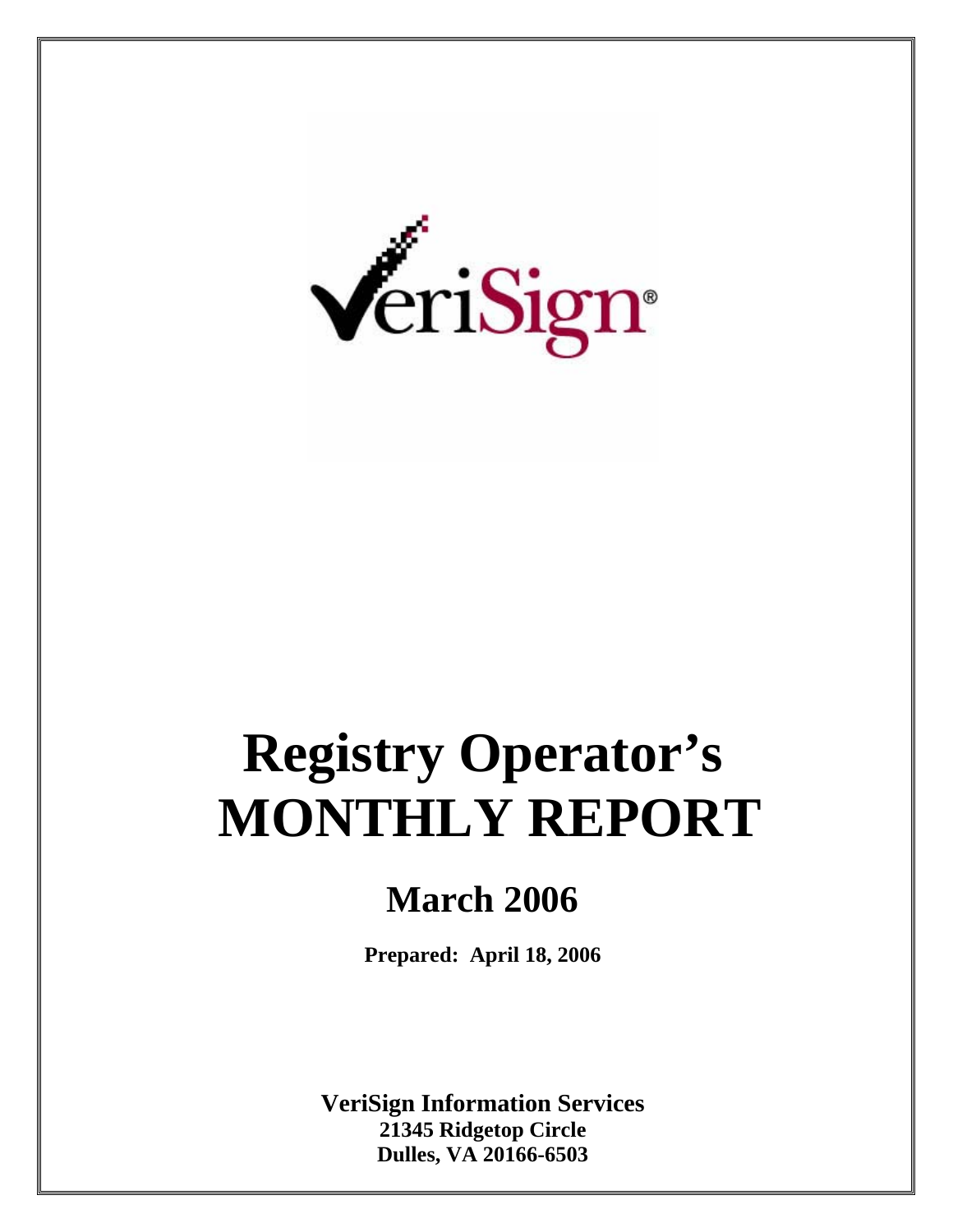#### **VeriSign Registry Opoerator's Monthly Report March 2006** March 2006

As required by the ICANN/VeriSign Registry Agreements (Section 8 for .com; Section 3.1(c)(iv) for .net), this report provides an overview of VeriSign Registry activity through the end of the reporting month. The information is primarily presented in table and chart format with text explanations as deemed necessary. The information is provided to satisfy requirements listed in Appendix T of the .com Registry Agreement and Appendix 4 of the .net Registry Agreement. Pursuant to the agreements, "…items 5 - 12 shall be kept confidential by ICANN until three months after the end of the month to which the report relates.". It has been agreed by ICANN that any additional information required under the .net Registry Agreement, Appendix 4, Item 8 will be provided on a quarterly basis until further notice.

Information is organized as follows:

| 1.  |                                                                                    |  |
|-----|------------------------------------------------------------------------------------|--|
|     |                                                                                    |  |
| 2.  |                                                                                    |  |
|     |                                                                                    |  |
| 3.  |                                                                                    |  |
|     |                                                                                    |  |
| 4.  |                                                                                    |  |
|     |                                                                                    |  |
| 5.  |                                                                                    |  |
| 6.  |                                                                                    |  |
| 7.  |                                                                                    |  |
| 8.  |                                                                                    |  |
|     |                                                                                    |  |
| 9.  |                                                                                    |  |
|     | Table 6 – Total Monthly Domain Name Transaction Trend by Category (millions)6      |  |
|     | Table 7-Total Monthly Name Server Transactions by Category (millions)              |  |
| 10. |                                                                                    |  |
|     | Table 9 – Total Monthly Name Server Write Transactions by Subcategory (millions  8 |  |
| 11. |                                                                                    |  |
|     |                                                                                    |  |
| 12. |                                                                                    |  |
| 13. |                                                                                    |  |
| 14. |                                                                                    |  |
| 15. |                                                                                    |  |
| 16. |                                                                                    |  |
|     | Table 10 - Total Monthly Transactions by Category (In Millions)10                  |  |
|     |                                                                                    |  |
|     |                                                                                    |  |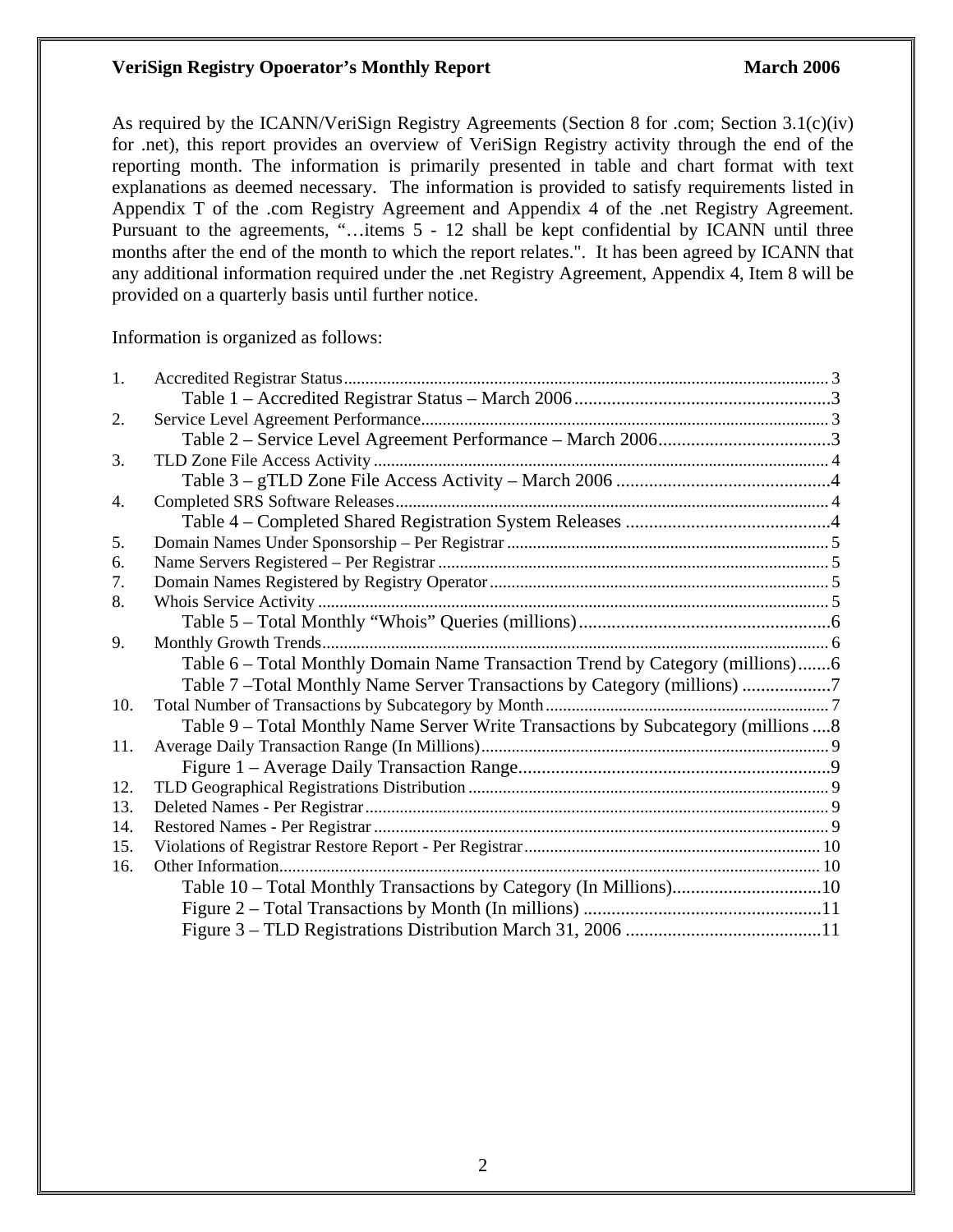1. **Accredited Registrar Status** (.com Appendix T, Item 1/.net Appendix 4, Item 1)

**Table 1** displays the current number and status of the ICANN accredited registrars. The registrars are grouped into three categories:

- 1. **Operational Registrars:** Those who have authorized access into the Shared Registration System (SRS) for processing domain name registrations.
- 2. **Registrars In The Ramp-Up Period:** Those who have received a password to access the Registry operational test and evaluation (OT&E) environment. The OT&E environment is provided to allow registrars to develop and test their systems with the SRS.
- 3. **Registrars In The Pre-Ramp-Up Period:** Those who have been sent a welcome letter from the VeriSign Registry but have not yet executed the Registry Confidentiality Agreement and/or have not yet submitted a completed Registrar Information Sheet. In most cases registrars are sent welcome letters via overnight express mail on the same day accreditation notification is received from ICANN.

| <b>Status</b>                    | # of Registrars<br><b>Current</b> |
|----------------------------------|-----------------------------------|
| <b>Operational Registrars</b>    | 572                               |
| Registrars In Ramp-Up Period     | 34                                |
| Registrars In Pre-Ramp-Up Period | 33                                |
| Fotal                            | 634                               |

#### **Table 1 – Accredited Registrar Status – March 2006**

**2. Service Level Agreement Performance** (.com Appendix T, Item 2/.net Appendix 4, Item 2)

**Table 2** and **Table 2.1** compare Service Level Agreement (SLA) Requirements with Actual Performance for the reporting month. As required by the ICANN/VeriSign Registry Agreements (Section 21 for .com; Section 3.3 for .net), the VeriSign Registry is committed to provide service levels as specified in Appendix D of the .com Registry Agreement and Appendix 7 of the .net Registry Agreement and to comply with the requirements of the SLA in Appendix E of the .com Registry Agreement and Appendix 10 of the .net Registry Agreement. The SLA is incorporated into the VeriSign Registry Registrar Agreement that is executed with all operational registrars.

|  | Table 2 - .com Service Level Agreement Performance - March 2006 |  |
|--|-----------------------------------------------------------------|--|
|  |                                                                 |  |

| <b>Metric</b>        | .com SLA Requirement | <b>Actual Performance</b> |
|----------------------|----------------------|---------------------------|
| Total outage         | 8 hours              | 0 hours 00 minutes        |
| Unplanned outage     | 4 hours              | 0 hours 00 minutes        |
| Check domain average | 3 seconds            | 2.82 milliseconds         |
| Add domain average   | 5 seconds            | 11.88 milliseconds        |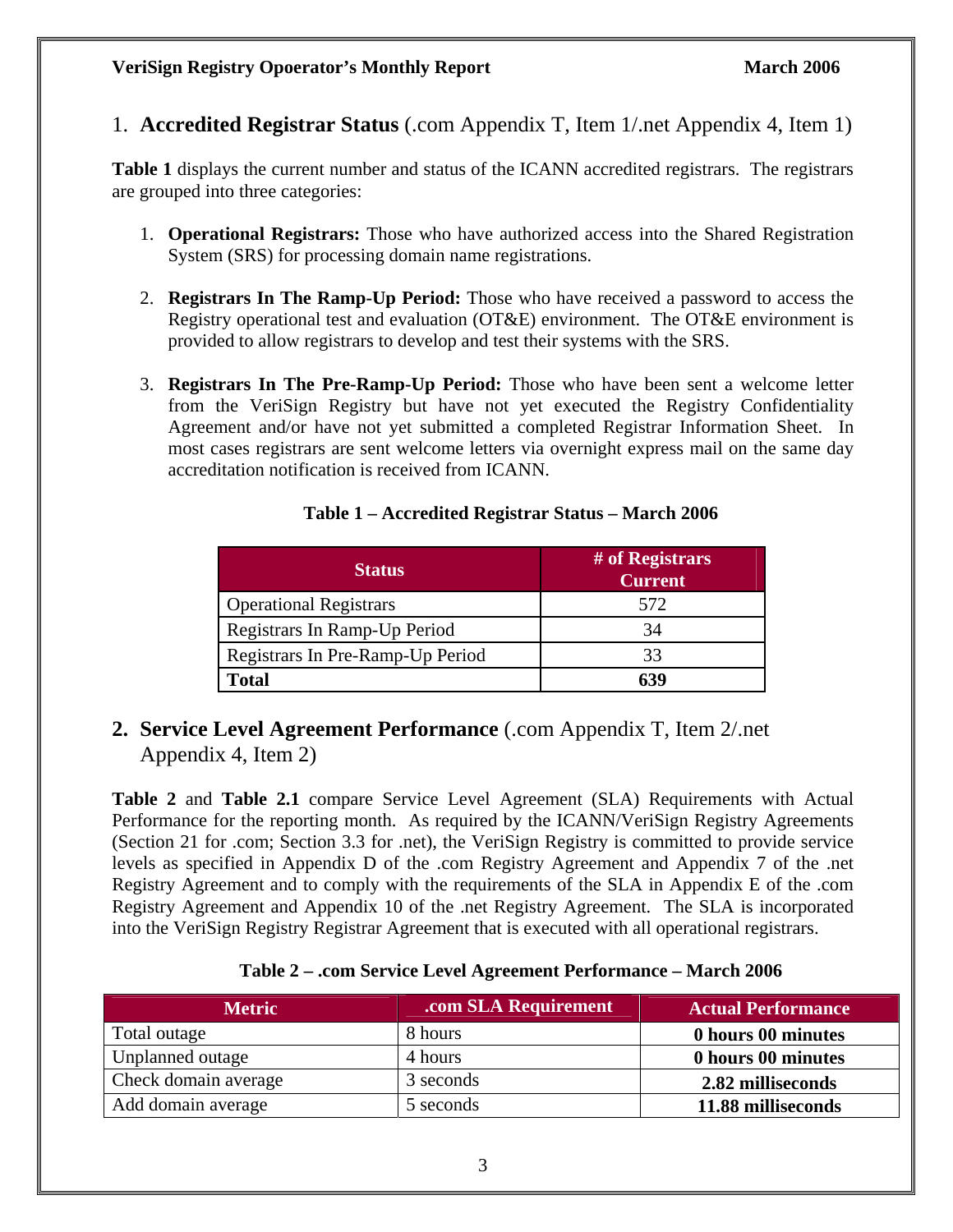| <b>Metric</b>               | .net SLA Requirement                      | <b>Actual Performance</b> |
|-----------------------------|-------------------------------------------|---------------------------|
| <b>Planned Outage SRS</b>   | 4 hours                                   | 0 hours 00 minutes        |
| Unplanned outage*           | 52.6 minutes annually (99.99% avail/year) | 0 minutes                 |
| <b>Planned Outage DNS</b>   | 0 minutes                                 | 0 minutes                 |
| <b>Planned Outage Whois</b> | 4 hours                                   | 0 minutes                 |
| Check domain average        | 25 milliseconds                           | 2.82 milliseconds         |
| Add domain average          | 50 milliseconds                           | 11.88 milliseconds        |
| Delete domain average       | 100 milliseconds                          | 47.8 milliseconds         |
| Modify domain average       | 100 milliseconds                          | 45.03 milliseconds        |

**Table 2.1 – .net Service Level Agreement Performance – March 2006** 

\* Annual performance is 0 hours 0 minutes of unplanned outage to date. This performance is measured by the calendar year.

## **3. TLD Zone File Access Activity** (.com Appendix T, Item 3/.net appendix 4, Item 3)

**Table 3** summarizes the zone file access activity for the current reporting month. As required by the ICANN/VeriSign Registry Agreements (Section 21 for .com; Section 3.9 for .net), the VeriSign Registry provides third parties bulk access to the zone files for the .com and .net TLDs.

**Table 3 – gTLD Zone File Access Activity – March 2006** 

| Zone file access passwords previous month               | 1.393 |
|---------------------------------------------------------|-------|
| New zone file access passwords                          |       |
| Total zone file access approvals end of reporting month | 1,426 |

# **4. Completed SRS Software Releases** (.com Appendix T, Item 4/.net Appendix 4, Item 4)

**Table 4** shows significant releases that have occurred in the last twelve (12) months, in addition to planned near-term future releases, as well as other relevant information. The VeriSign Registry Shared Registration System (SRS) is continually being improved to better meet the needs of accredited registrars.

| <b>Release Name</b>        | <b>Features</b>                                                                           | <b>Target Date</b> | <b>Complete</b><br><b>Date</b> |
|----------------------------|-------------------------------------------------------------------------------------------|--------------------|--------------------------------|
| <b>Core Release</b><br>6.0 | Inclusion of an EPP Channel into<br>the SRS                                               | 25 June 2005       | 25 June 2005                   |
| <b>Core Release</b><br>6.2 | Optimize the ADD, MODIFY and<br>DELETE domain commands to<br>improve their response times | 19 Nov 2005        | 19 Nov 2005                    |

#### **Table 4 – Completed Shared Registration System Releases**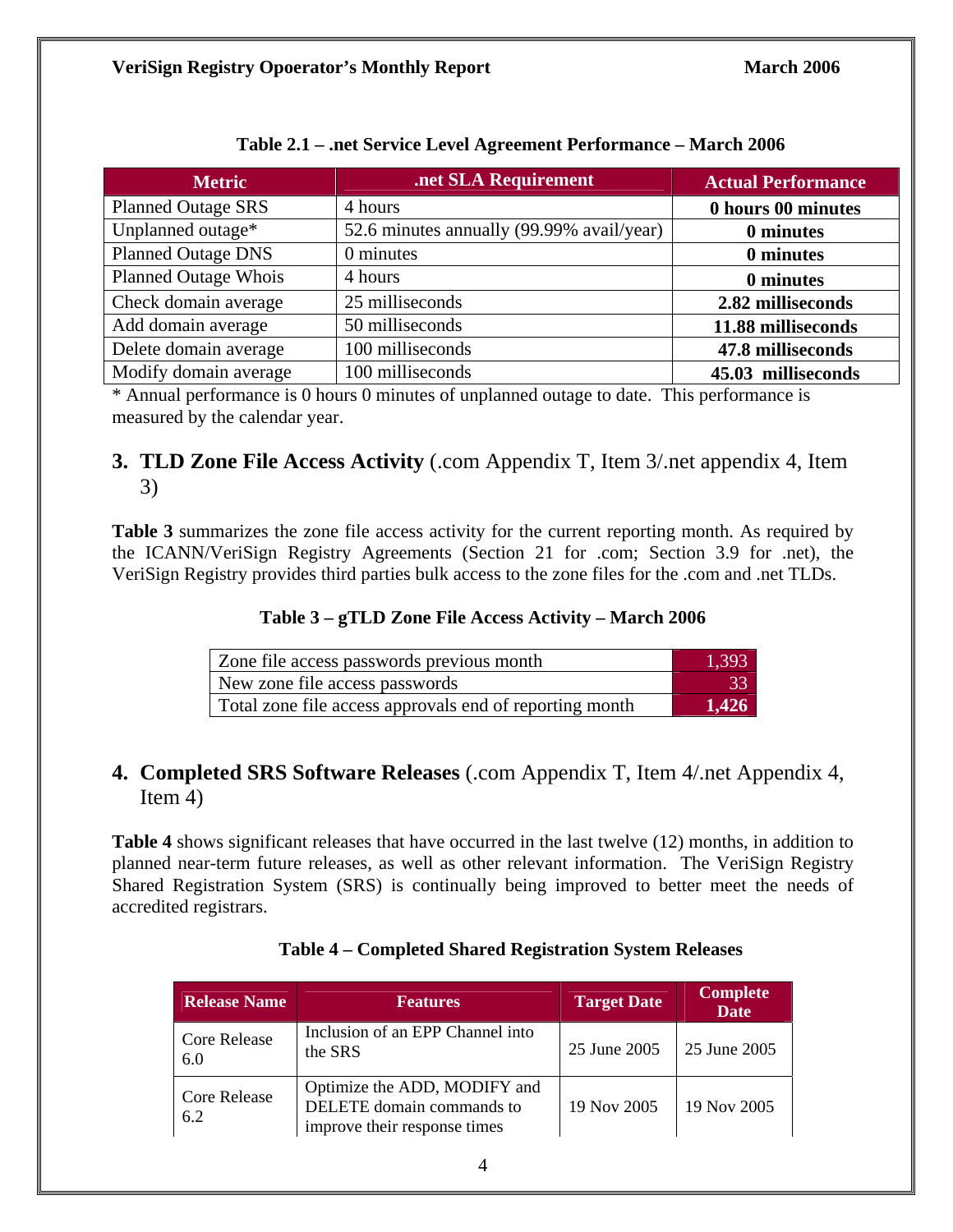| <b>Release Name</b> | <b>Features</b>                                                                                                                    | <b>Target Date</b> | <b>Complete</b><br><b>Date</b> |
|---------------------|------------------------------------------------------------------------------------------------------------------------------------|--------------------|--------------------------------|
| Core Release<br>6.3 | EPP Auth Info for Transfers /<br>WHOIS extension added to domain<br>info command / prevent IDN co-<br>mingling / Partial Info data | 08 Apr 2006        |                                |

**5. Domain Names Under Sponsorship – Per Registrar** (.com Appendix T, Item 5/.net Appendix 4, Item 8.03)

This data will be provided under separate cover.

**6. Name Servers Registered – Per Registrar** (.com Appendix T, Item 6/.net Appendix 4, Item 8.04)

This data will be provided under separate cover.

**7. Domain Names Registered by Registry Operator** (.com Appendix T, Item 7/.net Appendix 4, Not Required but Provided for Convenience)

Per the requirements of the .com registry agreement Section 24.B as of 31 March, 2006, the following names should be in Appendix X:

> THE-VERISIGN-COM-NET-REGISTRY.COM THE-VERISIGN-COM-NET-REGISTRY.NET THE-VERISIGN-REGISTRY.COM THE-VERISIGN-REGISTRY.NET THEVERISIGNREGISTRY.COM THEVERISIGNREGISTRY.NET VCNR.COM VCNR.NET VERISIGN-COM-NET-REGISTRY.COM VERISIGN-COM-NET-REGISTRY.NET VERISIGNCNR.COM VERISIGNCNR.NET VRSN-CNR.COM VRSN-CNR.NET VRSN-COM-NET-REGISTRY.COM VRSN-COM-NET-REGISTRY.NET VRSNCNR.COM VRSNCNR.NET VRSNCOMNETREGISTRY.COM VRSNCOMNETREGISTRY.NET

**8. Whois Service Activity** (.com Appendix T, Item 8/.net Appendix 4, Item 5)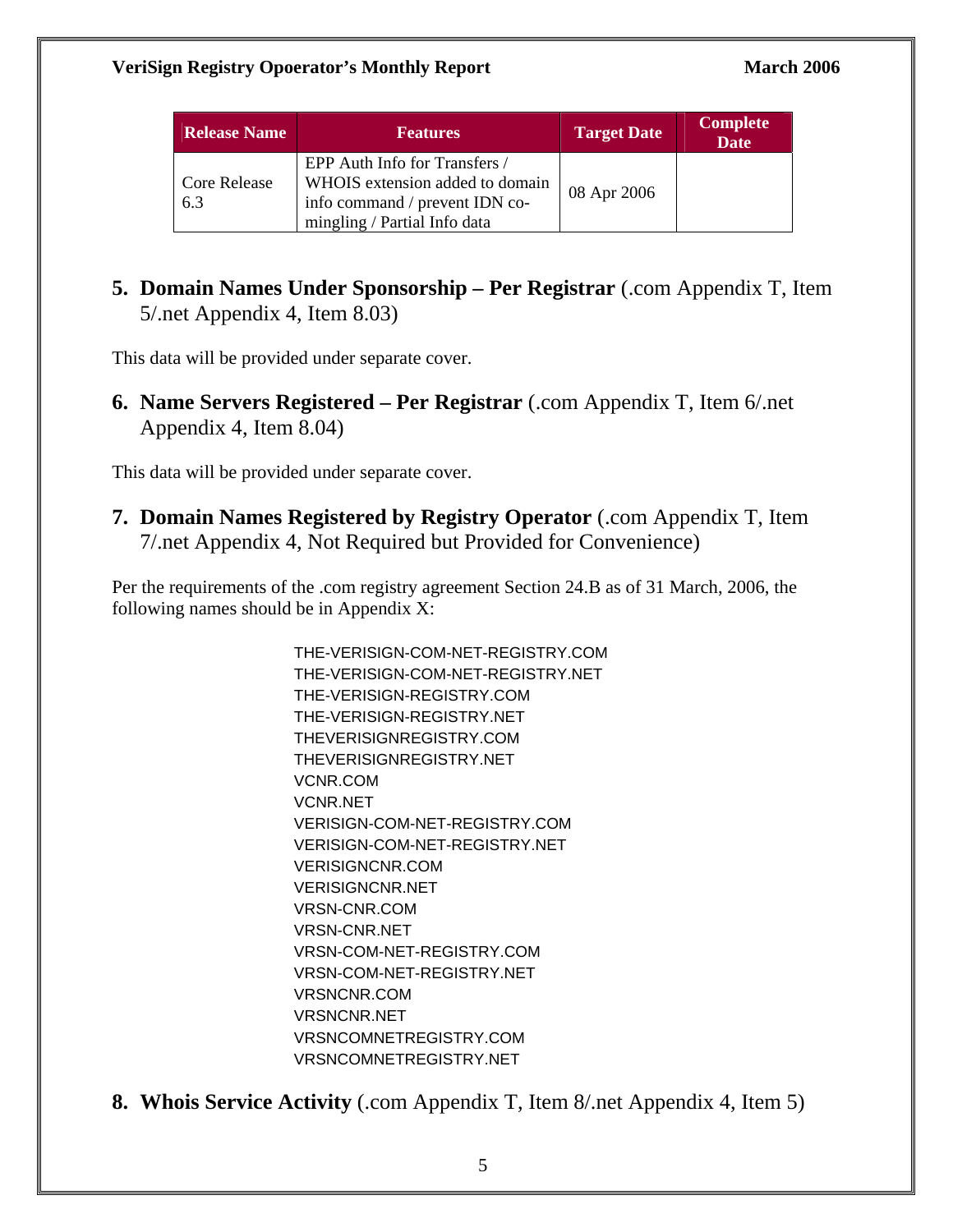| Mo / Yr       | <b>Total Queries</b> | <b>Peak</b> | <b>Avg/Day</b> |
|---------------|----------------------|-------------|----------------|
| $Mar-05$      | 1,204.0              | 49.6        | 38.8           |
| Apr- $05$     | 1,867.7              | 113.3       | 62.1           |
| $May-05$      | 1,192.2              | 50.4        | 38.5           |
| $Jun-05$      | 1,318.4              | 91.0        | 43.9           |
| <b>Jul-05</b> | 1,450.8              | 92.7        | 46.8           |
| Aug- $05$     | 1,192.8              | 46.6        | 38.5           |
| Sep-05        | 1,285.4              | 58.6        | 42.8           |
| <b>Oct-05</b> | 1,696.1              | 79.5        | 54.7           |
| $Nov-05$      | 1,425.3              | 81.7        | 47.5           |
| <b>Dec-05</b> | 1,633.7              | 72.4        | 52.7           |
| Jan-06        | 1,553.0              | 71.4        | 50.1           |
| <b>Feb-06</b> | 1,431.4              | 86.2        | 51.1           |
| Mar-06        | 1,868.4              | 104.8       | 60.3           |

 **Table 5 – Total Monthly "Whois" Queries (millions)** 

**9. Monthly Growth Trends** (.com Appendix T, Item 9/.net Appendix 4, Not Required but Provided for Convenience)

**There are** six reported categories of monthly transactions executed by all registrars via the Registry Registrar Protocol (RRP) with the Shared Registration System (SRS):

- 1. **Write Domain**  This category includes the following transactions: adding a new domain, deleting a domain, modifying a domain name record, renewing a domain, auto-renew, transferring a domain, sync domain and restore a domain.
- 2. **Query Domain** This category includes the following transactions: query a domain and query a domain transfer status.
- 3. **Check Domain** This category includes the following transaction: check a domain.
- 4. **Write Server** This category includes the following transactions: add name server, modify name server and delete name server.
- 5. **Query Server** This category includes the following transaction: query name server.
- 6. **Check Server**  This category includes the following transaction: check name server.

**Table 6** shows the number of domain name transactions for each of these categories.

**Table 7** shows the number of name server transactions for each of these categories.

#### **Table 6 – Total Monthly Domain Name Transaction Trend by Category (millions)**

| Mo/Yr                           | <b>Total</b>           | Write                      | $\frac{6}{10}$ | <b>Query</b> | $\frac{6}{10}$ | <b>Check</b> | $\frac{0}{0}$ |
|---------------------------------|------------------------|----------------------------|----------------|--------------|----------------|--------------|---------------|
| $\text{Mar-05}$ 1,655.2 1,258.1 |                        |                            | 76.0%          | 107.1        | 6.5%           | 289.9        | 17.5%         |
|                                 | Apr-05 1,493.7 1,103.9 |                            | 73.9%          | 105.6        | 7.1%           | 284.3        | 19.0%         |
|                                 |                        | May-05   1,728.0   1,301.8 | 75.3%          | 89.4         | 5.2%           | 336.8        | 19.5%         |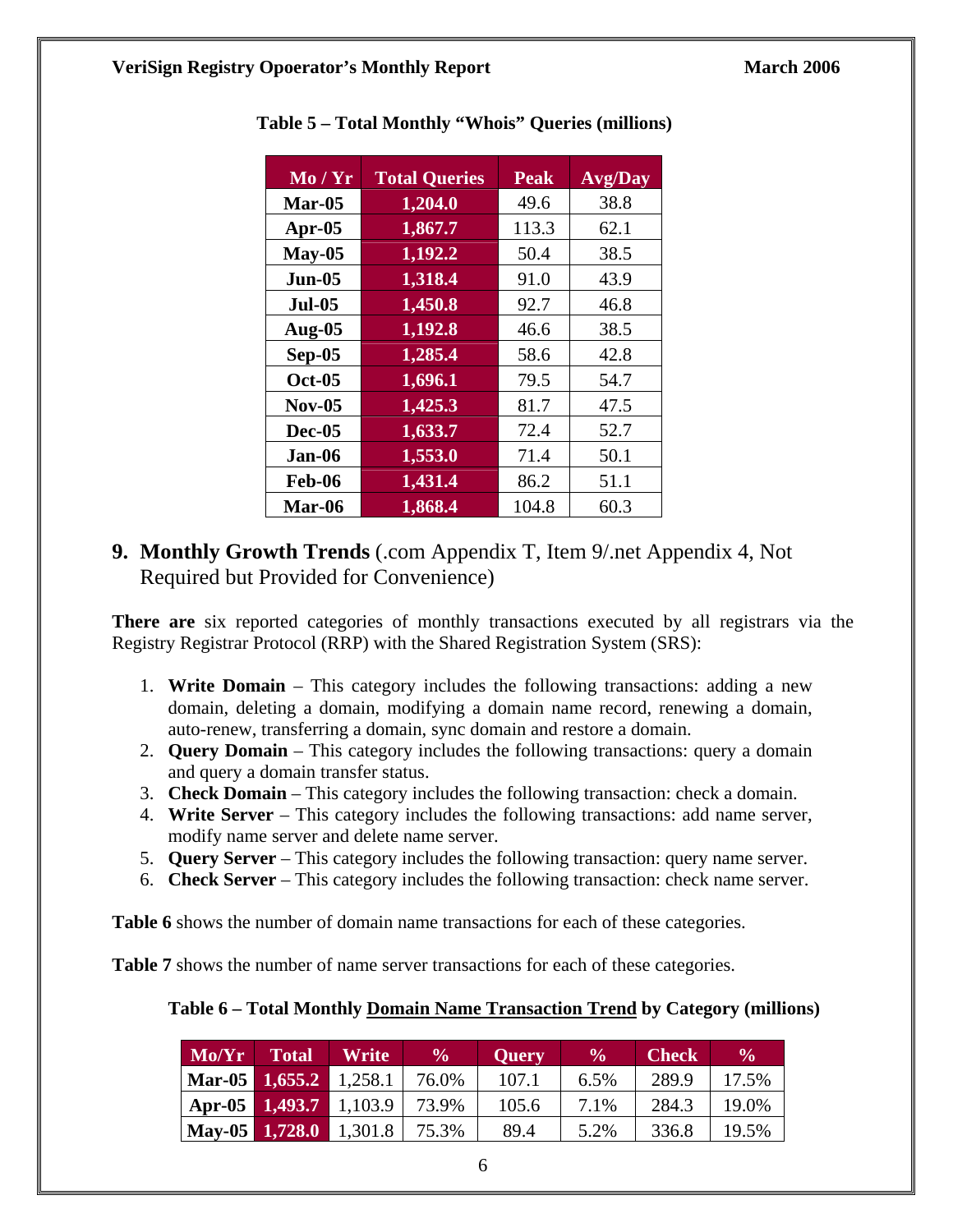#### **VeriSign Registry Opoerator's Monthly Report March 2006 March 2006**

| Mo/Yr         | <b>Total</b> | Write   | $\frac{6}{9}$ | Query | $\frac{6}{9}$ | <b>Check</b> | $\frac{6}{6}$ |
|---------------|--------------|---------|---------------|-------|---------------|--------------|---------------|
| $Jun-05$      | 2,254.2      | 1,791.5 | 79.5%         | 87.1  | 3.9%          | 375.5        | 16.7%         |
| <b>Jul-05</b> | 2,148.6      | 1,648.6 | 76.7%         | 105.8 | 4.9%          | 394.2        | 18.3%         |
| Aug- $05$     | 2,462.0      | 1,808.1 | 73.4%         | 127.6 | 5.2%          | 526.3        | 21.4%         |
| $Sep-05$      | 2,968.7      | 2,191.8 | 73.8%         | 148.6 | 5.0%          | 628.2        | 21.2%         |
| <b>Oct-05</b> | 2,952.5      | 2,042.8 | 69.2%         | 175.4 | 5.9%          | 734.2        | 24.9%         |
| <b>Nov-05</b> | 2,735.9      | 1,843.9 | 67.4%         | 188.0 | 6.9%          | 704.1        | 25.7%         |
| <b>Dec-05</b> | 3,086.9      | 2,139.7 | 69.3%         | 208.9 | 6.8%          | 738.3        | 23.9%         |
| Jan-06        | 3,037.1      | 2,163.3 | 71.2%         | 194.9 | 6.4%          | 679.0        | 22.4%         |
| <b>Feb-06</b> | 3,225.7      | 2,295.8 | 71.2%         | 194.2 | 6.0%          | 735.7        | 22.8%         |
| Mar-06        | 3,161.7      | 2,036.2 | 64.4%         | 253.6 | 8.0%          | 871.9        | 27.6%         |

**Table 7 –Total Monthly Name Server Transactions by Category (millions)** 

| Mo/Yr         | <b>Total</b> | Write | $\frac{6}{10}$ | <b>Query</b> | $\frac{0}{0}$ | <b>Check</b> | $\frac{6}{9}$ |
|---------------|--------------|-------|----------------|--------------|---------------|--------------|---------------|
| Mar-05        | 25.4         | 0.44  | 1.7%           | 4.2          | 16.5%         | 20.8         | 81.8%         |
| Apr- $05$     | 24.2         | 0.58  | 2.4%           | 3.8          | 15.7%         | 19.8         | 82.0%         |
| $May-05$      | 25.9         | 0.79  | 3.0%           | 3.8          | 14.5%         | 21.4         | 82.5%         |
| $Jun-05$      | 27.0         | 0.99  | 3.7%           | 3.4          | 12.7%         | 22.6         | 83.6%         |
| <b>Jul-05</b> | 29.8         | 1.55  | 5.2%           | 3.2          | 10.7%         | 25.1         | 84.1%         |
| <b>Aug-05</b> | 28.8         | 2.09  | 7.2%           | 3.1          | 10.7%         | 23.7         | 82.1%         |
| $Sep-05$      | 23.0         | 1.04  | 4.5%           | 2.8          | 12.2%         | 19.2         | 83.2%         |
| <b>Oct-05</b> | 22.1         | 0.49  | 2.2%           | 2.6          | 11.7%         | 19.0         | 86.0%         |
| $Nov-05$      | 18.7         | 0.49  | 2.6%           | 2.7          | 14.2%         | 15.6         | 83.2%         |
| <b>Dec-05</b> | 19.1         | 0.49  | 2.5%           | 3.0          | 15.8%         | 15.6         | 81.7%         |
| Jan-06        | 19.6         | 0.64  | 3.3%           | 3.0          | 15.4%         | 16.0         | 81.4%         |
| <b>Feb-06</b> | 21.2         | 0.60  | 2.8%           | 2.8          | 13.4%         | 17.7         | 83.8%         |
| Mar-06        | 22.8         | 0.69  | 3.0%           | 3.3          | 14.4%         | 18.8         | 82.5%         |

# **10. Total Number of Transactions by Subcategory by Month** (.com Appendix T, Item 10/.net Appendix 4, Item 6)

**Table 8** shows the number of domain name 'write' transactions in subcategories as described in Subsections 9.1. The "Sync", "Restore" and "No RGP Report" columns depict ACTUAL numbers where all other categories are shown in millions. Table 9 shows the number of name server "write" transactions by subcategory.

**Table 8 – Total Monthly Domain Name Write Transactions by Subcategory (millions)** 

|                                 |            | In Millions |      |  |        |                                        |               |
|---------------------------------|------------|-------------|------|--|--------|----------------------------------------|---------------|
|                                 |            |             |      |  |        |                                        | <b>No RGP</b> |
| Mo/Yr Total                     | <b>Add</b> |             |      |  |        | Delete Modify Renew Trans Sync Restore | Report*       |
| $\text{Mar-05}$ 1,258.1 1,234.7 |            | 2.9         | 18.1 |  | 12.740 | 5,709                                  |               |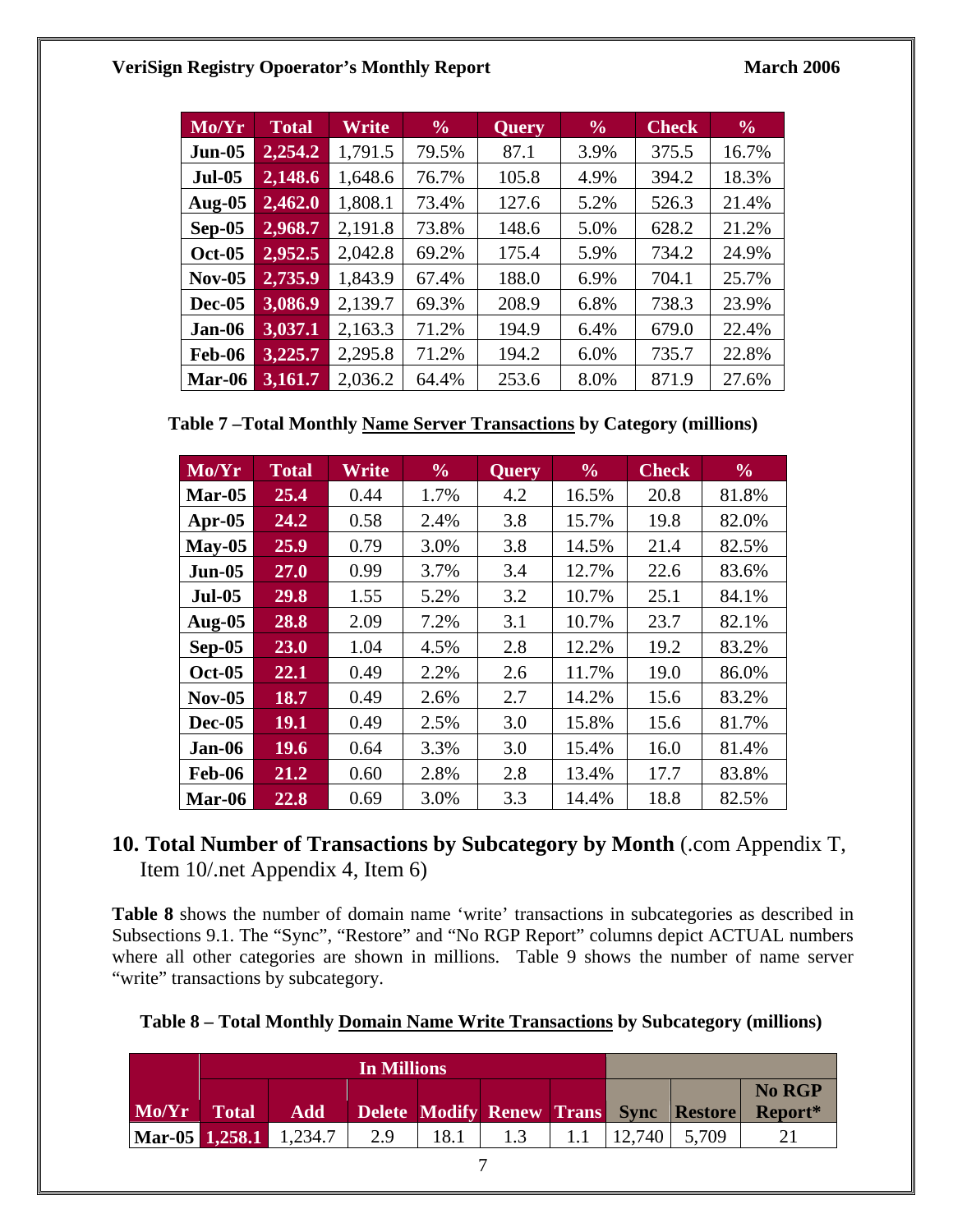#### **VeriSign Registry Opoerator's Monthly Report March 2006 March 2006**

|                |              |            | <b>In Millions</b> |               |              |       |             |                |               |
|----------------|--------------|------------|--------------------|---------------|--------------|-------|-------------|----------------|---------------|
| Mo/Yr          | <b>Total</b> | <b>Add</b> | <b>Delete</b>      | <b>Modify</b> | <b>Renew</b> | Trans |             | <b>Restore</b> | <b>No RGP</b> |
|                |              |            |                    |               |              |       | <b>Sync</b> |                | Report*       |
| Apr-05         | 1,103.9      | 1,079.5    | 3.7                | 18.5          | 1.2          | 0.9   | 11,164      | 2,797          | 6             |
| May-05         | 1,301.8      | 1,271.3    | 8.5                | 19.8          | 1.2          | 1.0   | 11,127      | 3,835          | 6             |
| $Jun-05$       | 1,791.5      | 1,757.8    | 11.1               | 20.0          | 1.2          | 1.3   | 10,352      | 2,579          | 44            |
| <b>Jul-05</b>  | 1,648.6      | 1,606.0    | 15.1               | 23.5          | 1.2          | 2.9   | 5,243       | 2,514          | 36            |
| Aug-05         | 1,808.1      | 1,767.5    | 11.5               | 23.5          | 1.3          | 4.4   | 6,049       | 2,728          | 23            |
| $Sep-05$       | 2,191.8      | 2,144.0    | 15.7               | 25.4          | 1.3          | 5.4   | 7,727       | 2,930          | 23            |
| <b>Oct-05</b>  | 2,042.8      | 1,992.1    | 23.0               | 25.7          | 1.3          | 0.8   | 6,557       | 16,404         | 10            |
| $Nov-05$       | 1,843.9      | 1,788.9    | 27.2               | 24.2          | 1.6          | 2.0   | 7,204       | 2,705          | 10            |
| <b>Dec-05</b>  | 2,139.7      | 2,070.7    | 32.2               | 34.0          | 1.4          | 1.4   | 11,451      | 2,459          | 12            |
| Jan-06         | 2,163.3      | 2,102.1    | 27.5               | 30.2          | 1.8          | 1.6   | 11,063      | 2,938          | 14            |
| <b>Feb-06</b>  | 2,295.8      | 2,235.1    | 26.9               | 31.0          | 1.6          | 1.2   | 8,199       | 2,916          | 12            |
| Mar-06 2,036.2 |              | 1,959.7    | 34.9               | 38.1          | 1.9          | 1.6   | 9,283       | 3,384          | 7             |

\* NOTE: The number in the "No RGP Report" column is calculated by taking the difference between the number of restore commands and the number of restore reports received in the month. This number may vary slightly from the actual number of restores for which no report was received for a given month because of timing between when the restore command was issued and when the report was received.

| Mo/Yr         | <b>Total</b> | <b>Add</b> | <b>Delete</b> | <b>Modify</b> |
|---------------|--------------|------------|---------------|---------------|
| Mar-05        | 0.44         | 0.22       | 0.04          | 0.18          |
| Apr- $05$     | 0.58         | 0.25       | 0.05          | 0.28          |
| $May-05$      | 0.79         | 0.25       | 0.05          | 0.49          |
| <b>Jun-05</b> | 0.99         | 0.27       | 0.04          | 0.68          |
| <b>Jul-05</b> | 1.55         | 0.23       | 0.04          | 1.28          |
| Aug-05        | 2.09         | 0.24       | 0.05          | 1.80          |
| $Sep-05$      | 1.04         | 0.25       | 0.04          | 0.76          |
| <b>Oct-05</b> | 0.49         | 0.26       | 0.05          | 0.18          |
| $Nov-05$      | 0.49         | 0.27       | 0.08          | 0.15          |
| $Dec-05$      | 0.49         | 0.24       | 0.05          | 0.20          |
| Jan-06        | 0.64         | 0.29       | 0.06          | 0.30          |
| <b>Feb-06</b> | 0.60         | 0.28       | 0.04          | 0.28          |
| Mar-06        | 0.69         | 0.24       | 0.05          | 0.40          |

## **Table 9 – Total Monthly Name Server Write Transactions by Subcategory (millions)**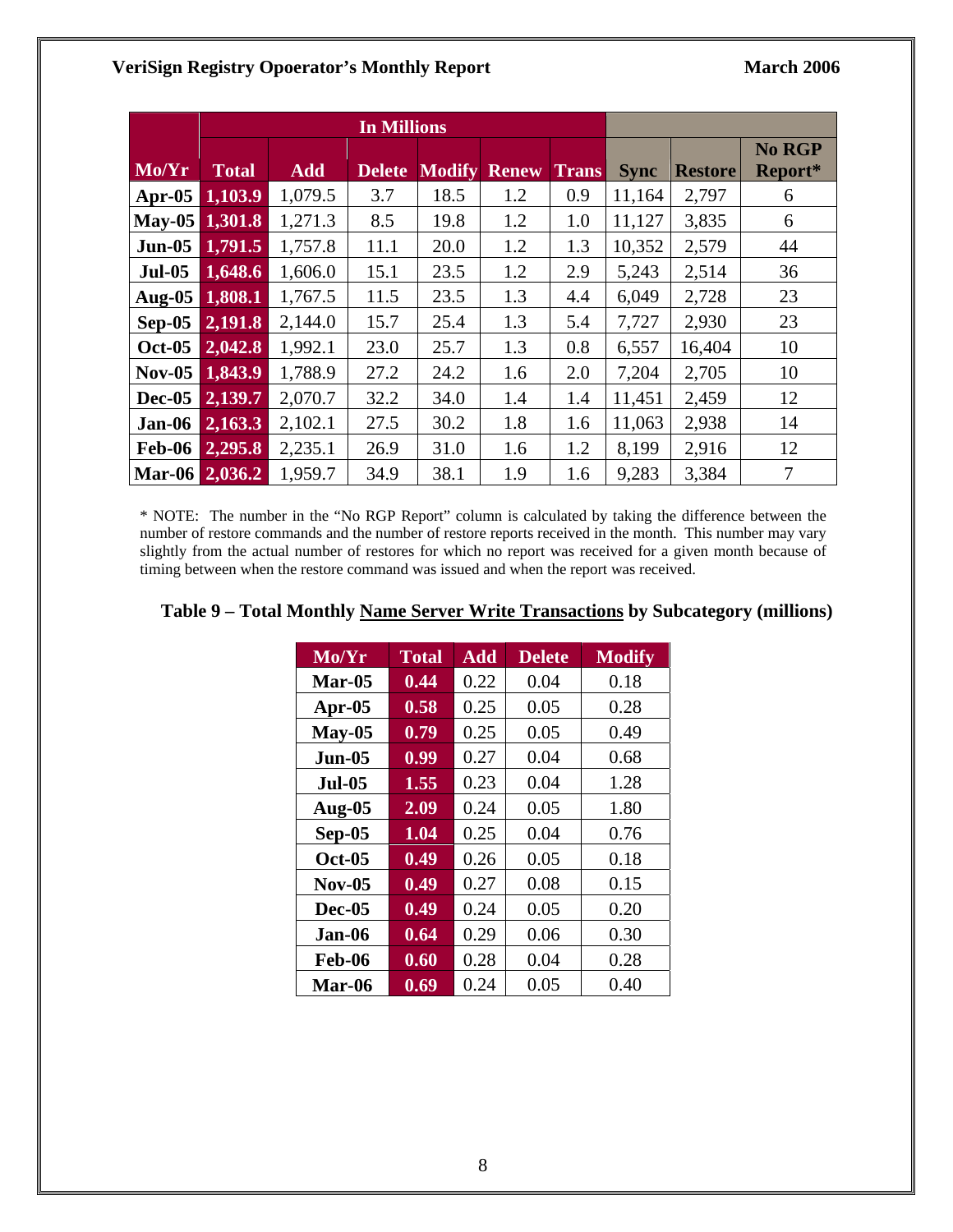

11.**Average Daily Transaction Range (In Millions)** (.com Appendix T, Item 11/.net Appendix 4, Item 7)

**Figure 1 – Average Daily Transaction Range** 

**12. TLD Geographical Registrations Distribution** (.com Appendix T, Item 12/.net Appendix 4, Not Required and Not Provided since Registrant Information is Not Available)

The VeriSign Registry does not have registrant contact information.

**13. Deleted Names - Per Registrar** (.com Appendix T, Not Addressed/.net Appendix 4, Item 8.33)

This data will be provided under separate cover.

**14. Restored Names - Per Registrar** (.com Appendix T, Not Referenced/.net Appendix 4, Item 8.34)

This data will be provided under separate cover.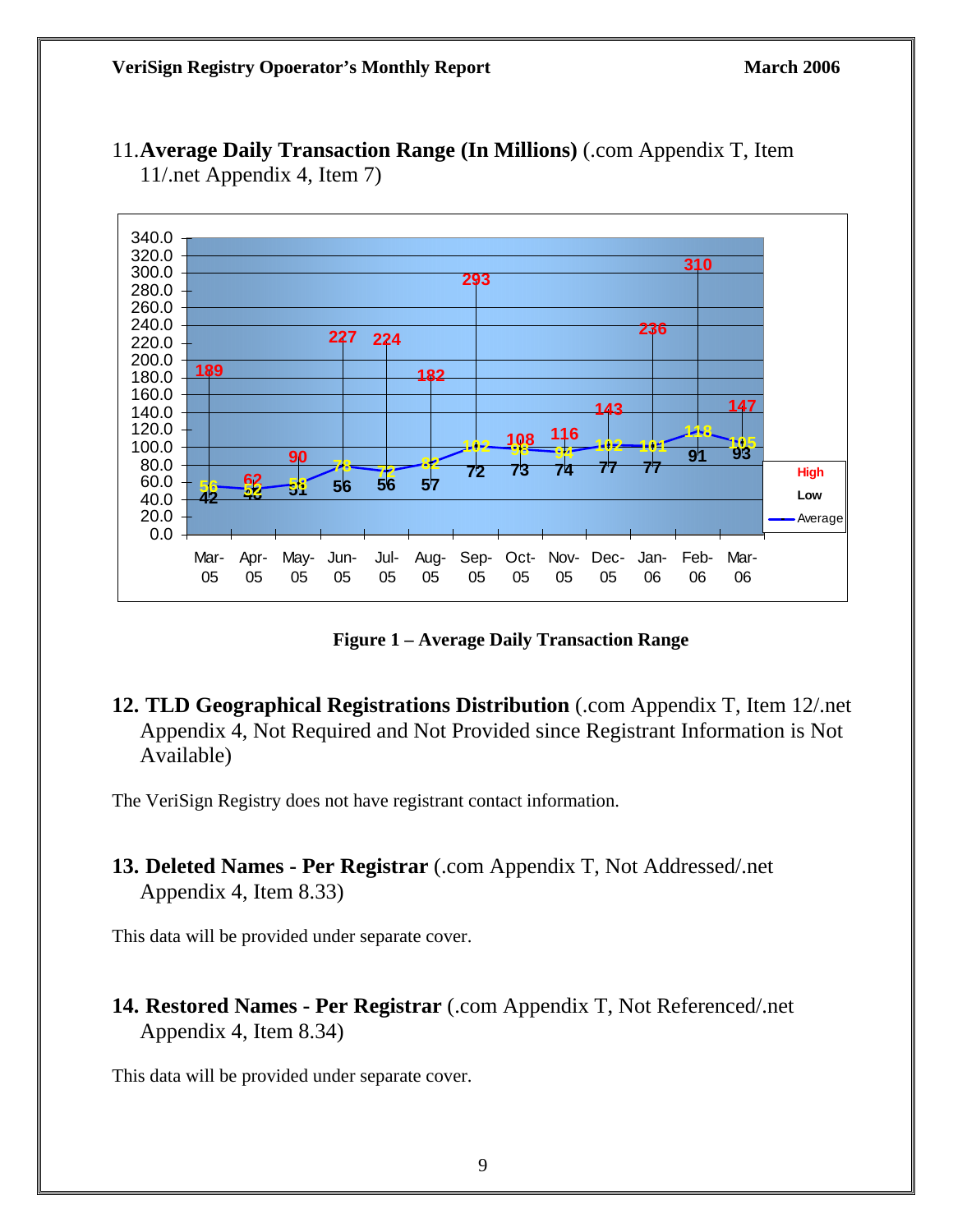**15.Violations of Registrar Restore Report - Per Registrar** (.com Appendix T, Not Referenced/.net Appendix 4, Item 8.35)

This data is available through FTP site.

# **16. Other Information**

The following information in **Table 10** shows the trend of total monthly transactions (domain names and name servers) for the .com and .net TLDs.

| Mo/Yr         | <b>Total</b> | Write   | $\frac{6}{6}$ | <b>Query</b> | $\frac{6}{6}$ | <b>Check</b> | $\frac{0}{0}$ |
|---------------|--------------|---------|---------------|--------------|---------------|--------------|---------------|
| <b>Mar-05</b> | 1,680.6      | 1,258.6 | 74.9%         | 111.3        | 6.6%          | 310.7        | 18.5%         |
| Apr- $05$     | 1,517.9      | 1,104.4 | 72.8%         | 109.4        | 7.2%          | 304.1        | 20.0%         |
| $May-05$      | 1,753.9      | 1,302.5 | 74.3%         | 93.2         | 5.3%          | 358.2        | 20.4%         |
| <b>Jun-05</b> | 2,281.2      | 1,792.5 | 78.6%         | 90.6         | 4.0%          | 398.1        | 17.5%         |
| <b>Jul-05</b> | 2,178.5      | 1,650.2 | 75.7%         | 109.0        | 5.0%          | 419.3        | 19.2%         |
| <b>Aug-05</b> | 2,490.8      | 1,810.2 | 72.7%         | 130.7        | 5.2%          | 550.0        | 22.1%         |
| $Sep-05$      | 2,991.7      | 2,192.8 | 73.3%         | 151.4        | 5.1%          | 647.4        | 21.6%         |
| <b>Oct-05</b> | 2,974.6      | 2,043.3 | 68.7%         | 178.0        | 6.0%          | 753.2        | 25.3%         |
| $Nov-05$      | 2,754.6      | 1,844.4 | 67.0%         | 190.6        | 6.9%          | 719.6        | 26.1%         |
| <b>Dec-05</b> | 3,106.0      | 2,140.2 | 68.9%         | 211.9        | 6.8%          | 753.9        | 24.3%         |
| Jan-06        | 3,056.8      | 2,163.9 | 70.8%         | 197.9        | 6.5%          | 695.0        | 22.7%         |
| <b>Feb-06</b> | 3,246.9      | 2,296.4 | 70.7%         | 197.0        | 6.1%          | 753.4        | 23.2%         |
| Mar-06        | 3,184.5      | 2,036.9 | 64.0%         | 256.9        | 8.1%          | 890.7        | 28.0%         |

**Table 10 – Total Monthly Transactions by Category** (In Millions)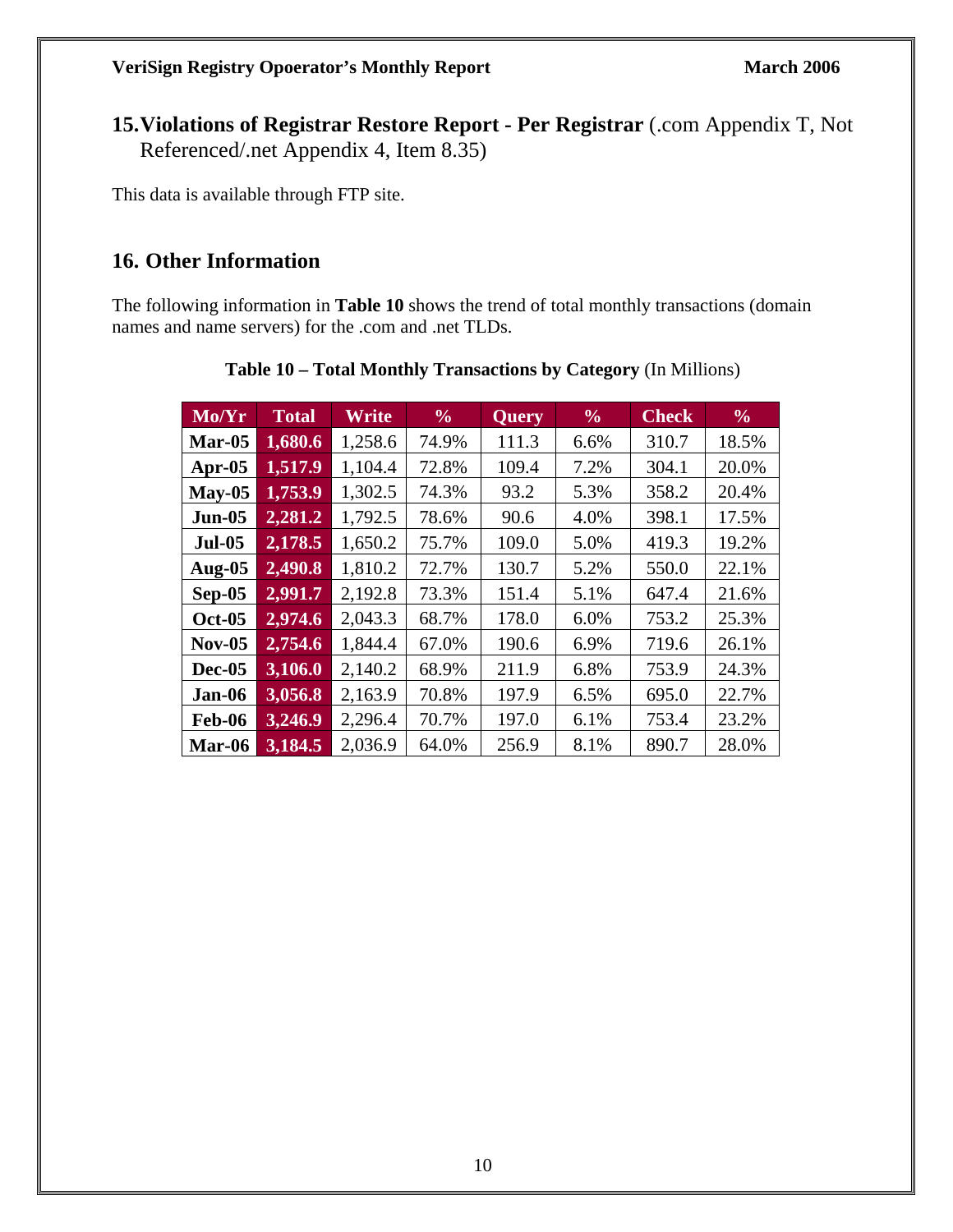#### **VeriSign Registry Opoerator's Monthly Report March 2006** March 2006



Figure 2 displays the monthly growth trend in total Registry transactions (domain names and name servers) in millions for the .com and .net TLDs.

**Figure 2 – Total Transactions by Month (In millions)** 

**Figure 3** shows the percent of second-level domain names registered in each of the .com and .net gTLDs as of the end of the current reporting month.



 **Figure 3 – TLD Registrations Distribution March 31, 2006**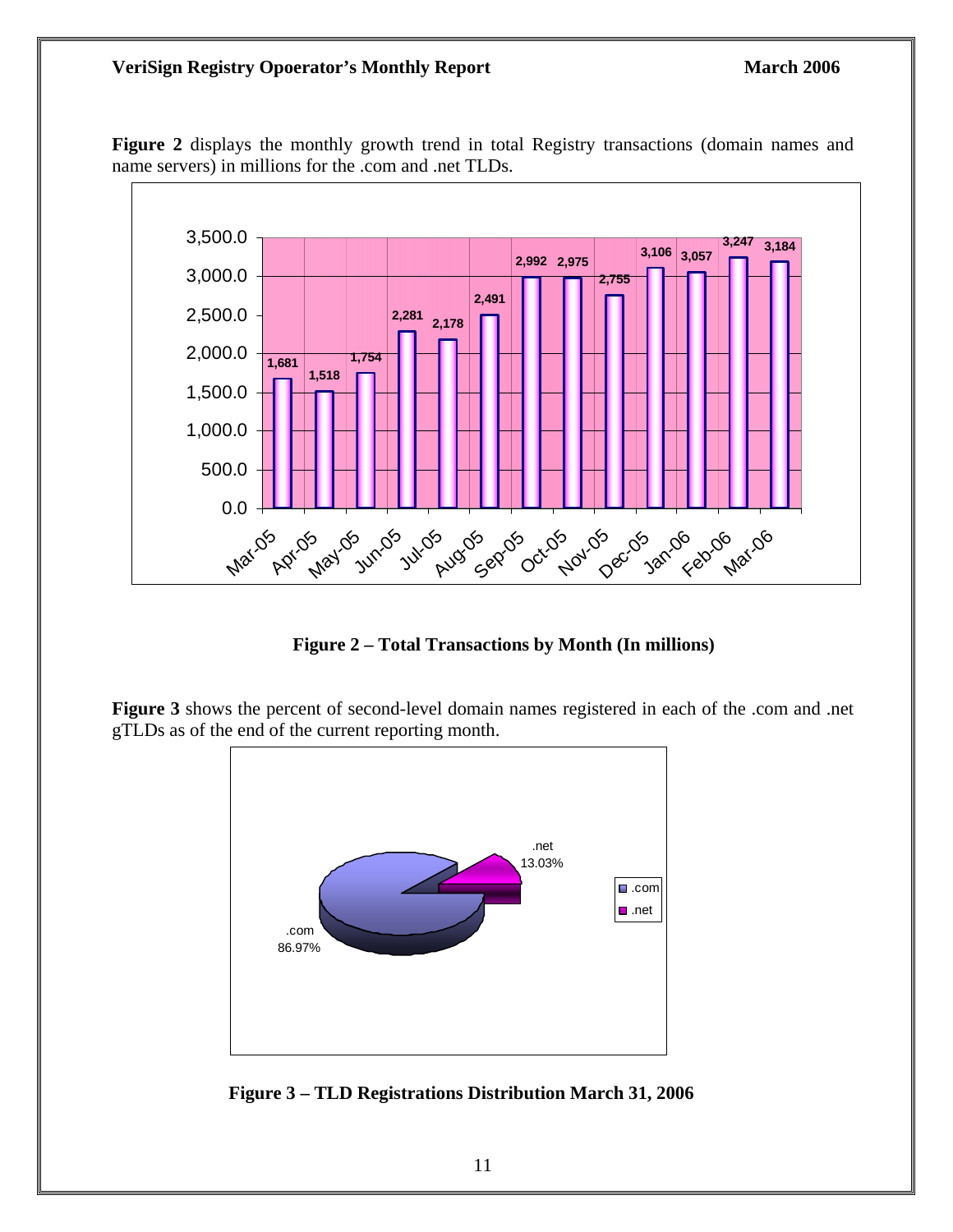**REGISTRAR COM NET Total Names Name Servers** $COM$ **NET Grand Total** $COM$ **NET** Total ! ! ! BB Bulk, Inc. dba My Name Now 1,570 182 **1,752** 4 179 20 **199** 0 0 **0 March 2006 GROSS DELETES Total REGISTRATIONS in the VeriSign Registry Database and NAME SERVER COUNT as of March 31, 2006 March 2006 RESTORES** The following information is provided as required by the ICANN/VeriSign Registry Agreements. The following information "shall be kept confidential by ICANN until three months after the end of the month to which the report relates."

VeriSign<sup>\*</sup>

| ! \$ ! Bid It Win It, Inc.                                | 1,524 | 170             | 1,694  | 41             | 181             | 17              | <b>198</b>      | ΩL       | ΩI       | $\bf{0}$    |
|-----------------------------------------------------------|-------|-----------------|--------|----------------|-----------------|-----------------|-----------------|----------|----------|-------------|
| !! 1 Host Israel.inc                                      | 347   | 35              | 382    | 0              | $\Omega$        | $\Omega$        | U               |          |          | $\bf{0}$    |
| ! 1 Host Japan, Inc.                                      | 360   | 33              | 393    | 0              | $\Omega$        | $\overline{0}$  | $\bf{0}$        |          |          | $\bf{0}$    |
| !! 1 Host Korea.Inc                                       | 345   | 29              | 374    |                |                 | $\overline{0}$  |                 |          |          | $\bf{0}$    |
| !! 1 Host Kuwait.Inc                                      | 198   | 18              | 216    | 0              | $\Omega$        | $\Omega$        | $\bf{0}$        |          |          | $\bf{0}$    |
| ! 1 Host Malaysia, Inc                                    | 233   | $\overline{28}$ | 261    | 0              | $\Omega$        | $\Omega$        | $\bf{0}$        |          |          | $\bf{0}$    |
| ! 1 Host United Kingdom, Inc                              | 195   | 23              | 218    | 2              | $\Omega$        | $\Omega$        | $\bf{0}$        |          |          | $\bf{0}$    |
| ! AlohaNIC LLC                                            | 759   | 81              | 840    | 14             | 6               | $\mathbf{1}$    | $\overline{7}$  |          |          | $\bf{0}$    |
| !!!\$0 Cost Domain and Hosting Services, Inc.             | 792   | $\overline{91}$ | 883    | $\overline{2}$ | $\Omega$        | $\Omega$        | $\bf{0}$        |          |          | $\bf{0}$    |
| I\$6.25 DOMAINS! Network, Inc. dba Esite.com              | 1,124 | 151             | 1,275  | 16             | 55              | 9               | 64              |          |          | $\bf{0}$    |
| SSS Private Label Internet Service Kiosk, Inc. dba PLISK. | 533   | 54              | 587    | 3              | 10              | 3               | 13              |          |          | $\bf{0}$    |
| <b>\$PPC Marketing Ilc</b>                                | 174   | 16              | 190    |                |                 | $\mathbf 0$     |                 |          |          | $\bf{0}$    |
| 007Names, Inc.                                            | 8,354 | 1,257           | 9,611  | 257            | 140             | 29              | 169             |          |          | $\mathbf 2$ |
| 1 Domain Names International, Inc. d/b/a 1dni.com         | 2,559 | 337             | 2,896  | 177            | 41              | 10              | $\overline{51}$ | $\Omega$ |          | $\bf{0}$    |
| 1 eNameCo.                                                | 9,947 | 1,954           | 11,901 | 759            | 25              | $\overline{7}$  | 32              |          |          | $\bf{0}$    |
| 1 HOST AMERICA, INC.                                      | 458   | 53              | 511    | 0              | $\Omega$        | $\mathbf 0$     | $\bf{0}$        |          |          | $\bf{0}$    |
| 1 Host Australia, Inc.                                    | 426   | 31              | 457    | 0              | $\Omega$        | 1               |                 |          |          | $\mathbf 0$ |
| 1 Host Brazil, Inc.                                       | 421   | 40              | 461    | 0              | $\Omega$        | $\overline{0}$  | $\bf{0}$        |          |          | $\bf{0}$    |
| 1 HOST CANADA, INC.                                       | 436   | 25              | 461    | 0              | $\Omega$        | $\Omega$        | $\bf{0}$        |          |          | $\bf{0}$    |
| 1 HOST CHINA, INC.                                        | 447   | 33              | 480    | 0              | 2               | $\Omega$        | $\mathbf{2}$    |          |          | $\bf{0}$    |
| 1 HOST GERMANY, INC.                                      | 422   | $\overline{37}$ | 459    | $\Omega$       | $\Omega$        | $\Omega$        | $\bf{0}$        |          | $\Omega$ | $\bf{0}$    |
| 1 More Name, LLC                                          | 279   |                 | 279    | 0              | 84              |                 | $\overline{84}$ |          |          | $\bf{0}$    |
| 123 Registration, Inc.                                    | 3.702 | 625             | 4,327  | 195            | 194             | 26              | 220             |          |          | $\bf{0}$    |
| 123domainrenewals, LLC                                    | 525   | 46              | 571    |                |                 | $\Omega$        |                 |          |          | $\bf{0}$    |
| 1800-website, LLC                                         | 656   | 79              | 735    | 3              | $\Omega$        | $\Omega$        | $\bf{0}$        |          |          | $\mathbf 0$ |
| 1-877NameBid.com LLC dba "1-877NameBid.com"               | 656   | 60              | 716    | 18             | 9               | $\overline{c}$  | 11              |          |          | $\bf{0}$    |
| 1stDomain.net, division of G+D International LLC          | 5.114 | 1,219           | 6,333  |                | 73              | 14              | 87              |          |          | $\bf{0}$    |
| 1st-for-domain-names. LLC                                 | 560   | 70              | 630    | 1,530          | $\Omega$        | $\overline{O}$  | $\bf{0}$        |          |          | $\bf{0}$    |
| 2003300 Ontario Inc. dba GetDomainsIWant.ca Internet S    | 352   | 22              | 374    |                | 23              | $\Omega$        | 23              |          |          | $\bf{0}$    |
| 21 Company, Inc. dba 21-domain.com                        | 1,316 | 137             | 1,453  |                | 159             | $\overline{12}$ | $\frac{1}{171}$ |          |          | $\bf{0}$    |
| 24x7domains, LLC                                          | 582   | 63              | 645    | 6              | $\Omega$        | $\mathbf 0$     | $\bf{0}$        |          |          | $\bf{0}$    |
| 3349608 Canada Inc. dba GetYourDotInfo.com Inc            | 306   | 32              | 338    | 0              | 26              | $\overline{0}$  | 26              |          |          | $\bf{0}$    |
| 3597245 Canada Inc. dba Nic-Name Internet Service Corl    | 288   | 25              | 313    | 0              | 40              | $\overline{2}$  | 42              |          |          | $\mathbf 0$ |
| 3684458 Canada, Inc. dba Quark.ca Internet Service Corp   | 305   | 26              | 331    | 2              | 22              | $\mathbf{1}$    | 23              |          |          | $\bf{0}$    |
| 6230644 Canada Inc. dba Megabyte.ca Internet Services     | 313   | 22              | 335    | $\Omega$       | $\overline{37}$ | $\Omega$        | $\overline{37}$ |          |          | $\bf{0}$    |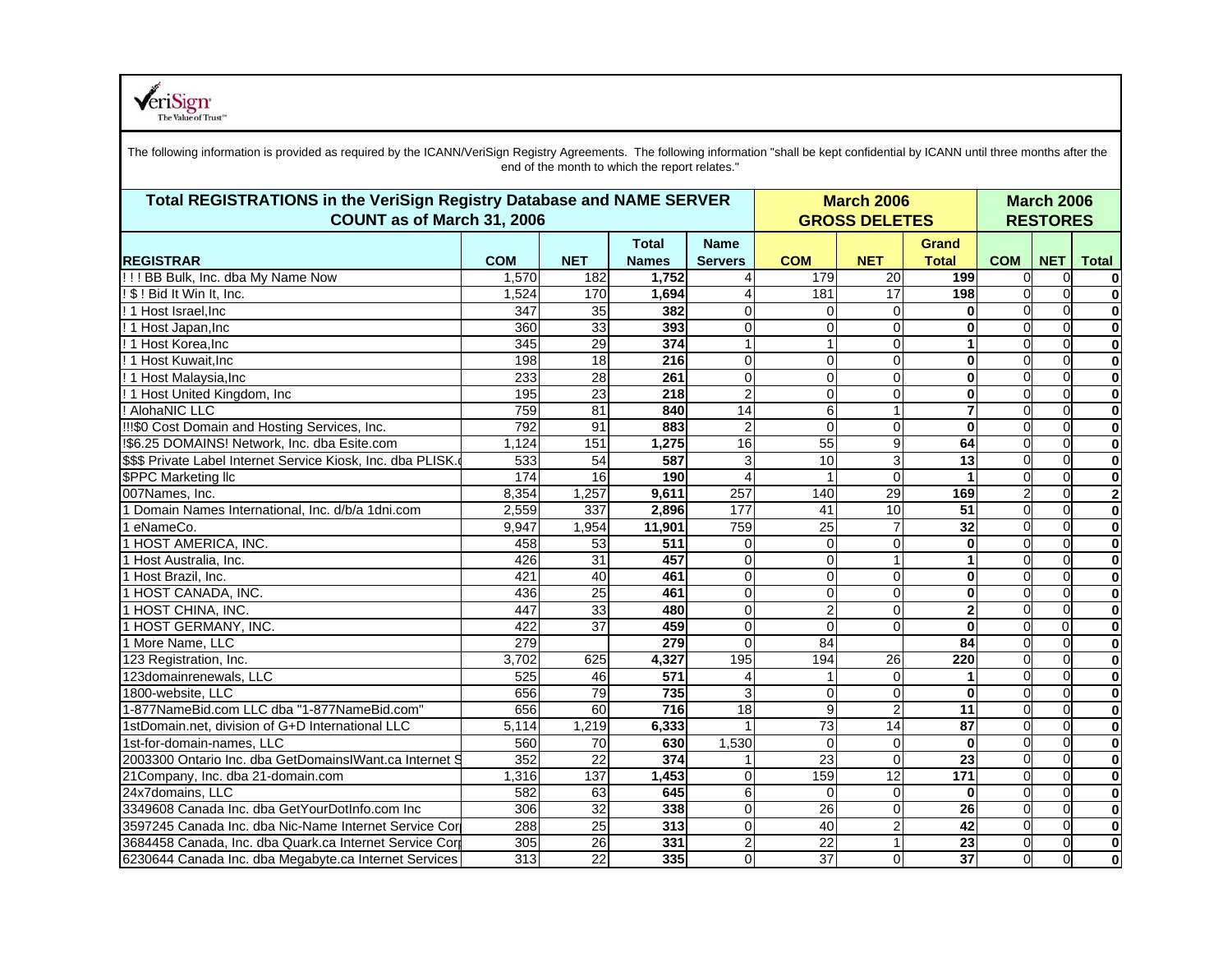| Total REGISTRATIONS in the VeriSign Registry Database and NAME SERVER<br>COUNT as of March 31, 2006 |              |                  |                              | <b>March 2006</b><br><b>GROSS DELETES</b> |                 |                  | <b>March 2006</b><br><b>RESTORES</b> |            |            |                         |
|-----------------------------------------------------------------------------------------------------|--------------|------------------|------------------------------|-------------------------------------------|-----------------|------------------|--------------------------------------|------------|------------|-------------------------|
| <b>REGISTRAR</b>                                                                                    | <b>COM</b>   | <b>NET</b>       | <b>Total</b><br><b>Names</b> | <b>Name</b><br><b>Servers</b>             | <b>COM</b>      | <b>NET</b>       | <b>Grand</b><br><b>Total</b>         | <b>COM</b> | <b>NET</b> | <b>Total</b>            |
| 8068 Registrar, Inc.                                                                                | 1,584        | 204              | 1,788                        | 19                                        | 201             | 14               | 215                                  | $\Omega$   | $\Omega$   | 0                       |
| 89AM Web Services, Inc.                                                                             | 80           | 8                | 88                           | 0                                         | 116             | 11               | 127                                  | $\Omega$   |            | $\bf{0}$                |
| 89Dian Registrar, Inc                                                                               | 97           | 10               | 107                          | $\Omega$                                  | 92              | 11               | 103                                  |            |            | $\bf{0}$                |
| 995discountdomains, LLC                                                                             | 573          | $\overline{81}$  | 654                          | $\overline{2}$                            |                 | $\mathbf{1}$     | $\mathbf{2}$                         | $\Omega$   | $\Omega$   | $\bf{0}$                |
| A Mountain Domains, Inc.                                                                            | 1,431        | 168              | 1,599                        |                                           | 175             | $\overline{11}$  | 186                                  | $\Omega$   |            | $\bf{0}$                |
| A Technology Company, Inc. d/b/a namesystem.com                                                     | 2,597        | 524              | 3,121                        | 355                                       | 112             | 25               | 137                                  | $\Omega$   | $\Omega$   | $\mathbf 0$             |
| A.W.B. Trading, Inc.                                                                                | 1,533        | 185              | 1,718                        | 2                                         | 157             | $\overline{16}$  | 173                                  | $\Omega$   | $\Omega$   | $\mathbf 0$             |
| AAAQ.COM, Inc.                                                                                      | 178,481      | 29,311           | 207,792                      | 11,305                                    | 3,795           | 650              | 4,445                                | 18         |            | 20                      |
| Abacus America, Inc. dba Names4Ever                                                                 | 294,341      | 46,466           | 340,807                      | 11,427                                    | 6,212           | 882              | 7,094                                | 31         |            | 35                      |
| Abdomainations.ca Inc.                                                                              | 4,015        | 536              | 4,551                        | 5                                         | 3,709           | 690              | 4,399                                | $\Omega$   | $\Omega$   | $\bf{0}$                |
| About Domain Dot Com Solutions Pvt. Ltd.                                                            | 660          | 73               | 733                          | $\overline{11}$                           | 14              | $\overline{2}$   | 16                                   | $\Omega$   | $\Omega$   | $\bf{0}$                |
| ABR Products dba Misk.com                                                                           | 33,905       | 7,046            | 40,951                       | 2,442                                     | 1,178           | $\overline{212}$ | 1,390                                |            | $\Omega$   | 4                       |
| Abu-Ghazaleh Intellectual Property dba Tagidomains.com                                              | 209          | 134              | 343                          | 20                                        | $\Omega$        | 0                | $\bf{0}$                             | $\Omega$   | $\Omega$   | $\bf{0}$                |
| Ace of Domains, Inc                                                                                 | 625          | 55               | 680                          | $\overline{15}$                           | 39              | 1                | 40                                   | $\Omega$   |            | $\bf{0}$                |
| Active 24 ASA                                                                                       | 72,411       | 16,628           | 89,039                       | 780                                       | $\overline{53}$ | 21               | $\overline{74}$                      | $\Omega$   | $\Omega$   | 0                       |
| Address Creation, LLC                                                                               | 15,736       | 1,377            | 17,113                       | 539                                       | 106             | 16               | 122                                  |            | $\Omega$   | $\mathbf{1}$            |
| Addressontheweb, LLC                                                                                | 520          | 61               | 581                          | 8                                         | $\Omega$        | $\Omega$         | $\bf{0}$                             | $\Omega$   | $\Omega$   | $\bf{0}$                |
| AdoptADomain.net, Inc.                                                                              | 4,812        | 634              | 5,446                        | 9                                         | 4,675           | 873              | 5,548                                | $\Omega$   | $\Omega$   | 0                       |
| Advantage Interactive Ltd                                                                           | 27,072       | 4,329            | 31,401                       | 369                                       | 346             | 64               | 410                                  |            | $\Omega$   | $\overline{\mathbf{7}}$ |
| Affordable Computer Solutions, Inc. dba WWW.AFFORDA                                                 | 4,176        | 1,124            | 5,300                        | 6                                         | 713             | 52               | 765                                  | $\Omega$   |            | $\mathbf 0$             |
| Afterdark Domains, Incorporated                                                                     | 1,305        | 134              | 1,439                        | 0                                         | 141             | 13               | 154                                  | $\Omega$   | $\Omega$   | 0                       |
| Afternic, Inc.                                                                                      | 65           | 6                | 71                           | 0                                         | 101             | 8 <sup>1</sup>   | 109                                  | $\Omega$   | $\Omega$   | $\bf{0}$                |
| Aim High!, Inc. dba Registry Systems                                                                | 3,147        | 299              | 3,446                        | 50                                        | $\overline{19}$ | 5                | $\overline{24}$                      | $\Omega$   | $\Omega$   | $\bf{0}$                |
| AirNames.com, Inc.                                                                                  | 1,372        | 176              | 1,548                        | $\mathbf{0}$                              | 143             | 10               | 153                                  | $\Omega$   | $\Omega$   | 0                       |
| Alantron BLTD.                                                                                      | 491          | 64               | 555                          | 59                                        | $\overline{2}$  | $\overline{0}$   | $\overline{2}$                       | $\Omega$   | $\Omega$   | $\bf{0}$                |
| Alices Registry, Inc.                                                                               | 1.031        | 196              | 1,227                        | $\overline{25}$                           | 46              | 1                | $\overline{47}$                      | $\Omega$   |            | $\mathbf 0$             |
| All West Communications, Inc. d/b/a AW Registry                                                     | 14,274       | 2,261            | 16,535                       | 1,769                                     | 325             | 61               | 386                                  |            | $\Omega$   | $\overline{7}$          |
| Allaccessdomains, LLC                                                                               | 537          | 49               | 586                          | 3                                         | $\mathbf{0}$    | $\overline{0}$   | $\bf{0}$                             | $\Omega$   | $\Omega$   | $\bf{0}$                |
| Alldomains, LLC                                                                                     | 126          | 19               | 145                          | 1,156                                     |                 | $\overline{0}$   | 1                                    | $\Omega$   | $\Omega$   | $\bf{0}$                |
| AllGlobalNames S.A.                                                                                 | 3,252        | 1,157            | 4,409                        | 201                                       | 34              | 10               | 44                                   | 8          | $\Omega$   | 8                       |
| Allindomains, LLC                                                                                   | 42,036       | 7,277            | 49,313                       | 2,591                                     | 1,038           | 173              | 1,211                                | 12         | $\Omega$   | $\overline{12}$         |
| America Online, Inc. dba AOL and/or CompuServe-AOL                                                  | 9,080        | 2,230            | 11,310                       | 120                                       |                 | $\Omega$         |                                      | $\Omega$   |            | $\bf{0}$                |
| Annulet. Inc.                                                                                       | 13,811       | 9,206            | 23,017                       | 49                                        | 1,125           | 171              | 1,296                                | $\Omega$   | $\Omega$   | $\mathbf 0$             |
| ANO Regional Network Information Center dba RU                                                      | 12,178       | 3,801            | 15,979                       | 3,548                                     | 123             | 55               | 178                                  | $\Omega$   | $\Omega$   | $\mathbf 0$             |
| Anytime Sites, Inc.                                                                                 | 882          | 109              | 991                          | 12                                        |                 | $\Omega$         | 1                                    | $\Omega$   | $\Omega$   | $\bf{0}$                |
| AO Domains, Incorporated                                                                            | 1,576        | 178              | 1,754                        | $\Omega$                                  | 156             | 15               | 171                                  | $\Omega$   | $\Omega$   | $\bf{0}$                |
| Apex Registry, Inc.                                                                                 | 3,196        | 538              | 3,734                        | 393                                       | 182             | 45               | 227                                  | $\Omega$   | $\Omega$   | $\bf{0}$                |
| Arab Internet Names, Incorporated                                                                   | 1,410        | $\overline{142}$ | 1,552                        |                                           | 176             | 19               | 195                                  | $\Omega$   |            | $\bf{0}$                |
| Arsys Internet, S.L. d/b/a NICLINE.COM                                                              | 158,807      | 23,834           | 182,641                      | 4,417                                     | 1,613           | 329              | 1,942                                | 3          |            | 4                       |
| Aruba SpA                                                                                           | $\mathbf{1}$ |                  | 1                            | $\Omega$                                  | $\Omega$        | $\Omega$         | $\mathbf{0}$                         | $\Omega$   | $\Omega$   | $\bf{0}$                |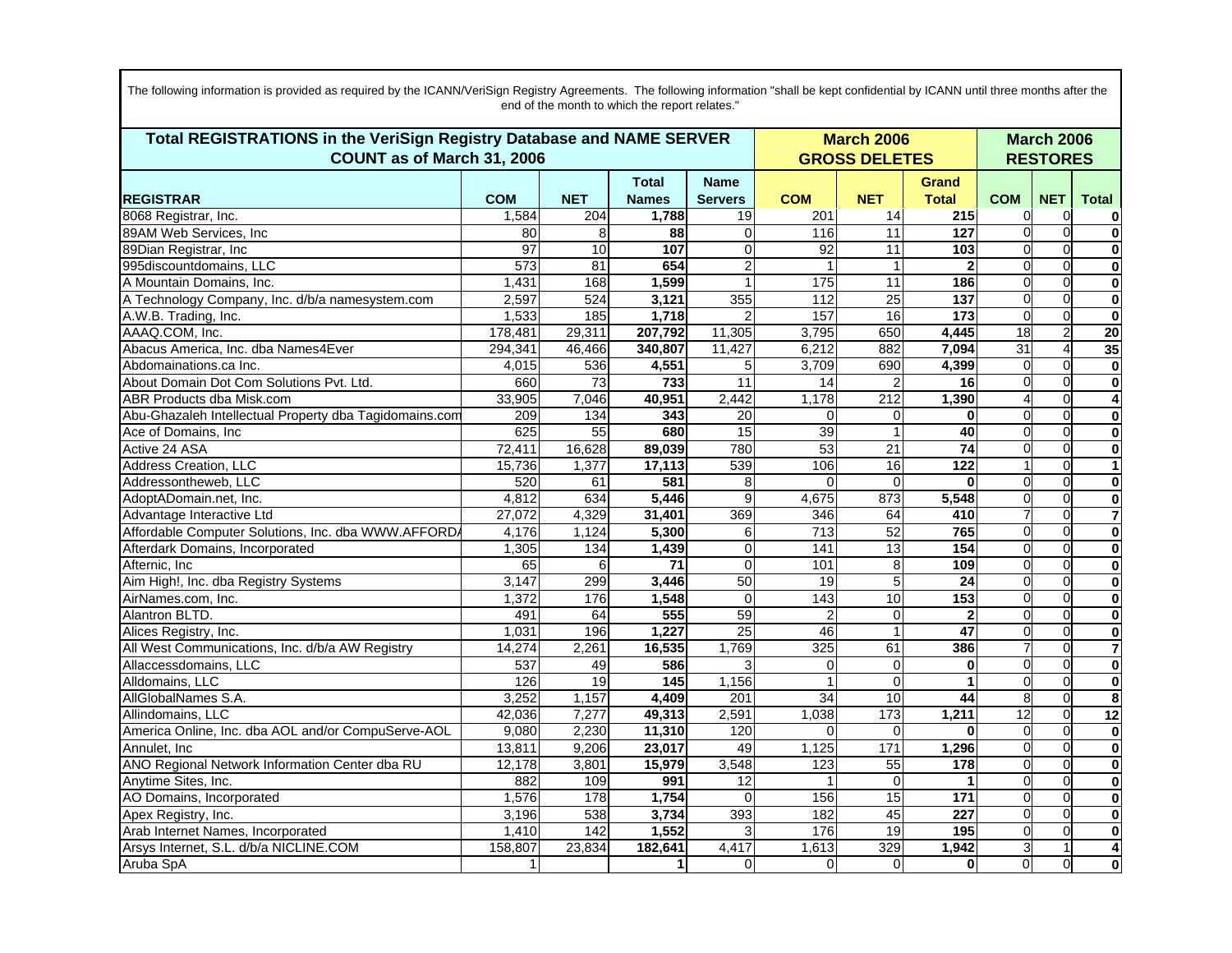| Total REGISTRATIONS in the VeriSign Registry Database and NAME SERVER |                 |                   |                 |                         |                 | <b>March 2006</b>    |                  |                 |                | <b>March 2006</b>        |
|-----------------------------------------------------------------------|-----------------|-------------------|-----------------|-------------------------|-----------------|----------------------|------------------|-----------------|----------------|--------------------------|
| COUNT as of March 31, 2006                                            |                 |                   |                 |                         |                 | <b>GROSS DELETES</b> |                  | <b>RESTORES</b> |                |                          |
|                                                                       |                 |                   | <b>Total</b>    | <b>Name</b>             |                 |                      | <b>Grand</b>     |                 |                |                          |
| <b>REGISTRAR</b>                                                      | <b>COM</b>      | <b>NET</b>        | <b>Names</b>    | <b>Servers</b>          | <b>COM</b>      | <b>NET</b>           | <b>Total</b>     | <b>COM</b>      | <b>NET</b>     | <b>Total</b>             |
| Asadal, Inc.                                                          | 21.385          | 13,246            | 34,631          | 1,574                   | 322             | 104                  | 426              | $\Omega$        | 0              | $\bf{0}$                 |
| Ascio Technologies, Inc.                                              | 180,444         | 42,503            | 222,947         | 3,740                   | 4,152           | 1,158                | 5,310            | 62              | 17             | 79                       |
| AsiaDomains, Incorporated                                             | 1,435           | 148               | 1,583           |                         | 157             | 20                   | 177              | $\Omega$        | $\mathbf 0$    | $\mathbf 0$              |
| <b>AtCom Technology LLC</b>                                           | 14,460          | 2,263             | 16,723          | 1,039                   | 340             | $\overline{77}$      | 417              |                 | $\mathbf 0$    | $\mathbf{1}$             |
| Atozdomainsmarket, LLC                                                | 199             | 45                | 244             | $\Omega$                | $\Omega$        | $\mathbf 0$          | $\mathbf 0$      | $\Omega$        | $\Omega$       | $\mathbf 0$              |
| AusRegistry Group Pty. Ltd.                                           | 871             | $\frac{110}{110}$ | 981             | $\overline{29}$         | 30              | 1                    | 31               | $\Omega$        | $\Omega$       | $\mathbf 0$              |
| Australian Style Pty Ltd                                              | 157             | 15                | 172             | $\mathbf 0$             | 1               | 0                    | 1                | $\Omega$        | $\mathbf 0$    | $\mathbf 0$              |
| Austriadomains, LLC                                                   | 555             | 89                | 644             | $\overline{\mathbf{c}}$ | $\overline{0}$  |                      | 1                | $\Omega$        | $\mathbf 0$    | $\mathbf 0$              |
| Austriandomains, LLC                                                  | 541             | 42                | 583             | $\overline{c}$          | $\overline{0}$  | $\Omega$             | $\mathbf{0}$     | $\Omega$        | $\Omega$       | $\mathbf 0$              |
| AvailableDomains.ca Inc.                                              | 5,100           | 644               | 5,744           | 9                       | 5,138           | 1,023                | 6,161            | $\Omega$        | $\Omega$       | $\mathbf 0$              |
| AvidDomains.com, Inc.                                                 | 1,405           | 188               | 1,593           | $\overline{2}$          | 174             | 16                   | 190              | $\Omega$        | $\Omega$       | $\mathbf 0$              |
| Backslap Domains, Inc                                                 | 189             | 14                | 203             | $\mathbf 0$             | 144             | $\overline{20}$      | 164              | $\Omega$        | $\Omega$       | $\mathbf 0$              |
| BackUp.ca Inc.                                                        | 283             | $\overline{30}$   | 313             | $\mathbf{1}$            | 26              | $\Omega$             | $\overline{26}$  | $\Omega$        | $\Omega$       | $\mathbf 0$              |
| Basic Fusion, Inc.                                                    | 14,264          | 701               | 14,965          | 8                       | 1,563           | 490                  | 2,053            | $\Omega$        | $\mathbf 0$    | $\mathbf 0$              |
| BatDomains.com Inc.                                                   | 1,580           | 194               | 1,774           | $\overline{2}$          | 187             | $\overline{23}$      | 210              | $\Omega$        | $\Omega$       | $\mathbf 0$              |
| <b>BB Online UK Ltd</b>                                               | 9,840           | 1,751             | 11,591          | 571                     | 123             | 21                   | 144              |                 | $\Omega$       | $\mathbf{1}$             |
| Bearsdomain, LLC                                                      | 422             | 40                | 462             | Δ                       | $\overline{0}$  | $\Omega$             | $\bf{0}$         | $\Omega$        | $\mathbf 0$    | $\pmb{0}$                |
| Beijing Innovative Linkage Technology Ltd. dba dns.com.               | 118,277         | 16,874            | 135,151         | 20,903                  | 2,852           | 454                  | 3,306            |                 | $\Omega$       | $\overline{\mathbf{4}}$  |
| Belgiumdomains, LLC                                                   | 231,207         | 18,830            | 250,037         | $\Omega$                | 6,418,504       | 839,802              | 7,258,306        | $\Omega$        | $\Omega$       | $\mathbf 0$              |
| BeMyDomain.net, Inc                                                   | 319             | 26                | 345             | $\Omega$                | $\overline{25}$ | 0                    | 25               | $\Omega$        | $\overline{0}$ | $\mathbf 0$              |
| Best Registration Services, Inc                                       | 7,148           | 1,074             | 8,222           | 322                     | $\overline{82}$ | 9                    | 91               | $\Omega$        | $\Omega$       | $\mathbf 0$              |
| Bidfordomainnames, LLC                                                | 527             | 66                | 593             | 8                       | $\Omega$        | 0                    | $\mathbf 0$      | $\Omega$        | $\Omega$       | $\mathbf 0$              |
| Big House Services Inc.                                               | $\overline{43}$ | 8                 | $\overline{51}$ | $\Omega$                | 30              | 4                    | 34               | $\Omega$        | $\Omega$       | $\mathbf 0$              |
| Bizcn.com, Inc.                                                       | 169,384         | 30,591            | 199,975         | 3,333                   | 4,138           | 861                  | 4,999            | 3               | $\Omega$       | 3                        |
| Black Ice Domains, Inc                                                | 162             | 14                | 176             | $\Omega$                | 158             | 11                   | 169              | $\Omega$        | $\Omega$       | $\mathbf{0}$             |
| Blisternet, Incorporated                                              | 8,083           | 1,104             | 9,187           | 6                       | 24,152          | 4,538                | 28,690           |                 | $\Omega$       | $\mathbf{1}$             |
| Blog.com - Digital Communications, Inc.                               | 650             | 46                | 696             | 1                       | 15              |                      | 16               |                 | $\Omega$       | $\mathbf{1}$             |
| Blue Fractal, Inc.                                                    | 450             | 33                | 483             | $\Omega$                | $\Omega$        | $\Omega$             | $\Omega$         | $\Omega$        | $\Omega$       | $\mathbf 0$              |
| Blue Razor Domains, Inc.                                              | 74,055          | 8,697             | 82,752          | 1,462                   | 1,168           | 216                  | 1,384            |                 | $\Omega$       | $\overline{\phantom{a}}$ |
| Blueberry Hill Comm., Inc. dba 4Domains.com                           | 20,489          | 2,633             | 23,122          | 504                     | 954             | 33                   | $\overline{987}$ | $\mathbf{Q}$    |                | $\overline{10}$          |
| Bottle Domains, Inc.                                                  | 4,724           | 659               | 5,383           | 303                     | 7               |                      | 10               | $\Omega$        | $\mathbf 0$    | $\mathbf 0$              |
| BP Holdings Group, Inc. dba IS.COM                                    | 1,606           | 191               | 1,797           | $\overline{2}$          | 181             | $\overline{14}$      | 195              | $\Omega$        | $\mathbf 0$    | $\mathbf 0$              |
| Brandon Gray Internet Services, Inc. dba NameJuice.com                | 101,087         | 17,361            | 118,448         | 2,185                   | 1,306           | 200                  | 1,506            | 3               | $\Omega$       | $\overline{\mathbf{3}}$  |
| <b>Brazil Connection Ltd.</b>                                         | 136             | 16                | 152             |                         | 7               | $\Omega$             |                  | $\Omega$        | $\Omega$       | $\mathbf 0$              |
| BulkRegister, LLC.                                                    | 1,153,491       | 161,190           | 1,314,681       | 49,484                  | 8,422           | 1,380                | 9,802            | 24              |                | 25                       |
| Bumper Jumper, Inc.                                                   | 487             | 33                | 520             | $\overline{0}$          | 12              | 0                    | 12               | $\Omega$        | $\mathbf 0$    | $\overline{\mathbf{0}}$  |
| C I Host, Inc.                                                        | 50              | 5                 | $\overline{55}$ | $\Omega$                | 1               | 0                    | $\mathbf{1}$     | $\Omega$        | $\Omega$       | $\mathbf 0$              |
| <b>CADiware AG</b>                                                    | 3,221           | 782               | 4,003           | 306                     | 69              | 6                    | $\overline{75}$  |                 | $\Omega$       | $\mathbf{1}$             |
| <b>Capital Networks Pty LTD</b>                                       | 20,914          | 3,279             | 24,193          | 3,191                   | 305             | 71                   | 376              | 6               | $\overline{2}$ | 8                        |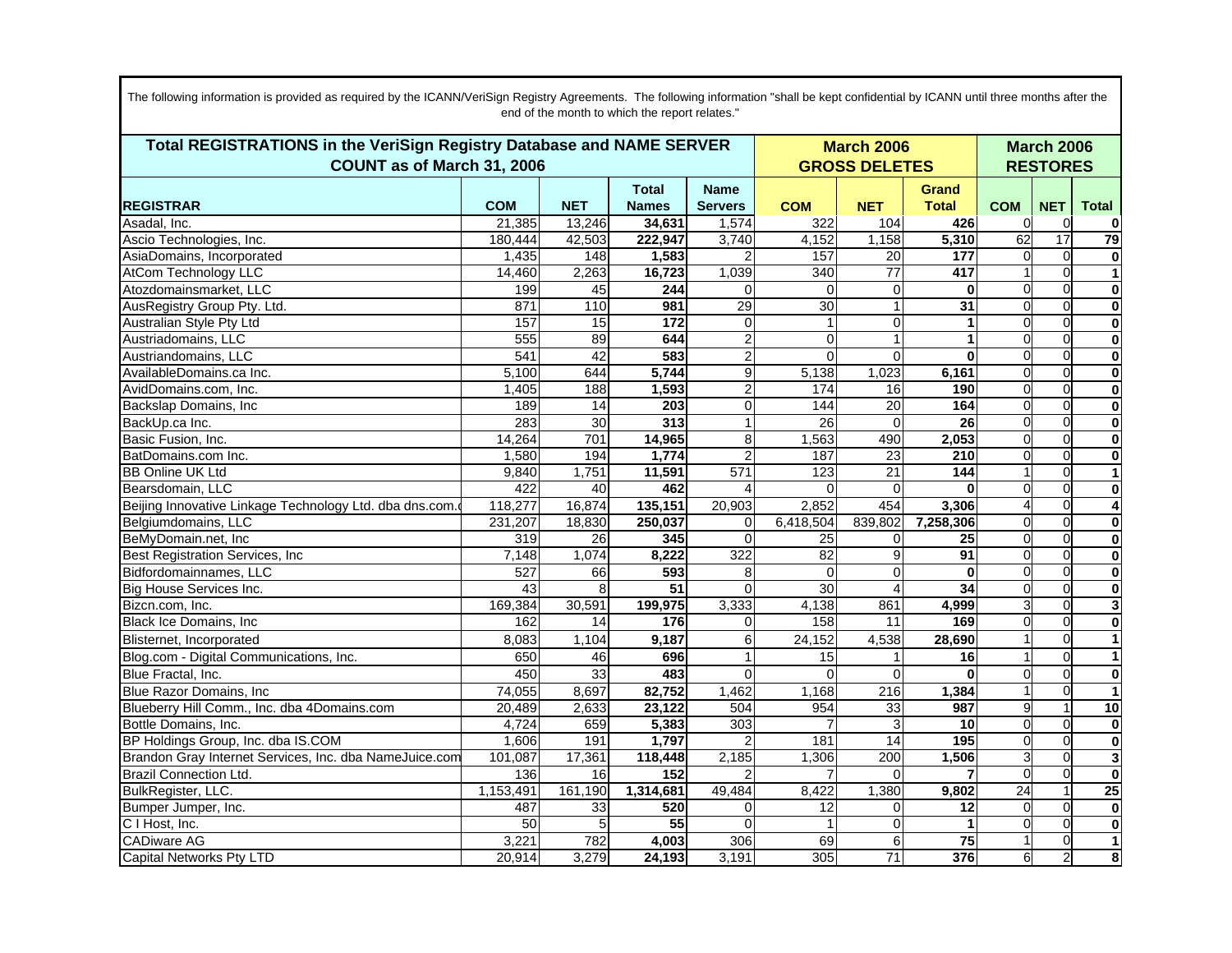| Total REGISTRATIONS in the VeriSign Registry Database and NAME SERVER<br>COUNT as of March 31, 2006 |            |                 | <b>March 2006</b><br><b>GROSS DELETES</b> |                               |                  | <b>March 2006</b><br><b>RESTORES</b> |                       |                 |                       |                         |
|-----------------------------------------------------------------------------------------------------|------------|-----------------|-------------------------------------------|-------------------------------|------------------|--------------------------------------|-----------------------|-----------------|-----------------------|-------------------------|
| <b>REGISTRAR</b>                                                                                    | <b>COM</b> | <b>NET</b>      | <b>Total</b><br><b>Names</b>              | <b>Name</b><br><b>Servers</b> | <b>COM</b>       | <b>NET</b>                           | Grand<br><b>Total</b> | <b>COM</b>      | <b>NET</b>            | <b>Total</b>            |
| Capitaldomains, LLC                                                                                 | 551        | 76              | 627                                       |                               |                  | $\Omega$                             | 1                     | $\Omega$        | $\Omega$              | $\bf{0}$                |
| Capitoldomains, LLC                                                                                 | 256,066    | 26,817          | 282,883                                   | $\overline{37}$               | 4,180,044        | 408,144                              | 4,588,188             | $\Omega$        | $\Omega$              | $\mathbf 0$             |
| CAT, Inc. d/b/a Namezero.com                                                                        | 15,052     | 2,380           | 17,432                                    | 629                           | 324              | 50                                   | 374                   | 3               | $\Omega$              | $\mathbf{3}$            |
| Catalog.com, Inc.                                                                                   | 34,888     | 4,090           | 38,978                                    | 259                           | 978              | 133                                  | 1,111                 | 6               | $\mathbf 0$           | $6\phantom{1}6$         |
| Central Registrar, Inc. d/b/a DomainMonger.Com                                                      | 1,596      | 220             | 1,816                                     | $\overline{34}$               | 176              | 12                                   | 188                   | $\Omega$        | $\Omega$              | $\mathbf 0$             |
| Chinesedomains, LLC                                                                                 | 507        | 65              | 572                                       | 3                             | $\Omega$         | $\Omega$                             | $\Omega$              | $\Omega$        | $\Omega$              | $\mathbf 0$             |
| Chocolatecovereddomains, LLC                                                                        | 456        | 40              | 496                                       | $\overline{2}$                | $\mathbf{1}$     | 0                                    | $\mathbf{1}$          | $\Omega$        | $\Omega$              | $\mathbf 0$             |
| Claimeddomains, LLC                                                                                 | 533        | 42              | 575                                       | 3                             | 1                | $\overline{0}$                       | 1                     | $\Omega$        | $\Omega$              | $\mathbf 0$             |
| Cocosislandsdomains, LLC                                                                            | 592        | $\overline{71}$ | 663                                       | 6                             | $\Omega$         | 0                                    | $\bf{0}$              | $\Omega$        | $\Omega$              | $\mathbf 0$             |
| CodyCorp.com, Inc                                                                                   | 1,408      | 149             | 1,557                                     | $\overline{0}$                | 168              | $\overline{15}$                      | 183                   | $\Omega$        | $\Omega$              | $\mathbf 0$             |
| Colorado Names Domains, Inc.                                                                        | 1,486      | 175             | 1,661                                     | 12                            | 186              | 16                                   | 202                   | $\mathbf{0}$    | $\mathbf 0$           | $\mathbf 0$             |
| Columbiadomains, LLC                                                                                | 480        |                 | 480                                       | $\overline{\mathbf{c}}$       |                  |                                      |                       | $\Omega$        | $\Omega$              | $\mathbf 0$             |
| Commerce Island, Inc.                                                                               | 435        | 34              | 469                                       | $\Omega$                      |                  | $\Omega$                             | $\blacktriangleleft$  | $\Omega$        | $\Omega$              | $\mathbf 0$             |
| <b>CommuniGal Communications Ltd</b>                                                                | 74.746     | 18,445          | 93.191                                    | 5,591                         | 1,474            | 430                                  | 1,904                 | 9               | $\Omega$              | 9                       |
| Compana, LLC                                                                                        | 614,736    | 22,839          | 637,575                                   | 58                            | 226,784          |                                      | 226,785               |                 | $\Omega$              | $\mathbf{1}$            |
| Computer Services Langenbach GmbH dba joker.com                                                     | 390,854    | 90,595          | 481,449                                   | 39,533                        | 7,706            | 1,835                                | 9,541                 | $\overline{26}$ | $\boldsymbol{\Delta}$ | 30                      |
| ComputerDataNetworks dba shop4domain/netonedomain                                                   | 850        | 219             | 1,069                                     | 45                            | 46               | 10                                   | 56                    |                 | $\mathbf 0$           | $\mathbf{1}$            |
| Condomainium.com Inc.                                                                               | 350        | $\overline{27}$ | $\overline{377}$                          | $\Omega$                      | 23               |                                      | $\overline{24}$       | $\Omega$        | $\Omega$              | $\mathbf 0$             |
| CoolHandle Hosting, LLC                                                                             | 421        | $\overline{31}$ | 452                                       | $\overline{0}$                | $\Omega$         | $\overline{0}$                       | $\bf{0}$              | $\Omega$        | $\Omega$              | $\mathbf{0}$            |
| CoolHosting.ca Inc.                                                                                 | 277        | $\overline{21}$ | 298                                       | 3                             | 32               | $\overline{0}$                       | 32                    | $\Omega$        | $\Omega$              | $\mathbf 0$             |
| <b>CORE</b> Internet Council of Registrars                                                          | 214,408    | 46,355          | 260,763                                   | 16,349                        | 2,705            | 625                                  | 3,330                 | 107             | 20                    | $127$                   |
| Corporate Domains, Inc.                                                                             | 13,086     | 3,440           | 16,526                                    | 761                           | 4                | 8                                    | 12                    | $\Omega$        | $\Omega$              | $\mathbf 0$             |
| Crazy8Domains.com Inc.                                                                              | 239        | 26              | 265                                       | $\overline{0}$                | 21               | 0                                    | $\overline{21}$       | $\Omega$        | $\mathbf 0$           | $\mathbf 0$             |
| Crisp Names, Inc.                                                                                   | 475        | 42              | 517                                       | $\Omega$                      | $\Omega$         | 1                                    | $\blacktriangleleft$  | $\Omega$        | $\overline{0}$        | $\mathbf 0$             |
| Cronon AG Berlin, Niederlassung Regensburg                                                          | 311,316    | 103,272         | 414,588                                   | 4,617                         | 3,855            | 1,381                                | 5,236                 |                 |                       | $\overline{\mathbf{3}}$ |
| CSIRegistry.com, Inc.                                                                               | 1,489      | 140             | 1,629                                     |                               | 157              | 11                                   | 168                   | $\Omega$        | $\Omega$              | $\mathbf 0$             |
| CVO.ca, Inc.                                                                                        | 320        | $\overline{25}$ | 345                                       | $\Omega$                      | $\overline{42}$  |                                      | 43                    | $\Omega$        | $\Omega$              | $\mathbf 0$             |
| Cydentity, Inc. d/b/a Cypack.com                                                                    | 33,529     | 6,025           | 39,554                                    | 2,930                         | $\overline{745}$ | $\frac{1}{171}$                      | 916                   | $\overline{2}$  |                       | دى                      |
| Dagnabit, Incorporated                                                                              | 1,099      | 149             | 1,248                                     | 8                             | 35               | 2                                    | $\overline{37}$       | $\Omega$        | $\mathbf 0$           | $\mathbf 0$             |
| Decentdomains, LLC                                                                                  | 579        | 101             | 680                                       | 6                             | $\overline{O}$   | $\mathbf 0$                          | $\mathbf 0$           | $\Omega$        | $\overline{0}$        | $\mathbf 0$             |
| Department-of-domains, LLC                                                                          | 514        | 41              | 555                                       | $\Omega$                      | $\mathbf{1}$     | $\overline{0}$                       | 1                     | $\Omega$        | $\Omega$              | $\mathbf 0$             |
| Desert Devil, Inc.                                                                                  | 442        | $\overline{35}$ | 477                                       | $\mathbf{1}$                  | 1                | $\overline{0}$                       | 1                     | $\Omega$        | $\Omega$              | $\mathbf 0$             |
| Deutchdomains, LLC                                                                                  | 533        | 89              | 622                                       | $\overline{2}$                | $\Omega$         | 0                                    | $\bf{0}$              | $\Omega$        | $\Omega$              | $\mathbf 0$             |
| Deutsche Telekom AG                                                                                 | 59,242     | 15,317          | 74,559                                    | 1,200                         | 668              | $\overline{217}$                     | 885                   | 5               |                       | 6                       |
| Diggitydot, LLC                                                                                     | 443        | 39              | 482                                       |                               | $\mathbf 0$      | 0                                    | 0                     | $\Omega$        | $\mathbf 0$           | $\mathbf 0$             |
| Digup Domains, Inc.                                                                                 | 514        | 39              | 553                                       | $\Omega$                      | $\Omega$         | 0                                    | $\mathbf 0$           | $\Omega$        | $\mathbf 0$           | $\mathbf 0$             |
| Direct Information Pvt Ltd d/b/a PublicDomainRegistry.cor                                           | 489,629    | 81,228          | 570,857                                   | 207,641                       | 9,966            | 1,659                                | 11,625                | 32              | $\overline{2}$        | 34                      |
| Discountdomainservices, LLC                                                                         | 522        | 42              | 564                                       | $\Omega$                      | $\Omega$         | $\Omega$                             | $\bf{0}$              | $\Omega$        | $\Omega$              | $\mathbf 0$             |
| <b>DNGLOBE LLC</b>                                                                                  | 41         | 3               | 44                                        | $\Omega$                      | $\Omega$         | 0                                    | $\mathbf 0$           | $\Omega$        | $\Omega$              | $\mathbf 0$             |
| <b>DNS NET Internet Service GmbH</b>                                                                | 4,315      | 922             | 5,237                                     | 144                           | 16               | $\overline{7}$                       | $\overline{23}$       | $\Omega$        | $\Omega$              | $\mathbf{0}$            |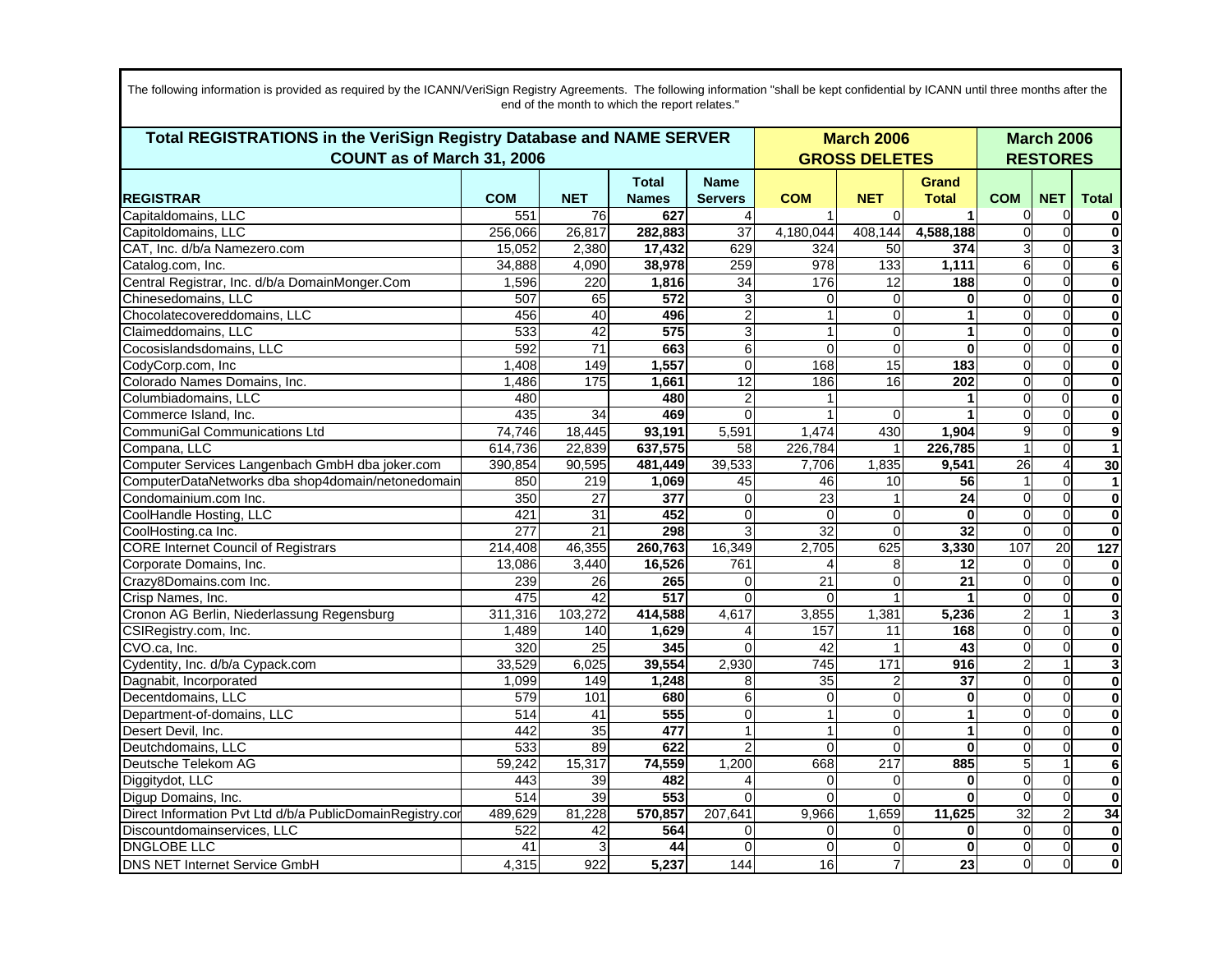| Total REGISTRATIONS in the VeriSign Registry Database and NAME SERVER<br>COUNT as of March 31, 2006 |                  |                 |                              | <b>March 2006</b><br><b>GROSS DELETES</b> | <b>March 2006</b><br><b>RESTORES</b> |                |                              |            |                |                         |
|-----------------------------------------------------------------------------------------------------|------------------|-----------------|------------------------------|-------------------------------------------|--------------------------------------|----------------|------------------------------|------------|----------------|-------------------------|
| <b>REGISTRAR</b>                                                                                    | <b>COM</b>       | <b>NET</b>      | <b>Total</b><br><b>Names</b> | <b>Name</b><br><b>Servers</b>             | <b>COM</b>                           | <b>NET</b>     | <b>Grand</b><br><b>Total</b> | <b>COM</b> | <b>NET</b>     | <b>Total</b>            |
| DNSvillage.com                                                                                      | 1,434            | 162             | 1,596                        | 2                                         | 146                                  | 13             | 159                          | $\Omega$   | $\Omega$       | 0                       |
| Domain Contender, LLC                                                                               | 146.144          | 26,180          | 172,324                      | 268                                       | 8,589                                | 1,521          | 10,110                       |            |                | $\overline{2}$          |
| Domain Jingles, Inc.                                                                                | 591              | 81              | 672                          | 60                                        | $\Omega$                             | $\Omega$       | $\Omega$                     | $\Omega$   |                | $\bf{0}$                |
| Domain Monkeys, LLC                                                                                 | 4,084            | 363             | 4,447                        | 62                                        | 10                                   | $\mathbf{2}$   | $\overline{12}$              | $\Omega$   | $\Omega$       | $\bf{0}$                |
| Domain Name Sales Corp.                                                                             | 306,343          | 22,944          | 329,287                      | 453                                       | 32                                   | $\overline{3}$ | 35                           | $\Omega$   |                | $\bf{0}$                |
| Domain Pro, LLC                                                                                     | 430              | 51              | 481                          | $\Omega$                                  | 8                                    | $\overline{0}$ | 8                            | $\Omega$   | $\Omega$       | $\bf{0}$                |
| <b>Domain Registration Services</b>                                                                 | 21,882           | 2,982           | 24,864                       | 2,252                                     | 786                                  | 67             | 853                          | 32         | $\overline{2}$ | 34                      |
| Domain Rouge Inc                                                                                    | 36               |                 | 37                           | $\Omega$                                  | 26                                   | $\overline{2}$ | $\overline{28}$              | $\Omega$   |                | $\bf{0}$                |
| Domain Systems, Inc.                                                                                | 668              | 139             | 807                          | 51                                        | 42                                   | $\overline{a}$ | 44                           | $\Omega$   | $\Omega$       | $\bf{0}$                |
| Domain The Net Technologies (2)                                                                     | 623              | $\overline{57}$ | 680                          | $\overline{13}$                           | 8                                    | 1 <sup>1</sup> | 9                            | $\Omega$   | $\Omega$       | $\bf{0}$                |
| Domain The Net Technologies Ltd.                                                                    | 4,400            | 401             | 4,801                        | 78                                        | $\overline{27}$                      | $\overline{3}$ | $\overline{30}$              | $\Omega$   |                | $\bf{0}$                |
| Domain-A-Go-Go, LLC                                                                                 | 460              | 44              | 504                          | 3                                         |                                      | $\overline{0}$ | 1                            | $\Omega$   | $\Omega$       | 0                       |
| DomainAllies.com, Inc.                                                                              | 1,466            | 183             | 1,649                        | $\mathbf 0$                               | 171                                  | 16             | 187                          | $\Omega$   | $\Omega$       | $\bf{0}$                |
| DomainAuthority.ca Inc.                                                                             | 253              | 16              | 269                          | $\overline{0}$                            | 23                                   | $\overline{0}$ | $\overline{23}$              | $\Omega$   |                | $\mathbf 0$             |
| Domainbulkregistration, LLC                                                                         | 512              | 58              | 570                          | $\overline{2}$                            |                                      | $\Omega$       | 1                            | $\Omega$   | $\Omega$       | 0                       |
| Domainbullies, LLC                                                                                  | 440              |                 | 440                          | $\overline{c}$                            | 0                                    |                | $\mathbf 0$                  | $\Omega$   | $\Omega$       | $\mathbf 0$             |
| Domainbusinessnames, LLC                                                                            | 477              | 47              | 524                          | 0                                         | $\Omega$                             | $\overline{0}$ | $\bf{0}$                     | $\Omega$   |                | $\bf{0}$                |
| DomainBuzz.ca, Inc.                                                                                 | $\overline{342}$ | $\overline{22}$ | 364                          | 0                                         | 33                                   | $\overline{0}$ | 33                           | $\Omega$   | $\Omega$       | 0                       |
| Domaincamping, LLC                                                                                  | 494              | 52              | 546                          | $\overline{0}$                            | $\mathbf 0$                          | $\overline{0}$ | $\mathbf 0$                  | $\Omega$   | $\Omega$       | $\bf{0}$                |
| DomainCentral.ca Inc.                                                                               | 187              | $\overline{14}$ | 201                          | $\overline{0}$                            | 8                                    | $\overline{0}$ | 8                            | $\Omega$   |                | $\mathbf 0$             |
| DomainCentre.ca, Inc.                                                                               | 258              | $\overline{27}$ | 285                          | $\overline{2}$                            | $\overline{32}$                      | $\overline{2}$ | $\overline{34}$              | $\Omega$   |                | 0                       |
| Domainclip Domains, Inc.                                                                            | 263              | 15              | 278                          | 4                                         | $\Omega$                             | $\Omega$       | $\bf{0}$                     | $\Omega$   | $\Omega$       | $\bf{0}$                |
| DomainDiscover                                                                                      | 548,842          | 121,222         | 670,064                      | 11,106                                    | 4,077                                | 668            | 4,745                        |            |                | $\overline{\mathbf{5}}$ |
| Domaindoorman, LLC                                                                                  | 174,778          | 16,270          | 191,048                      | 3                                         | 4,257,320                            | 264,699        | 4,522,019                    | $\Omega$   | $\Omega$       | 0                       |
| Domainducks, Inc. d/b/a Personalnames.com                                                           | 3,394            | 460             | 3,854                        | 44                                        | 46                                   | 2              | 48                           | $\Omega$   | $\Omega$       | $\bf{0}$                |
| Domaineered.ca Inc.                                                                                 | 185              | 12              | 197                          | 0                                         | $\overline{20}$                      | $\Omega$       | $\overline{20}$              | $\Omega$   |                | $\mathbf 0$             |
| Domainestic.com Inc                                                                                 | 319              | 38              | 357                          |                                           | $\overline{42}$                      | $\Omega$       | 42                           | $\Omega$   |                | 0                       |
| DomainEvent.ca, Inc.                                                                                | 309              | $\overline{22}$ | 331                          |                                           | $\overline{23}$                      | 1 <sup>1</sup> | $\overline{24}$              | $\Omega$   | $\Omega$       | $\bf{0}$                |
| Domainfighter.ca Inc.                                                                               | 330              | 29              | 359                          |                                           | 19                                   | $\overline{2}$ | $\overline{21}$              | $\Omega$   |                | $\bf{0}$                |
| Domaingrabber.ca Inc.                                                                               | 300              | 25              | 325                          | 0                                         | $\overline{37}$                      | $\overline{0}$ | $\overline{37}$              | $\Omega$   | $\Omega$       | 0                       |
| DomainHeadz.ca Inc.                                                                                 | 312              | 26              | 338                          | 0                                         | $\overline{24}$                      | $\overline{0}$ | $\overline{24}$              | $\Omega$   | $\Omega$       | $\bf{0}$                |
| DomainHip.com, Inc.                                                                                 | 1.484            | 180             | 1,664                        | 0                                         | 174                                  | 19             | 193                          | $\Omega$   |                | $\mathbf 0$             |
| Domainhostingweb, LLC                                                                               | 412              | 62              | 474                          | 0                                         | $\mathbf{0}$                         | 1              |                              | $\Omega$   |                | 0                       |
| Domainiac.ca Inc.                                                                                   | 218              | $\overline{15}$ | 233                          | 0                                         | 6                                    | $\overline{0}$ | 6                            | $\Omega$   | $\Omega$       | $\bf{0}$                |
| Domainideas.ca Inc.                                                                                 | 340              | $\overline{25}$ | 365                          | $\Omega$                                  | 34                                   | $\Omega$       | 34                           | $\Omega$   | $\Omega$       | $\mathbf 0$             |
| Domaininfo AB d/b/a domaininfo.com                                                                  | 21,429           | 5,331           | 26,760                       | 4,869                                     | 285                                  | 68             | 353                          | 20         | $\overline{2}$ | 22                      |
| Domaininternetname, LLC                                                                             | 477              | 43              | 520                          |                                           | $\boldsymbol{\Delta}$                | $\Omega$       | 4                            | $\Omega$   | $\Omega$       | $\mathbf 0$             |
| Domain-it. Inc.                                                                                     | 7,234            | 1,127           | 8,361                        | 100                                       | 85                                   | 14             | 99                           |            |                | 3                       |
| Domainlink.ca Inc.                                                                                  | 282              | 31              | 313                          | $\Omega$                                  | 25                                   | $\Omega$       | $\overline{25}$              | $\Omega$   | $\Omega$       | $\mathbf 0$             |
| DomainLuminary.ca Inc.                                                                              | 330              | 25              | 355                          | $\Omega$                                  | 25                                   | $\Omega$       | 25                           | $\Omega$   | $\Omega$       | $\mathbf 0$             |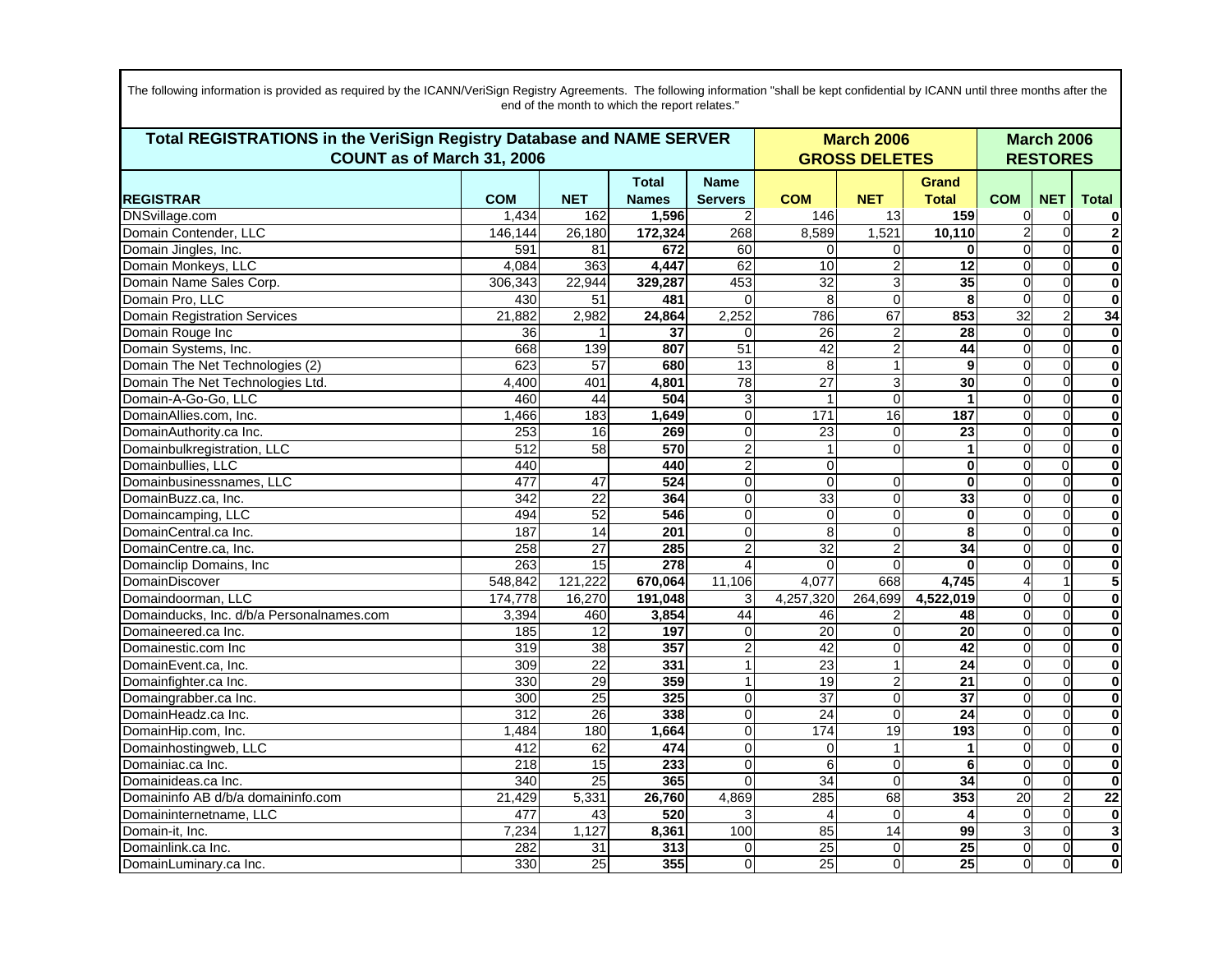| Total REGISTRATIONS in the VeriSign Registry Database and NAME SERVER<br>COUNT as of March 31, 2006 |            |                 |              |                     |                       | <b>March 2006</b><br><b>GROSS DELETES</b> |                 |                                  | <b>March 2006</b><br><b>RESTORES</b> |                              |
|-----------------------------------------------------------------------------------------------------|------------|-----------------|--------------|---------------------|-----------------------|-------------------------------------------|-----------------|----------------------------------|--------------------------------------|------------------------------|
|                                                                                                     | <b>COM</b> | <b>NET</b>      | <b>Total</b> | <b>Name</b>         |                       |                                           | Grand           |                                  |                                      |                              |
| <b>REGISTRAR</b>                                                                                    |            |                 | <b>Names</b> | <b>Servers</b><br>0 | <b>COM</b>            | <b>NET</b>                                | <b>Total</b>    | <b>COM</b>                       | <b>NET</b>                           | <b>Total</b>                 |
| DomainMall.ca Inc                                                                                   | 217<br>296 | 15<br>30        | 232<br>326   | 0                   | 23<br>$\overline{25}$ | $\Omega$<br>$\overline{0}$                | 23<br>25        | 0<br>$\Omega$                    | 0                                    | 0<br>$\mathbf 0$             |
| DomainMania.ca Inc                                                                                  | 337        | 35              | 372          | 0                   | 29                    | $\mathbf{1}$                              | 30              | $\Omega$                         |                                      |                              |
| DomainMarketPlace.ca Inc<br>DomainName, Inc.                                                        | 7,711      | 1,325           | 9,036        | $\overline{21}$     | 179                   | 25                                        | 204             | $\Omega$                         |                                      | 0                            |
| Domainnamebidder, LLC                                                                               | 562        | 46              | 608          | $\overline{c}$      | $\mathbf 0$           | $\mathbf{0}$                              | $\bf{0}$        | 0                                | 0                                    | 1<br>$\overline{\mathbf{0}}$ |
| Domainnamelookup, LLC                                                                               |            | 108             |              | 1                   | $\Omega$              | $\mathbf 0$                               | $\Omega$        | $\Omega$                         | $\Omega$                             |                              |
| DomainNetwork.ca Inc.                                                                               | 578<br>271 |                 | 686<br>291   |                     | 20                    | $\mathbf{1}$                              |                 | $\Omega$                         | ∩                                    | 0                            |
|                                                                                                     |            | 20              |              | 4                   |                       | 17                                        | 21<br>191       |                                  |                                      | 0                            |
| Domainnovations, Incorporated                                                                       | 1,487      | 191             | 1,678        | 3<br>0              | 174                   |                                           |                 | $\overline{0}$<br>$\overline{0}$ | $\Omega$                             | $\mathbf 0$                  |
| Domainos.ca Inc.                                                                                    | 283        | 12              | 295          |                     | 28                    | $\mathbf{0}$                              | 28              |                                  | $\Omega$                             | 0                            |
| DomainParadise.ca Inc.                                                                              | 301        | $\overline{26}$ | 327          | 0                   | $\overline{29}$       | $\mathbf{1}$                              | 30              | $\overline{0}$                   | $\Omega$                             | 0                            |
| DomainPeople, Inc.                                                                                  | 116,963    | 16,531          | 133,494      | 12,875              | 4,263                 | 340                                       | 4,603           | 22                               |                                      | 24                           |
| DomainPlaza.ca Inc.                                                                                 | 453        | 68              | 521          | 0                   | 33                    |                                           | 34              | $\Omega$                         | $\Omega$                             | 0                            |
| DomainProcessor.com                                                                                 | 3,766      | 576             | 4,342        | 179                 | 81                    | 12                                        | 93              | $\overline{2}$                   | $\Omega$                             | $\overline{\mathbf{c}}$      |
| DomainRegistry.com, Inc.                                                                            | 7,674      | 995             | 8,669        | 497                 | 217                   | 19                                        | 236             | 8                                | U                                    | 8                            |
| Domainreign.ca Inc.                                                                                 | 258        | 24              | 282          | 0                   | 26                    | $\Omega$                                  | 26              | $\Omega$                         | $\Omega$                             | 0                            |
| Domains Only, Inc.                                                                                  | 1,399      | 156             | 1,555        | $\overline{6}$      | 178                   | $\overline{14}$                           | 192             | 0                                |                                      | 0                            |
| Domains2be.com Inc.                                                                                 | 332        | $\overline{37}$ | 369          | $\overline{3}$      | 32                    | $\overline{2}$                            | 34              | $\Omega$                         | $\Omega$                             | 0                            |
| Domains2go.ca Inc                                                                                   | 312        | 29              | 341          | 0                   | 16                    | 1                                         | 17              | $\Omega$                         | $\Omega$                             | 0                            |
| Domains2register.com                                                                                | 61         | 6               | 67           | $\overline{0}$      | 23                    | 1                                         | 24              | $\Omega$                         |                                      | $\mathbf 0$                  |
| Domains4u.ca Inc.                                                                                   | 282        | 26              | 308          | 0                   | 28                    | 1                                         | 29              | $\Omega$                         | $\Omega$                             | 0                            |
| DomainsAtCost.ca Corp                                                                               | 355        | 20              | 375          | $\overline{0}$      | 24                    | 1                                         | 25              | <sub>0</sub>                     | $\Omega$                             | 0                            |
| Domainscape.ca Inc                                                                                  | 301        | 26              | 327          | $\overline{2}$      | $\overline{37}$       | $\mathbf{1}$                              | 38              | $\overline{0}$                   |                                      | 0                            |
| DomainsCostLess.ca Inc.                                                                             | 325        | 28              | 353          | 0                   | 23                    | $\mathbf{1}$                              | 24              | 0                                | U                                    | 0                            |
| Domainscout.com, Inc.                                                                               | 386        | 25              | 411          | $\overline{2}$      | 24                    | $\boldsymbol{2}$                          | $\overline{26}$ | $\overline{0}$                   | ∩                                    | 0                            |
| DomainsFirst.ca Inc.                                                                                | 275        | 23              | 298          | $\overline{0}$      | $\overline{22}$       | $\mathbf 0$                               | 22              | $\Omega$                         | O                                    | 0                            |
| DomainsForMe.ca Inc.                                                                                | 235        | 16              | 251          | $\mathbf{1}$        | 19                    | $\Omega$                                  | 19              | $\Omega$                         | $\Omega$                             | 0                            |
| Domainstream.ca Inc.                                                                                | 339        | $\overline{22}$ | 361          | 0                   | 29                    | $\pmb{0}$                                 | 29              | 0                                |                                      | $\overline{0}$               |
| DomainStreet.ca Inc.                                                                                | 288        | $\overline{21}$ | 309          | $\overline{2}$      | 32                    | $\Omega$                                  | $\overline{32}$ | $\overline{0}$                   | ∩                                    | 0                            |
| DomainUtopia.ca Inc.                                                                                | 290        | 21              | 311          | $\overline{0}$      | 19                    | $\mathbf 0$                               | 19              | $\Omega$                         | <sup>0</sup>                         | 0                            |
| Domainventures.ca Inc                                                                               | 278        | 21              | 299          | $\overline{0}$      | 20                    | $\mathbf{1}$                              | 21              | $\Omega$                         |                                      | 0                            |
| DomainWar.net, Inc                                                                                  | 1,510      | 187             | 1,697        | 0                   | 146                   | 20                                        | 166             | $\Omega$                         |                                      | 0                            |
| Domainz Limited                                                                                     | 391        | 33              | 424          | 4                   | 27                    | 1                                         | 28              | 0                                | $\Omega$                             | 0                            |
| DomReg Ltd.                                                                                         | 40,725     | $\overline{6}$  | 40,731       | 61                  | 193                   | $\mathbf 0$                               | 193             | $\overline{0}$                   |                                      | 0                            |
| Domus Enterprises LLC dba DOMUS                                                                     | 854        | 67              | 921          | $\overline{c}$      | $\Omega$              | $\Omega$                                  | $\bf{0}$        | $\Omega$                         | $\Omega$                             | 0                            |
| DotForce Corp. d/b/a DotForce.com                                                                   | 1.689      | 302             | 1,991        | $\overline{34}$     | 52                    | 9                                         | 61              | $\Omega$                         | $\Omega$                             | 0                            |
| DotSpeedy LLC dba dotspeedy.com                                                                     | 969        | 80              | 1,049        | 10                  | 2,958                 | 505                                       | 3,463           | $\Omega$                         | $\Omega$                             | 0                            |
| Dotster, Inc.                                                                                       | 839,059    | 107,894         | 946,953      | 53,700              | 1,824,434             | 96,224                                    | 1,920,658       | 60                               | 11                                   | 71                           |
| Dropoutlet, Incorporated                                                                            | 1,455      | 166             | 1,621        | 0                   | 163                   | 19                                        | 182             | $\Omega$                         |                                      | $\mathbf 0$                  |
| DSTR Acquisition PA I, LLC dba DomainBank.com                                                       | 126,460    | 16,919          | 143,379      | 4,676               | 2,684                 | 320                                       | 3,004           | 26                               |                                      | 30                           |
| <b>DSTR Acquisition VII, LLC</b>                                                                    | 781.950    | 101,930         | 883,880      | 21,042              | 13,821                | 1,845                                     | 15,666          | 19                               | $\overline{2}$                       | $\overline{21}$              |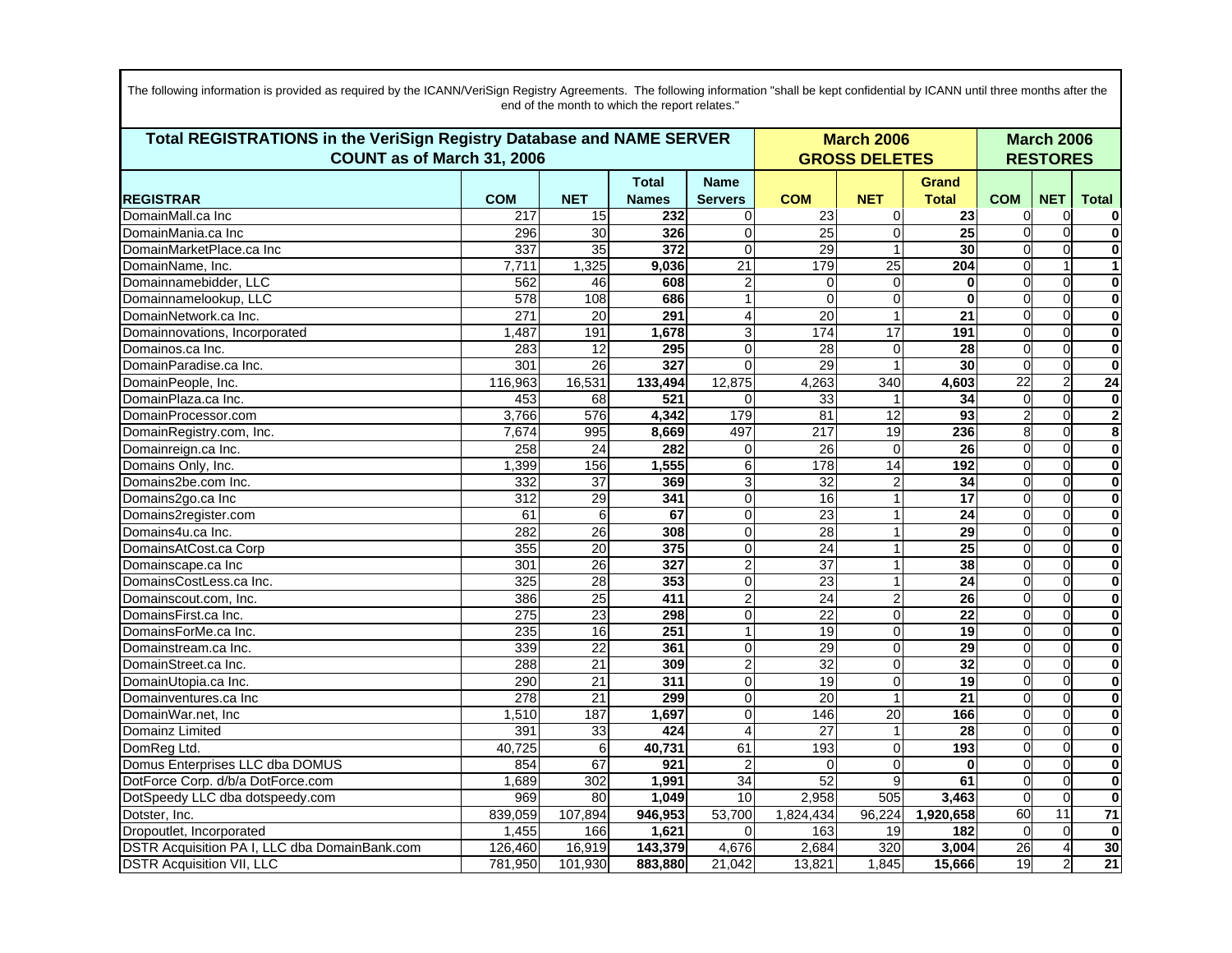|                                             | Total REGISTRATIONS in the VeriSign Registry Database and NAME SERVER<br>COUNT as of March 31, 2006 |                |                              |                               |                 | <b>March 2006</b><br><b>GROSS DELETES</b> |                              |            |            | <b>March 2006</b><br><b>RESTORES</b> |
|---------------------------------------------|-----------------------------------------------------------------------------------------------------|----------------|------------------------------|-------------------------------|-----------------|-------------------------------------------|------------------------------|------------|------------|--------------------------------------|
| <b>REGISTRAR</b>                            | <b>COM</b>                                                                                          | <b>NET</b>     | <b>Total</b><br><b>Names</b> | <b>Name</b><br><b>Servers</b> | <b>COM</b>      | <b>NET</b>                                | <b>Grand</b><br><b>Total</b> | <b>COM</b> | <b>NET</b> | <b>Total</b>                         |
| DSTR Acquisition. I, LLC dba 000domains.com | 104.941                                                                                             | 13,355         | 118,296                      | 5,825                         | 1,687           | 221                                       | 1,908                        |            | $\Omega$   | 7                                    |
| DvnaDot, LLC                                | 10.902                                                                                              | 3,209          | 14,111                       | 883                           | 138             | 59                                        | 197                          | $\Omega$   |            | $\overline{\mathbf{0}}$              |
| Dynamic Dolphin, Inc.                       | 388                                                                                                 | 39             | 427                          | $\Omega$                      | $\Omega$        | $\Omega$                                  | $\bf{0}$                     | $\Omega$   |            | $\bf{0}$                             |
| Dynanames.com, Inc.                         | 1,497                                                                                               | 151            | 1,648                        | 4                             | 163             | 10                                        | 173                          | $\Omega$   | $\Omega$   | $\bf{0}$                             |
| easyDNS Technologies, Inc.                  | 31,028                                                                                              | 5,266          | 36,294                       | 1,541                         | 447             | $\overline{71}$                           | $\overline{518}$             | $\Omega$   | $\Omega$   | $\overline{\mathbf{0}}$              |
| Easyspace LTD                               | 128,899                                                                                             | 20,385         | 149,284                      | 3,819                         | 6,791           | 1,033                                     | 7,824                        | 177        | 15         | 192                                  |
| eBrandSecure, LLC                           | 2,927                                                                                               | 881            | 3,808                        | 145                           |                 | $\overline{0}$                            | 1                            | $\Omega$   | $\Omega$   | $\bf{0}$                             |
| ELB Group, Inc.                             | 2.879                                                                                               | 419            | 3,298                        | 14                            | 11              | $\overline{0}$                            | 11                           |            | $\Omega$   | $\mathbf{1}$                         |
| eMarkmonitor Inc. dba Markmonitor           | 134,081                                                                                             | 26,002         | 160,083                      | 2,868                         | 232             | $\overline{40}$                           | $\overline{272}$             |            | $\Omega$   | $\mathbf{2}$                         |
| Emily Names Domains, Inc.                   | 1,508                                                                                               | 153            | 1,661                        | 2                             | 177             | 17                                        | 194                          | $\Omega$   | $\Omega$   | $\mathbf 0$                          |
| EnCirca Inc                                 | 1,509                                                                                               | 210            | 1,719                        | 49                            | 16              | 3                                         | $\overline{19}$              | $\Omega$   | $\Omega$   | $\overline{\mathbf{0}}$              |
| Enetica PTY Ltd                             | 16,538                                                                                              | 2,163          | 18,701                       | 1,077                         | 289             | 38                                        | 327                          |            | $\Omega$   | 1                                    |
| Enetregistry, Inc                           | 155                                                                                                 | 37             | 192                          | 23                            | $\Omega$        | $\overline{0}$                            | $\bf{0}$                     | $\Omega$   | $\Omega$   | $\bf{0}$                             |
| Enom Corporate Inc.                         | 44                                                                                                  | $\Delta$       | 48                           | $\Omega$                      | $\overline{21}$ | $\overline{2}$                            | $\overline{23}$              | $\Omega$   |            | $\mathbf 0$                          |
| <b>Enom GMP Services Inc</b>                | $\overline{43}$                                                                                     | 4              | $\overline{47}$              | $\Omega$                      | $\overline{37}$ | $\overline{a}$                            | 39                           | $\Omega$   | $\Omega$   | 0                                    |
| eNom World Inc                              | 43                                                                                                  |                | 43                           | $\Omega$                      | 23              | $\overline{2}$                            | $\overline{25}$              | $\Omega$   | $\Omega$   | $\mathbf 0$                          |
| eNom, Inc.                                  | 3,751,649                                                                                           | 609,694        | 4,361,343                    | 274,078                       | 62,749          | 10,743                                    | 73,492                       | 79         | 8          | 87                                   |
| Enom1 Inc.                                  | 36                                                                                                  | 3              | 39                           | 0                             | 21              | 2                                         | 23                           | $\Omega$   | $\Omega$   | 0                                    |
| Enom <sub>2</sub> Inc.                      | 1,015                                                                                               | 171            | 1,186                        | $\overline{0}$                | 10              | $\mathbf{1}$                              | $\overline{11}$              | $\Omega$   | $\Omega$   | $\mathbf 0$                          |
| Enom <sub>3</sub> Inc.                      | 1,134                                                                                               | 185            | 1,319                        | $\Omega$                      | 6               | $\mathbf{1}$                              | $\overline{7}$               | $\Omega$   |            | $\bf{0}$                             |
| Enom4 Inc.                                  | 47                                                                                                  |                | 48                           | 0                             | 28              | 5 <sup>1</sup>                            | 33                           | $\Omega$   |            | $\bf{0}$                             |
| Enom <sub>5</sub> , Inc                     | 33                                                                                                  | $\mathbf{1}$   | $\overline{34}$              | 0                             | 22              | 1 <sup>1</sup>                            | $\overline{23}$              | $\Omega$   | $\Omega$   | $\mathbf 0$                          |
| Enoma1 Inc                                  | 46                                                                                                  | 3              | 49                           | 0                             | 19              | $\overline{2}$                            | $\overline{21}$              | $\Omega$   |            | $\bf{0}$                             |
| EnomAte Inc                                 | $\overline{41}$                                                                                     | 5              | 46                           | 0                             | 20              | $\mathbf{1}$                              | $\overline{21}$              | $\Omega$   | $\Omega$   | 0                                    |
| EnomAU Inc.                                 | 36                                                                                                  | 6              | 42                           | 0                             | 38              | $\mathbf{1}$                              | 39                           | $\Omega$   | $\Omega$   | $\bf{0}$                             |
| eNombre Corporation                         | 1,452                                                                                               | 175            | 1,627                        | $\overline{2}$                | 173             | 18                                        | 191                          | $\Omega$   |            | $\bf{0}$                             |
| EnomEU Inc.                                 | 43                                                                                                  | 3              | 46                           | 0                             | 32              | $\overline{a}$                            | 34                           | $\Omega$   |            | 0                                    |
| EnomMx Inc.                                 | $\overline{36}$                                                                                     | $\overline{c}$ | 38                           | 0                             | $\overline{31}$ | 1 <sup>1</sup>                            | 32                           | $\Omega$   | $\Omega$   | $\mathbf 0$                          |
| Enomnz Inc                                  | 3                                                                                                   | $\mathbf{1}$   | 4                            | 0                             | $\overline{11}$ | $\overline{2}$                            | $\overline{13}$              | $\Omega$   | $\Omega$   | $\bf{0}$                             |
| eNomsky Inc.                                | 53                                                                                                  | 6              | 59                           | 0                             | 31              | $\mathbf{1}$                              | 32                           | $\Omega$   | $\Omega$   | 0                                    |
| EnomTen Inc.                                | 29                                                                                                  | $\overline{2}$ | 31                           | 0                             | 32              | $\overline{2}$                            | $\overline{34}$              | $\Omega$   | $\Omega$   | $\bf{0}$                             |
| EnomToo Inc                                 | $\overline{18}$                                                                                     |                | $\overline{19}$              | $\Omega$                      | $\overline{14}$ | 4                                         | $\overline{18}$              | $\Omega$   |            | $\bf{0}$                             |
| EnomV Inc.                                  | 46                                                                                                  | 4              | 50                           | 0                             | 29              | $\overline{3}$                            | $\overline{32}$              | $\Omega$   |            | 0                                    |
| EnomX Inc.                                  | $\overline{30}$                                                                                     | 8              | 38                           | 0                             | 33              | $\overline{4}$                            | $\overline{37}$              | $\Omega$   | $\Omega$   | $\mathbf 0$                          |
| Entertainment Names, Incorporated           | 1,102                                                                                               | 138            | 1,240                        | 0                             | 20              | 1                                         | 21                           | $\Omega$   | $\Omega$   | $\mathbf 0$                          |
| EnterTheDomain.com                          | 266                                                                                                 | 24             | 290                          | 3                             | 26              | $\mathbf{1}$                              | $\overline{27}$              | $\Omega$   | $\Omega$   | $\bf{0}$                             |
| Entorno Digital, S.A.                       | 1,524                                                                                               | 228            | 1,752                        | 16                            |                 | $\overline{0}$                            | $\mathbf 1$                  | $\Omega$   | $\Omega$   | $\bf{0}$                             |
| <b>EPAG DOMAINSERVICES GmbH</b>             | 13,140                                                                                              | 3,703          | 16,843                       | 594                           | 139             | $\overline{41}$                           | 180                          | $\Omega$   |            | $\bf{0}$                             |
| Esoftwiz, Inc.                              | 1,207                                                                                               | 243            | 1,450                        | 11                            | 31              | $\overline{9}$                            | 40                           | $\Omega$   | $\Omega$   | 0                                    |
| <b>ESTDomains. Inc.</b>                     | 26,782                                                                                              | 7,686          | 34,468                       | 15,472                        | 3               | $\Omega$                                  | 3 <sup>l</sup>               | $\Omega$   | $\Omega$   | $\mathbf 0$                          |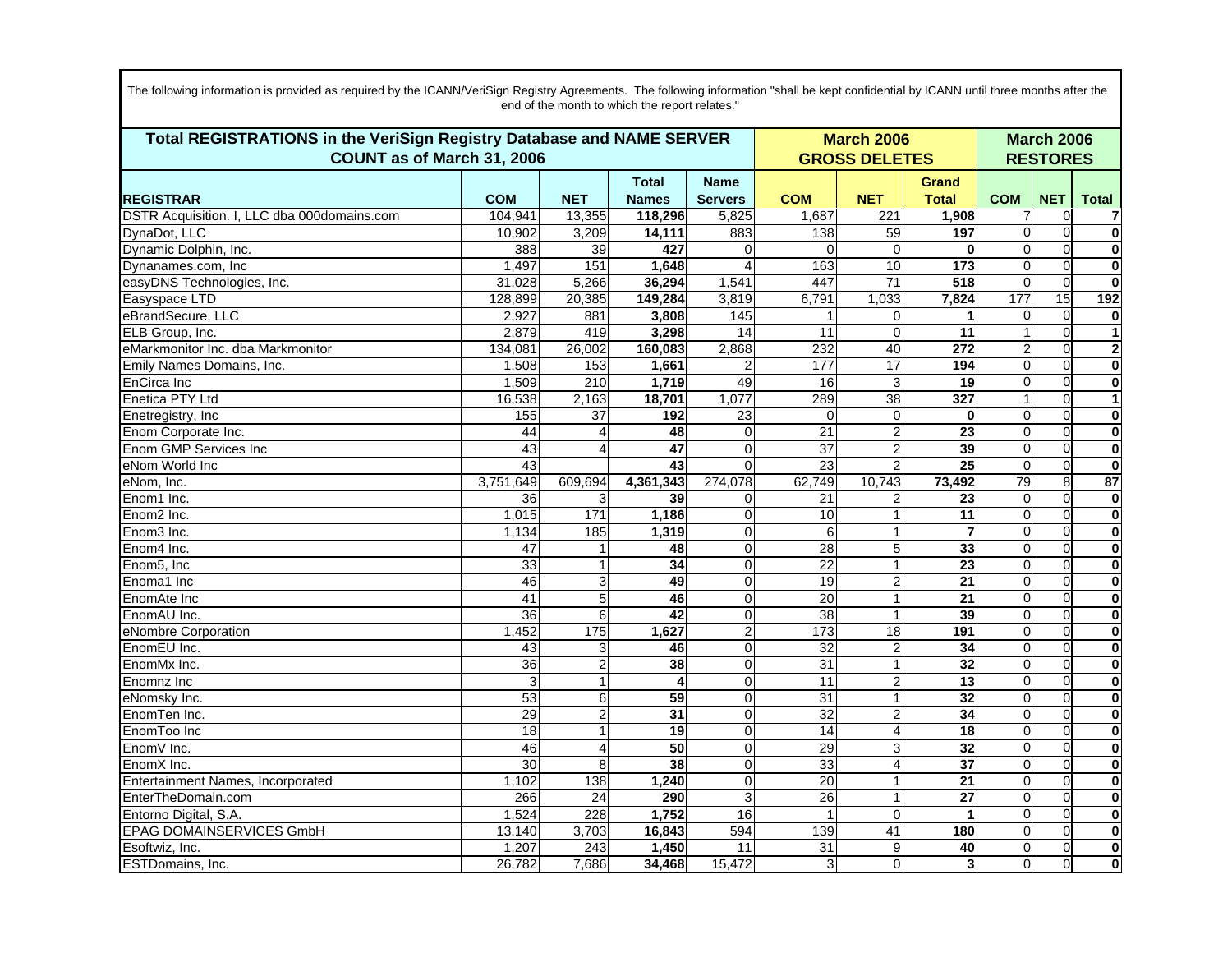| Terri BEAIATRATIANA ! (L. V. JA) Beatrus Bertiere es JAIAME AEBVER.                                                                                                                                                                        | $\mathbf{r}$ and $\mathbf{r}$ | . . |
|--------------------------------------------------------------------------------------------------------------------------------------------------------------------------------------------------------------------------------------------|-------------------------------|-----|
| The following information is provided as required by the ICANN/VeriSign Registry Agreements. The following information "shall be kept confidential by ICANN until three months after the<br>end of the month to which the report relates." |                               |     |
|                                                                                                                                                                                                                                            |                               |     |
|                                                                                                                                                                                                                                            |                               |     |

| Total REGISTRATIONS in the VeriSign Registry Database and NAME SERVER<br>COUNT as of March 31, 2006 |            |                 |                              |                               |                 | <b>March 2006</b><br><b>GROSS DELETES</b> |                       |                 |            | <b>March 2006</b><br><b>RESTORES</b> |
|-----------------------------------------------------------------------------------------------------|------------|-----------------|------------------------------|-------------------------------|-----------------|-------------------------------------------|-----------------------|-----------------|------------|--------------------------------------|
| <b>REGISTRAR</b>                                                                                    | <b>COM</b> | <b>NET</b>      | <b>Total</b><br><b>Names</b> | <b>Name</b><br><b>Servers</b> | <b>COM</b>      | <b>NET</b>                                | Grand<br><b>Total</b> | <b>COM</b>      | <b>NET</b> | <b>Total</b>                         |
| <b>Europe Domains LLC</b>                                                                           | 134        | 15              | 149                          | 13                            | $\overline{0}$  | $\overline{0}$                            | $\bf{0}$              |                 | 0          | 0                                    |
| Everyones Internet, Ltd. dba resellone.net                                                          | 1,836      | 333             | 2,169                        | 161                           | $\overline{0}$  | $\overline{0}$                            | $\Omega$              |                 | $\Omega$   | $\boldsymbol{0}$                     |
| <b>Extra Threads Corporation</b>                                                                    | 1,557      | 150             | 1,707                        | 1                             | 185             | $\overline{14}$                           | 199                   |                 | $\Omega$   | $\bf{0}$                             |
| ExtremeDomains.ca, Inc.                                                                             | 303        | 27              | 330                          | 4                             | 15              | $\overline{0}$                            | 15                    | $\Omega$        | $\Omega$   | $\bf{0}$                             |
| ezHosting.ca Inc                                                                                    | 297        | $\overline{23}$ | 320                          | $\overline{0}$                | $\overline{24}$ | $\overline{0}$                            | $\overline{24}$       | $\Omega$        | $\Omega$   | $\bf{0}$                             |
| FabDomains.ca Inc                                                                                   | 337        | $\overline{21}$ | 358                          | $\overline{2}$                | $\overline{25}$ | $\Omega$                                  | $\overline{25}$       | 0               | $\Omega$   | $\mathbf 0$                          |
| Fabulous.com Pty Ltd.                                                                               | 725,802    | 26,276          | 752,078                      | 5,659                         | 2,384           | 191                                       | 2,575                 |                 | $\Omega$   | $\overline{7}$                       |
| Falcon Zone, Inc.                                                                                   | 530        | 54              | 584                          | 0                             | $\Omega$        | $\overline{0}$                            | $\bf{0}$              | $\Omega$        | $\Omega$   | $\bf{0}$                             |
| Fenominal Inc.                                                                                      | 42         | 5               | 47                           | $\overline{0}$                | 36              | $\overline{2}$                            | 38                    |                 | $\Omega$   | $\overline{\mathbf{0}}$              |
| Fiducia LLC, Latvijas Parstavnieciba                                                                | 1,430      | 100             | 1,530                        | 4                             |                 | $\Omega$                                  |                       | 0               | $\Omega$   | 0                                    |
| FindUAName.com LLC                                                                                  | 6,167      | 945             | 7,112                        | $\overline{0}$                | 25,439          | 4,725                                     | 30,164                | $\Omega$        | $\Omega$   | $\bf{0}$                             |
| FindYouADomain.com LLC                                                                              | 6,798      | 1,112           | 7,910                        | 0                             | 24,995          | 4,628                                     | 29,623                | $\Omega$        | $\Omega$   | $\mathbf 0$                          |
| FindYouAName.com LLC                                                                                | 5,936      | 955             | 6,891                        | $\Omega$                      | 25,026          | 4,735                                     | 29,761                | $\Omega$        | $\Omega$   | 0                                    |
| First Instant, Inc.                                                                                 | 424        | 47              | 471                          | $\Omega$                      | $\Omega$        | $\Omega$                                  | $\mathbf{0}$          | $\Omega$        | $\Omega$   | $\bf{0}$                             |
| Firstserver, Inc.                                                                                   | 15,416     | 3,131           | 18,547                       | 1,326                         | 167             | 28                                        | 195                   | 6               |            | 8                                    |
| Flatme Networks, Inc.                                                                               | 72         | 5               | 77                           | $\Omega$                      | 98              | 11                                        | 109                   |                 | $\Omega$   | $\bf{0}$                             |
| Fortune Internet, Inc.                                                                              | 614        | 55              | 669                          | 9                             | $\overline{23}$ | $\overline{2}$                            | $\overline{25}$       |                 | $\Omega$   | $\mathbf{1}$                         |
| Fox Edge, Inc                                                                                       | 271        | 30              | 301                          | $\overline{0}$                | $\Omega$        | $\Omega$                                  | $\mathbf 0$           | $\Omega$        | $\Omega$   | $\bf{0}$                             |
| Fushi Tarazu, Incorporated                                                                          | 7,830      | 1,127           | 8,957                        | 4                             | 23,730          | 4,557                                     | 28,287                | $\Omega$        | $\Omega$   | $\mathbf 0$                          |
| Future Media Network K.K.                                                                           | 1,869      | 242             | 2,111                        | 16                            | 148             | 21                                        | 169                   | $\Omega$        | $\Omega$   | $\bf{0}$                             |
| Gabia, Inc.                                                                                         | 112,362    | 34,793          | 147,155                      | 17,584                        | 3,193           | 993                                       | 4,186                 | $\overline{18}$ |            | $\overline{20}$                      |
| Gabia, Inc. (2)                                                                                     | 372        | 33              | 405                          | 7                             | 20              | $\Omega$                                  | 20                    | $\Omega$        | $\Omega$   | 0                                    |
| Galcomm, Inc.                                                                                       | 1,478      | 162             | 1,640                        |                               | 171             | $\overline{12}$                           | 183                   | $\Omega$        | $\Omega$   | $\bf{0}$                             |
| <b>GANDI</b>                                                                                        | 280,583    | 65,429          | 346,012                      | 34,952                        | 4,905           | 1,119                                     | 6,024                 | 19              |            | 23                                   |
| Gee Whiz Domains, Inc                                                                               | 192        | 12              | 204                          | $\Omega$                      | 133             | 15                                        | 148                   | $\Omega$        | $\Omega$   | 0                                    |
| Get SLD, Inc.                                                                                       | 1,534      | 169             | 1,703                        | 3                             | 183             | 15                                        | 198                   | $\Omega$        | $\Omega$   | $\mathbf 0$                          |
| GetYourDotCom.com Inc.                                                                              | 177        | 14              | 191                          | $\overline{2}$                | 9               | $\overline{0}$                            | 9                     | $\Omega$        | $\Omega$   | $\mathbf 0$                          |
| GetYourDotNet.com Inc                                                                               | 313        | $\overline{22}$ | 335                          | 3                             | $\overline{21}$ |                                           | $\overline{22}$       |                 | $\Omega$   | $\mathbf 0$                          |
| GKG.Net, Inc.                                                                                       | 118,324    | 21,099          | 139,423                      | 14,660                        | 1,945           | 351                                       | 2,296                 | 13              |            | 14                                   |
| Globedom Datenkommunikations GmbH                                                                   | 6,973      | 1,899           | 8,872                        | 844                           | 37              | $\overline{23}$                           | 60                    | $\Omega$        | $\Omega$   | $\mathbf 0$                          |
| GMO Internet, Inc. dba Onamae.com and Discount-Doma                                                 | 163,868    | 36,036          | 199,904                      | 37,217                        | 3,150           | 790                                       | 3,940                 | 42              | 10         | 52                                   |
| Go Daddy Software, Inc.                                                                             | 8,353,000  | 1,113,028       | 9,466,028                    | 342,786                       | 120,996         | 20,186                                    | 141,182               | 298             | 33         | 331                                  |
| GoNames.ca Inc.                                                                                     | 350        | 26              | 376                          | 0                             | 32              |                                           | 33                    | $\Omega$        | $\Omega$   | $\bf{0}$                             |
| GoServeYourDomain.com LLC                                                                           | 6,417      | 1,001           | 7,418                        | 0                             | 24,952          | 4,565                                     | 29,517                | $\Omega$        | ∩          | $\mathbf 0$                          |
| GotNames.ca Inc.                                                                                    | 334        | $\overline{32}$ | 366                          | $\overline{c}$                | 26              |                                           | 27                    | $\Omega$        | $\Omega$   | $\bf{0}$                             |
| Gr8t Names, Inc                                                                                     | 82         | 8               | 90                           | $\overline{0}$                | 86              | 9                                         | 95                    | $\Omega$        | $\Omega$   | 0                                    |
| Grabton.ca Inc.                                                                                     | 322        | 25              | 347                          | $\overline{2}$                | 32              | $\overline{O}$                            | 32                    | $\Omega$        | $\Omega$   | $\mathbf 0$                          |
| Ground Internet, Inc.                                                                               | 405        | 30              | 435                          | 4                             | $\mathbf{1}$    | $\Omega$                                  |                       | $\Omega$        | $\Omega$   | $\mathbf 0$                          |
| Gunga Galunga, Incorporated                                                                         | 1,462      | 178             | 1,640                        | 2                             | 189             | 22                                        | $\overline{211}$      | $\Omega$        | $\Omega$   | $\mathbf 0$                          |
| H. J. Linnen Associates Ltd.                                                                        | 359        | 28              | 387                          | 8 <sup>1</sup>                | 38              | 1                                         | 39                    | $\Omega$        | $\Omega$   | $\mathbf 0$                          |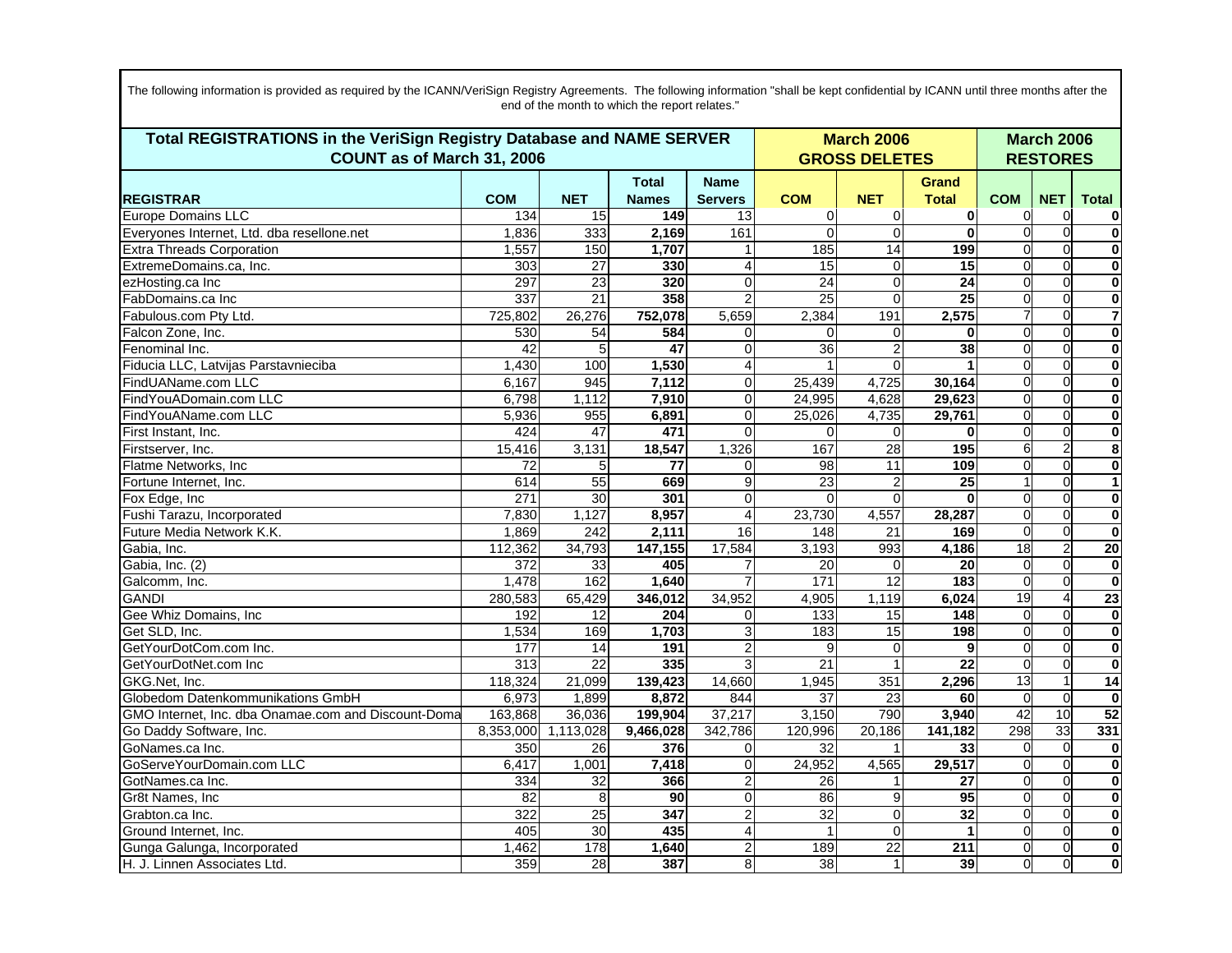| Total REGISTRATIONS in the VeriSign Registry Database and NAME SERVER<br>COUNT as of March 31, 2006 |            |                         |                              |                               |                 | <b>March 2006</b><br><b>GROSS DELETES</b> |                              |                 |                | <b>March 2006</b><br><b>RESTORES</b> |
|-----------------------------------------------------------------------------------------------------|------------|-------------------------|------------------------------|-------------------------------|-----------------|-------------------------------------------|------------------------------|-----------------|----------------|--------------------------------------|
| <b>REGISTRAR</b>                                                                                    | <b>COM</b> | <b>NET</b>              | <b>Total</b><br><b>Names</b> | <b>Name</b><br><b>Servers</b> | <b>COM</b>      | <b>NET</b>                                | <b>Grand</b><br><b>Total</b> | <b>COM</b>      | <b>NET</b>     | <b>Total</b>                         |
| HANGANG Systems, Inc. d/b/a doregi.com                                                              | 24,636     | 6,870                   | 31,506                       | 8,282                         | 526             | 195                                       | 721                          | 8               | $\Omega$       | 8                                    |
| Haveaname LLC                                                                                       | 268        | <b>20</b>               | 288                          | $\Omega$                      | $\Omega$        | $\Omega$                                  | O                            | $\Omega$        |                | $\overline{\mathbf{0}}$              |
| HiChina Web Solutions (Hong Kong) Limited                                                           | 211,184    | 32,680                  | 243,864                      | 1,633                         | 2,552           | 371                                       | 2,923                        |                 |                | $\overline{2}$                       |
| Hipsearch.com Inc.                                                                                  | 357        | $\overline{22}$         | 379                          | 0                             | 26              | 1                                         | 27                           | $\Omega$        | $\Omega$       | $\bf{0}$                             |
| Hosting Fort, Inc.                                                                                  | 480        | 49                      | 529                          | 1                             | $\overline{c}$  | $\overline{0}$                            | $\overline{2}$               | $\Omega$        |                | $\bf{0}$                             |
| Hostlane Inc.                                                                                       | 532        | 92                      | 624                          | 4                             | 1               | $\overline{0}$                            | 1                            | $\Omega$        | $\Omega$       | 0                                    |
| Hostmaster.ca Inc.                                                                                  | 311        | $\overline{22}$         | 333                          | $\overline{2}$                | 33              | $\overline{0}$                            | 33                           | $\Omega$        | $\Omega$       | $\bf{0}$                             |
| <b>HUMEIA CORPORATION</b>                                                                           | 741        | 90                      | 831                          | $\overline{0}$                | 156             | 13                                        | 169                          | $\Omega$        |                | $\bf{0}$                             |
| HyperStreet.com, Inc.                                                                               | 785        | 107                     | 892                          | 10                            | 17              | 5 <sup>1</sup>                            | $\overline{22}$              | $\Omega$        |                | $\mathbf 0$                          |
| I.D.R. Internet Domain Registry Ltd.                                                                | 900        | 123                     | 1,023                        | 187                           | $\overline{51}$ | $\overline{6}$                            | 57                           | $\Omega$        | $\Omega$       | $\bf{0}$                             |
| ID Genesis, LLC                                                                                     | 469        | 52                      | 521                          | $\overline{0}$                | 189             | $\overline{9}$                            | 198                          | $\Omega$        |                | $\bf{0}$                             |
| In2Net Network, Inc.                                                                                | 80,384     | 10,188                  | 90,572                       | 218                           | 1,868           | 279                                       | 2,147                        | 6               | $\Omega$       | 6                                    |
| Inames Co., Ltd.                                                                                    | 45,758     | 13,990                  | 59,748                       | 17,231                        | 1,281           | 447                                       | 1.728                        |                 | $\Omega$       | 3                                    |
| Indirection Identity Corporation                                                                    | 1,513      | 165                     | 1,678                        | $\overline{2}$                | 185             | 13                                        | 198                          | $\Omega$        |                | $\bf{0}$                             |
| <b>Initial Online Limited</b>                                                                       | 1,916      | 387                     | 2,303                        | 75                            | $\overline{37}$ | 5                                         | 42                           |                 |                | $\mathbf{1}$                         |
| Innerwise, Inc. d/b/a ItsYourDomain.com                                                             | 517,886    | 62,000                  | 579,886                      | 14,798                        | 5,731           | 661                                       | 6,392                        | $\overline{21}$ |                | $\overline{24}$                      |
| Inter China Network Software (Beijing) Co., Ltd.                                                    | 13         | 3                       | 16                           | $\overline{0}$                | $\Omega$        | $\Omega$                                  | O                            | $\Omega$        |                | $\bf{0}$                             |
| Intercosmos Media Group, Inc. d/b/a directNIC.com                                                   | 1,058,745  | 129,988                 | 1,188,733                    | 56,406                        | 5,255,617       | 1,566,575                                 | 6,822,192                    | 14              | $\overline{2}$ | 16                                   |
| Interdomain, S.A.                                                                                   | 67.341     | 13,659                  | 81,000                       | 788                           | 341             | 87                                        | 428                          |                 | $\Omega$       | 3                                    |
| Interdominios, Inc.                                                                                 | 520        | 68                      | 588                          | $\overline{\mathbf{c}}$       | 11              | 1                                         | 12                           | $\Omega$        |                | $\bf{0}$                             |
| Internet Internal Affairs Corporation                                                               | 1,504      | 198                     | 1,702                        | $\overline{0}$                | 166             | $\overline{15}$                           | 181                          | $\Omega$        | $\Omega$       | $\bf{0}$                             |
| Internet Service Registrar, Inc.                                                                    | 3,024      | $\frac{1}{383}$         | 3,407                        | 98                            | 45              | $\mathbf{1}$                              | 46                           | $\Omega$        | $\Omega$       | $\bf{0}$                             |
| <b>INTERNET.bs Corp.</b>                                                                            | 253        | 17                      | 270                          | $\mathbf 0$                   | 38              | $\overline{0}$                            | 38                           | $\Omega$        |                | $\bf{0}$                             |
| Internetters Limited                                                                                | 61,700     | 10,391                  | 72,091                       | 235                           | 72              | 20                                        | $\overline{92}$              | $\Omega$        | $\Omega$       | $\bf{0}$                             |
| IP Mirror Pte Ltd. dba IP MIRROR                                                                    | 1,734      | 187                     | 1,921                        | 165                           | $\mathbf{1}$    | $\overline{0}$                            | 1                            | $\Omega$        | $\Omega$       | $\overline{\mathbf{0}}$              |
| IPNIC, Inc.                                                                                         | 7,202      | 827                     | 8,029                        | 33                            | $\mathbf 0$     | $\overline{0}$                            | $\bf{0}$                     | $\Omega$        |                | $\bf{0}$                             |
| IPXcess.com SDN BHD                                                                                 | 295        | 28                      | 323                          | 1                             | $\Omega$        | $\Omega$                                  | $\bf{0}$                     | $\Omega$        | $\Omega$       | $\bf{0}$                             |
| IServeYourDomain.com LLC                                                                            | 6.604      | 1,031                   | 7,635                        | $\overline{0}$                | 24,757          | 4,729                                     | 29,486                       | $\Omega$        | $\Omega$       | $\mathbf 0$                          |
| Itpan.com Inc.                                                                                      | 1,492      | 162                     | 1,654                        | $\overline{0}$                | 180             | 20                                        | 200                          | $\Omega$        |                | $\bf{0}$                             |
| Jaz Domain Names Ltd                                                                                | 135        | 18                      | 153                          | $\overline{2}$                | 31              | 0                                         | 31                           | $\Omega$        | $\Omega$       | $\mathbf 0$                          |
| Jetpack Domains, Inc                                                                                | 169        | 23                      | 192                          | 0                             | 147             | 13                                        | 160                          | $\Omega$        | $\Omega$       | $\overline{\mathbf{0}}$              |
| JJH Investments, L.L.C                                                                              | 1,489      | 170                     | 1,659                        |                               | 169             | 22                                        | 191                          | $\Omega$        | $\Omega$       | $\mathbf 0$                          |
| Key-Systems GmbH                                                                                    | 364,044    | 103,396                 | 467,440                      | 16,430                        | 4,461           | 1,178                                     | 5,639                        | 33              |                | 36                                   |
| Kingdomains, Incorporated                                                                           | 1,491      | 174                     | 1,665                        | 0                             | 181             | 16                                        | 197                          | $\overline{0}$  | $\Omega$       | $\bf{0}$                             |
| Kookycondundrum.ca Inc.                                                                             | 257        | $\overline{23}$         | 280                          | 4                             | $\overline{18}$ | $\overline{0}$                            | 18                           | $\Omega$        | $\Omega$       | $\bf{0}$                             |
| Korea Information Certificate Authority 2                                                           | 425        | 22                      | 447                          | $\Omega$                      | 26              | $\mathbf{1}$                              | $\overline{27}$              | $\Omega$        | $\Omega$       | $\bf{0}$                             |
| Korea Information Certificate Authority Inc dba DomainCA                                            | 16,304     | 1,786                   | 18,090                       | 522                           | 251             | 39                                        | 290                          | $\Omega$        |                | $\overline{2}$                       |
| <b>Ladas Domains LLC</b>                                                                            | 490        | 140                     | 630                          | 15                            | $\Omega$        | $\overline{0}$                            | $\bf{0}$                     | $\Omega$        | $\Omega$       | $\mathbf 0$                          |
| Lazy Dog Domains, Inc                                                                               | 48         | $\overline{\mathbf{4}}$ | 52                           | $\mathbf 0$                   | 74              | $\overline{2}$                            | $\overline{76}$              | $\Omega$        | $\Omega$       | $\bf{0}$                             |
| Le Grand Nom, Inc                                                                                   | 1,501      | 167                     | 1,668                        | 3                             | 148             | 18                                        | 166                          | $\mathbf{0}$    | $\Omega$       | $\mathbf 0$                          |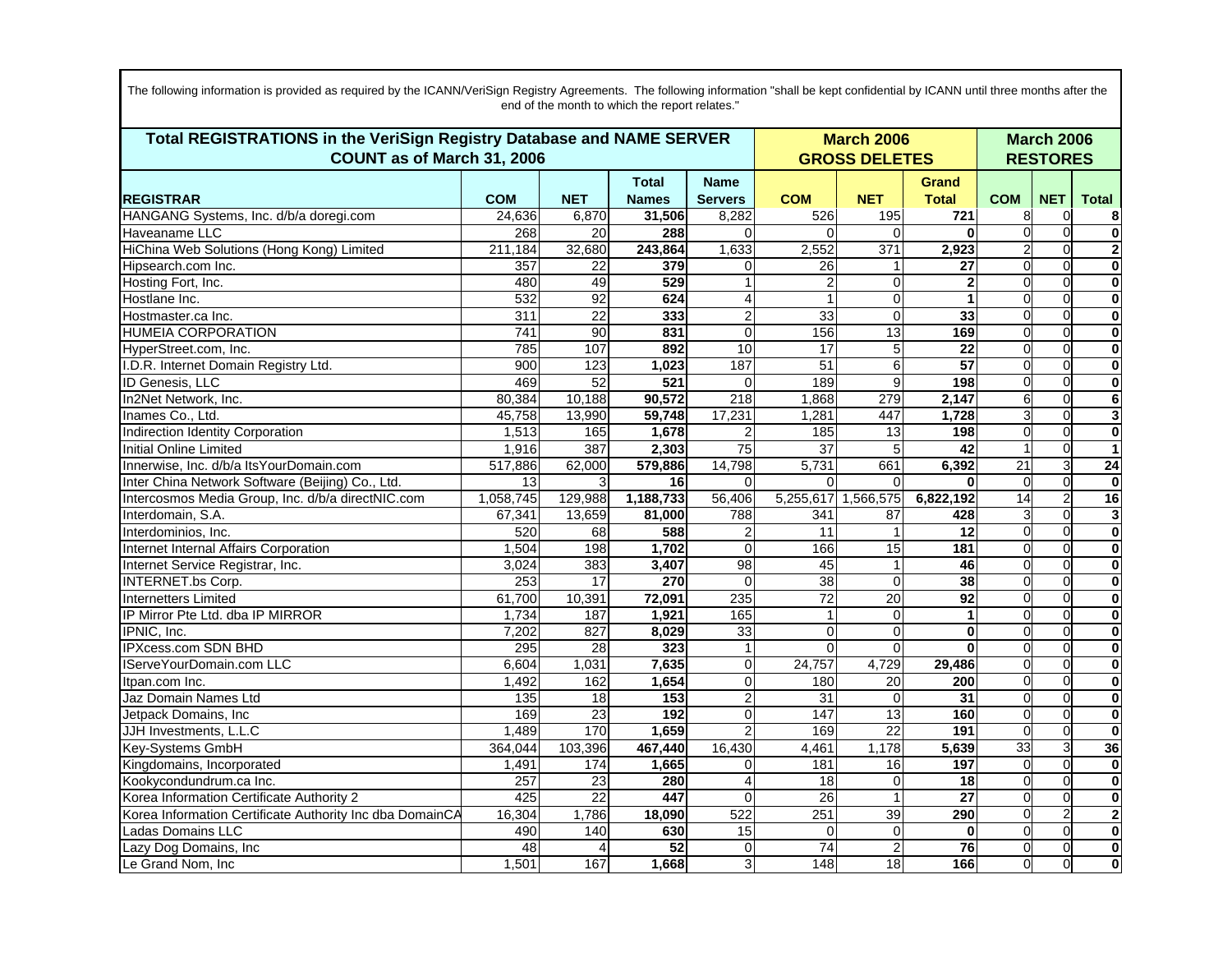| The following information is provided as required by the ICANN/VeriSign Registry Agreements. The following information "shall be kept confidential by ICANN until three months after the |  |
|------------------------------------------------------------------------------------------------------------------------------------------------------------------------------------------|--|
| end of the month to which the report relates."                                                                                                                                           |  |
|                                                                                                                                                                                          |  |

| Total REGISTRATIONS in the VeriSign Registry Database and NAME SERVER<br>COUNT as of March 31, 2006 |            |                 |                              |                               |                 | <b>March 2006</b><br><b>GROSS DELETES</b> |                              |            |            | <b>March 2006</b><br><b>RESTORES</b> |
|-----------------------------------------------------------------------------------------------------|------------|-----------------|------------------------------|-------------------------------|-----------------|-------------------------------------------|------------------------------|------------|------------|--------------------------------------|
| <b>REGISTRAR</b>                                                                                    | <b>COM</b> | <b>NET</b>      | <b>Total</b><br><b>Names</b> | <b>Name</b><br><b>Servers</b> | <b>COM</b>      | <b>NET</b>                                | <b>Grand</b><br><b>Total</b> | <b>COM</b> | <b>NET</b> | <b>Total</b>                         |
| Lead Networks Domains Pvt. Ltd.                                                                     | 3,998      | 351             | 4,349                        | 120                           | 9               | $\overline{2}$                            | 11                           | $\Omega$   | $\Omega$   | 0                                    |
| livedoor CoLtd.                                                                                     | 2,991      | 858             | 3,849                        | 341                           | 119             | 33                                        | 152                          |            |            | $\overline{\mathbf{3}}$              |
| LuckyDomains.ca, Inc.                                                                               | 318        | 17              | 335                          |                               | 21              | $\Omega$                                  | 21                           |            |            | $\mathbf 0$                          |
| Maindomain.ca Inc.                                                                                  | 294        | $\overline{27}$ | 321                          | 0                             | 35              | $\overline{0}$                            | 35                           | $\Omega$   | $\Omega$   | $\bf{0}$                             |
| Mango Moods, Inc.                                                                                   | 315        | $\overline{23}$ | 338                          | $\overline{2}$                | $\Omega$        | $\overline{0}$                            | $\overline{0}$               | $\Omega$   |            | $\bf{0}$                             |
| Mark Barker Incorporated                                                                            | 1,348      | 175             | 1,523                        | 4                             | 35              | $\overline{4}$                            | 39                           | $\Omega$   | $\Omega$   | 0                                    |
| Matchnames.ca Inc                                                                                   | 332        | 30              | 362                          |                               | 19              | $\mathbf{1}$                              | $\overline{20}$              | $\Omega$   | $\Omega$   | $\mathbf 0$                          |
| Melbourne IT, Ltd. d/b/a Internet Names Worldwide                                                   | 2,858,276  | 405,829         | 3,264,105                    | 131,691                       | 62,069          | 9,185                                     | 71,254                       | 80         |            | $\overline{87}$                      |
| Mighty Bay, Inc                                                                                     | 250        | $\overline{27}$ | 277                          |                               | $\Omega$        | $\Omega$                                  |                              | $\Omega$   | $\Omega$   | $\bf{0}$                             |
| Mobile Name Services, Inc.                                                                          | 1,482      | $\frac{1}{175}$ | 1,657                        | 5                             | 196             | $\overline{15}$                           | $\overline{211}$             | $\Omega$   | $\Omega$   | $\bf{0}$                             |
| Modern Grid, Inc.                                                                                   | 534        | 51              | 585                          | 4                             | $\Omega$        | $\Omega$                                  |                              | $\Omega$   |            | $\bf{0}$                             |
| Moniker Online Services, Inc.                                                                       | 1,114,330  | 88,494          | 1,202,824                    | 15,055                        | 509.095         | 21,411                                    | 530,506                      |            | $\Omega$   | 4                                    |
| Mouzz Interactive Inc.                                                                              | 695        | 71              | 766                          | 12                            | 17              | $\overline{2}$                            | 19                           | $\Omega$   | $\Omega$   | $\mathbf 0$                          |
| MyNameOnline.ca Inc.                                                                                | 193        | 9               | 202                          | 0                             | 8               | $\Omega$                                  | 8                            | $\Omega$   |            | $\bf{0}$                             |
| Mystic Blizzard, Inc.                                                                               | 500        | 56              | 556                          |                               | $\Omega$        | $\Omega$                                  | $\bf{0}$                     | $\Omega$   | $\Omega$   | 0                                    |
| Name Intelligence, Inc                                                                              | 1,541      | 195             | 1,736                        | 15                            | 174             | 21                                        | 195                          | $\Omega$   | $\Omega$   | $\bf{0}$                             |
| <b>Name Nelly Corporation</b>                                                                       | 7,271      | 1,061           | 8,332                        | $\overline{c}$                | 28,675          | 5,537                                     | 34,212                       | $\Omega$   |            | $\bf{0}$                             |
| Name Share, Inc                                                                                     | 860        | 95              | 955                          | $\overline{24}$               | $\overline{26}$ |                                           | $\overline{28}$              | $\Omega$   | $\Omega$   | $\bf{0}$                             |
| Name Thread Corporation                                                                             | 5,694      | 920             | 6,614                        | $\Omega$                      | 29,281          | 5,465                                     | 34,746                       | $\Omega$   | $\Omega$   | $\bf{0}$                             |
| Name.com LLC                                                                                        | 57.349     | 8,300           | 65.649                       | 951                           | 126,635         | 13.014                                    | 139,649                      |            |            | $\overline{2}$                       |
| Name.net LLC                                                                                        | 44,366     | 5,748           | 50,114                       | 21                            | 382,183         | 34,055                                    | 416,238                      | $\Omega$   | $\Omega$   | $\bf{0}$                             |
| Name2Host, Inc. dba name2host.com                                                                   | 8,356      | 1,439           | 9,795                        | $\overline{32}$               | 219             | 43                                        | 262                          |            | $\Omega$   | $\overline{2}$                       |
| <b>NAMEBAY</b>                                                                                      | 86,220     | 14,332          | 100,552                      | 3,933                         | 1,338           | 233                                       | 1,571                        |            |            | 3                                    |
| NameGame.ca Internet Services Corporation                                                           | 267        | 29              | 296                          | 2                             | 19              | $\overline{2}$                            | 21                           | $\Omega$   | $\Omega$   | $\bf{0}$                             |
| Namejumper.com, Inc                                                                                 | 130        | 16              | 146                          | 0                             | 149             | 15                                        | 164                          | $\Omega$   | $\Omega$   | $\overline{\mathbf{0}}$              |
| NameKing.com, Inc.                                                                                  | 457,148    | 31,208          | 488,356                      | $\overline{30}$               | 1,496,344       | 95,685                                    | 1,592,029                    |            | $\Omega$   | $\mathbf{1}$                         |
| NameQueen.com, Inc.                                                                                 | 1,505      | 165             | 1,670                        | $\overline{2}$                | 146             | 11                                        | 157                          | $\Omega$   | $\Omega$   | $\bf{0}$                             |
| Namesbeyond.com dba GoodLuckDomain.com                                                              | 2,880      | 367             | 3,247                        | 239                           | 18              |                                           | $\overline{20}$              | $\Omega$   | $\Omega$   | $\mathbf 0$                          |
| NameScout Corp                                                                                      | 66.284     | 9,923           | 76,207                       | 6,634                         | 1,043           | $\overline{215}$                          | 1,258                        |            |            | $\overline{11}$                      |
| NamesDirect.Com, Inc.                                                                               | 202,583    | 37,721          | 240,304                      | 14,131                        | 3,274           | 622                                       | 3,896                        | 22         | 3          | 25                                   |
| NameSecure.com                                                                                      | 172,214    | 28,642          | 200,856                      | 4,016                         | 2,885           | 385                                       | 3,270                        | 9          | $\Omega$   | $\overline{9}$                       |
| NameStream.com, Inc.                                                                                | 1,581      | 213             | 1,794                        | 0                             | 179             | 15                                        | 194                          | $\Omega$   | $\Omega$   | $\bf{0}$                             |
| Nametellers.com, Inc.                                                                               | 135        | 18              | 153                          | 0                             | 123             | 10                                        | 133                          | $\Omega$   | $\Omega$   | $\bf{0}$                             |
| NameTorrent.ca Inc.                                                                                 | 310        | $\overline{22}$ | 332                          | $\overline{2}$                | $\overline{24}$ | $\Omega$                                  | $\overline{24}$              | $\Omega$   | $\Omega$   | $\bf{0}$                             |
| Nameview, Inc.                                                                                      | 665,237    | 6,772           | 672,009                      | 210                           | 2,737,096       | 43                                        | 2,737,139                    |            | $\Omega$   | $\mathbf{1}$                         |
| Namewhite.com. Inc.                                                                                 | 142        | 8               | 150                          | 0                             | 154             | 11                                        | 165                          | $\Omega$   | $\Omega$   | $\mathbf 0$                          |
| Naming Web, Inc.                                                                                    | 357        | 46              | 403                          | 0                             |                 | $\overline{0}$                            | 1                            | $\Omega$   | $\Omega$   | $\bf{0}$                             |
| <b>NeoNIC OY</b>                                                                                    | 1,244      | 94              | 1,338                        | $\overline{2}$                | $\Omega$        | $\Omega$                                  | $\bf{0}$                     | $\Omega$   | $\Omega$   | $\bf{0}$                             |
| <b>Nerd Names Corporation</b>                                                                       | 1,559      | 151             | 1,710                        | 4                             | 156             | 17                                        | 173                          | $\Omega$   | C          | $\bf{0}$                             |
| Netbenefit PLC aka NetNames                                                                         | 99,493     | 21,764          | 121,257                      | 1,012                         | 808             | 229                                       | 1,037                        | 43         | 6          | 49                                   |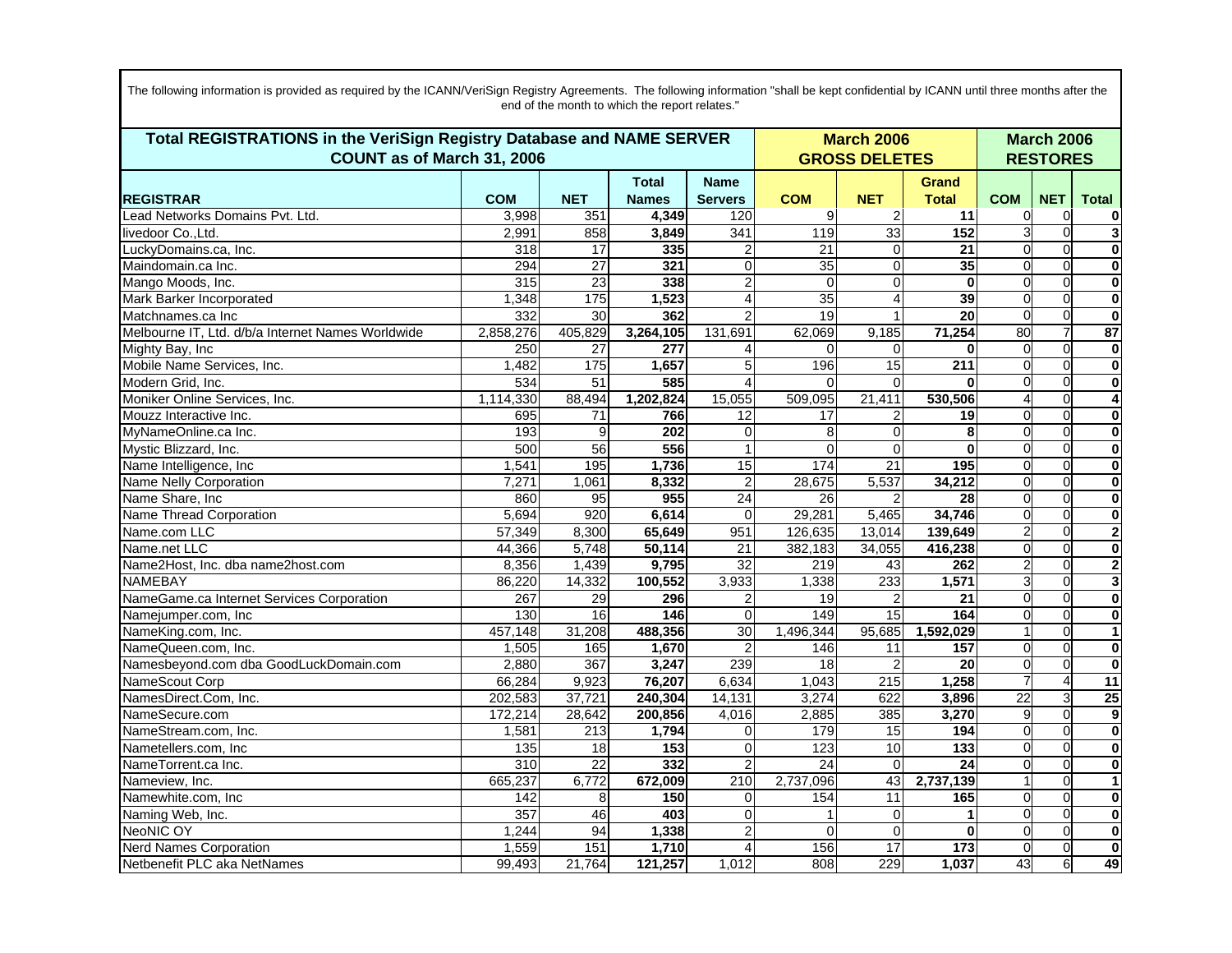| Total REGISTRATIONS in the VeriSign Registry Database and NAME SERVER<br>COUNT as of March 31, 2006 |            |                 |                              |                               | <b>March 2006</b><br><b>GROSS DELETES</b> | <b>March 2006</b><br><b>RESTORES</b> |                              |              |                 |                           |
|-----------------------------------------------------------------------------------------------------|------------|-----------------|------------------------------|-------------------------------|-------------------------------------------|--------------------------------------|------------------------------|--------------|-----------------|---------------------------|
| <b>REGISTRAR</b>                                                                                    | <b>COM</b> | <b>NET</b>      | <b>Total</b><br><b>Names</b> | <b>Name</b><br><b>Servers</b> | <b>COM</b>                                | <b>NET</b>                           | <b>Grand</b><br><b>Total</b> | <b>COM</b>   | <b>NET</b>      | <b>Total</b>              |
| Netdorm, Inc. dba DnsExit.com                                                                       | 1,905      | 469             | 2,374                        | 91                            | 1                                         | $\overline{2}$                       | 3                            | $\Omega$     | $\Omega$        | 0                         |
| Netestate LLC                                                                                       | 286        | $\overline{32}$ | 318                          | $\Omega$                      | $\overline{0}$                            | $\mathbf{1}$                         | 1                            |              | $\mathbf{0}$    | $\overline{\mathbf{0}}$   |
| Netfirms, Inc.                                                                                      | 36,936     | 4,591           | 41,527                       | $\overline{722}$              | 1,018                                     | 176                                  | 1,194                        |              |                 | $\mathbf{3}$              |
| Netheadz.ca Inc.                                                                                    | 204        | 9               | 213                          | $\Omega$                      | 15                                        | $\Omega$                             | 15                           | $\Omega$     | $\Omega$        | $\mathbf 0$               |
| Netpia.com, Inc.                                                                                    | 33,471     | 9,677           | 43,148                       | 5,014                         | 875                                       | 320                                  | 1,195                        |              | $\Omega$        | $\overline{2}$            |
| NetraCorp, LLC dba Global Internet                                                                  | 2,196      | 110             | 2,306                        | 54                            | 0                                         | $\Omega$                             | 0                            |              | $\Omega$        | $\mathbf 0$               |
| NetRegistry Pty. Ltd.                                                                               | 5,571      | 720             | 6,291                        | 250                           | $\overline{0}$                            | $\overline{0}$                       | $\mathbf 0$                  | $\Omega$     | $\overline{0}$  | $\bf{0}$                  |
| NetTuner Corp. dba Webmasters.com                                                                   | 5,156      | 617             | 5,773                        | 257                           | 61                                        | $\mathbf{0}$                         | 61                           |              | $\Omega$        | $\mathbf 0$               |
| Network Solutions, LLC.                                                                             | 5,114,901  | 748,884         | 5,863,785                    | 429,550                       | 58,881                                    | 9,361                                | 68,242                       | 295          | $\overline{25}$ | 320                       |
| New Dream Network, LLC                                                                              | 92,255     | 15,103          | 107,358                      | 642                           | 1,515                                     | 273                                  | 1,788                        | 9            | $\Omega$        | 9                         |
| NexStar, LLC                                                                                        | 434        | 62              | 496                          | $\overline{0}$                | $\Omega$                                  | $\Omega$                             | O                            |              | $\Omega$        | $\mathbf 0$               |
| Nicco Ltd.                                                                                          | 31,537     | $\overline{56}$ | 31,593                       | 3                             | 74,987                                    | $\Omega$                             | 74,987                       | $\Omega$     | $\Omega$        | $\mathbf 0$               |
| Nictrade Internet Identity Provider AB                                                              | 21,087     | 2,753           | 23,840                       | 12                            | 7,809                                     | 1,895                                | 9,704                        |              | $\overline{0}$  | $\overline{4}$            |
| Nihao Communications, Inc.                                                                          | 75         | 9               | 84                           | $\Omega$                      | 97                                        | 13                                   | 110                          |              | $\Omega$        | $\mathbf{0}$              |
| Niuedomains, LLC                                                                                    | 468        | 39              | 507                          | $\Omega$                      | 1                                         | $\Omega$                             |                              |              | $\Omega$        | $\mathbf 0$               |
| NJ Tech Solutions, Inc.                                                                             | 7,433      | 704             | 8,137                        | 283                           | 31                                        | 3                                    | $\overline{34}$              | $\Omega$     | $\Omega$        | $\mathbf 0$               |
| Nom Infinitum, Incorporated                                                                         | 1,570      | 185             | 1,755                        | 1                             | 166                                       | $\overline{18}$                      | 184                          | $\Omega$     | $\Omega$        | $\overline{\mathbf{0}}$   |
| Nominalia Internet S.L.                                                                             | 51,662     | 8,625           | 60,287                       | 1,324                         | 666                                       | 122                                  | 788                          | 55           | 9               | 64                        |
| <b>NORDNET</b>                                                                                      | 106,862    | 7,017           | 113,879                      | 548                           | 1,193                                     | 116                                  | 1,309                        |              |                 | 8                         |
| Nordreg AB                                                                                          | 40         | 8               | 48                           | $\Omega$                      | $\Omega$                                  | $\Omega$                             | $\bf{0}$                     |              | $\Omega$        | $\mathbf 0$               |
| Notablenames.ca Inc                                                                                 | 303        | $\overline{20}$ | 323                          | $\Omega$                      | 34                                        |                                      | 35                           |              | $\Omega$        | $\mathbf 0$               |
| Nuclear Names, Inc.                                                                                 | 316        | $\overline{29}$ | 345                          | $\overline{0}$                | $\mathbf{1}$                              | $\overline{0}$                       | $\mathbf{1}$                 | $\Omega$     | $\Omega$        | $\mathbf 0$               |
| Oil Change Domains, Inc.                                                                            | 156        | 27              | 183                          | $\Omega$                      | 153                                       | $\overline{12}$                      | 165                          |              | $\Omega$        | $\overline{\mathfrak{o}}$ |
| Omnis Network, LLC                                                                                  | 73,127     | 11,085          | 84,212                       | 4,347                         | 2,203                                     | 420                                  | 2,623                        | $\mathbf{Q}$ | $\overline{2}$  | 11                        |
| <b>Online SAS</b>                                                                                   | 60,123     | 9,971           | 70,094                       | 2,008                         | 1,134                                     | 211                                  | 1,345                        | 3            |                 | 4                         |
| OnlineNIC, Inc.                                                                                     | 761,651    | 129,151         | 890,802                      | 54,069                        | 19,599                                    | 2,929                                | 22,528                       | 25           | 5               | 30                        |
| <b>OVH</b>                                                                                          | 180,513    | 35,954          | 216,467                      | 17,717                        | 3,432                                     | 731                                  | 4,163                        | 6            | $\overline{2}$  | 8                         |
| Own Identity, Inc                                                                                   | 231        | $\overline{23}$ | 254                          | $\overline{0}$                | $\overline{0}$                            | 0                                    | 0                            | $\Omega$     | $\overline{0}$  | $\mathbf 0$               |
| pairNIC                                                                                             | 55,243     | 7,823           | 63,066                       | 2,324                         | 565                                       | 88                                   | 653                          |              | $\Omega$        | $\overline{2}$            |
| Parava Networks Inc dba RegistrateYa.com nAAme.com                                                  | 95,479     | 9,795           | 105,274                      | 4,485                         | 304,481                                   | 10,405                               | 314,886                      | 6            | $\Omega$        | 6                         |
| Pltchback Domains, Inc.                                                                             | 203        | 23              | 226                          | $\overline{O}$                | 169                                       | 14                                   | 183                          | $\Omega$     | $\Omega$        | $\mathbf 0$               |
| PocketDomain.com, Inc                                                                               | 1,554      | 164             | 1,718                        | 2                             | 165                                       | 14                                   | 179                          |              | $\Omega$        | $\mathbf 0$               |
| PopularDomains.ca, Inc.                                                                             | 228        | 30              | 258                          | $\overline{0}$                | $\overline{27}$                           |                                      | $\overline{28}$              | $\Omega$     | $\Omega$        | $\mathbf 0$               |
| PostalDomains, Incorporated                                                                         | 5,867      | 909             | 6,776                        | $\overline{0}$                | 28,585                                    | 5,318                                | 33,903                       | $\Omega$     | $\Omega$        | $\mathbf 0$               |
| Premiername.ca Inc                                                                                  | 287        | 17              | 304                          | $\Omega$                      | 35                                        |                                      | 36                           |              | $\Omega$        | $\mathbf{0}$              |
| PriceDomain.ca Inc                                                                                  | 304        | 29              | 333                          | $\overline{0}$                | 30                                        | $\overline{0}$                       | 30                           | $\Omega$     | $\Omega$        | 0                         |
| PrimeDomain.ca Inc.                                                                                 | 376        | 33              | 409                          | $\overline{3}$                | $\overline{23}$                           | $\overline{0}$                       | $\overline{23}$              | $\Omega$     | $\overline{0}$  | $\pmb{0}$                 |
| PrimeRegistrar.ca Inc                                                                               | 301        | 40              | 341                          | $\Omega$                      | 34                                        | $\overline{0}$                       | $\overline{34}$              | $\Omega$     | $\Omega$        | $\overline{\mathbf{0}}$   |
| Primus Telco Pty Ltd dba PrimusDomain/PlanetDomain                                                  | 99,565     | 15,883          | 115,448                      | 9,003                         | 2,497                                     | 469                                  | 2,966                        | 16           |                 | $\overline{17}$           |
| PrivacyPost, Inc.                                                                                   | 665        | 103             | 768                          | 31                            | $\Omega$                                  | $\overline{0}$                       | $\mathbf{0}$                 | $\Omega$     | $\Omega$        | $\bf{0}$                  |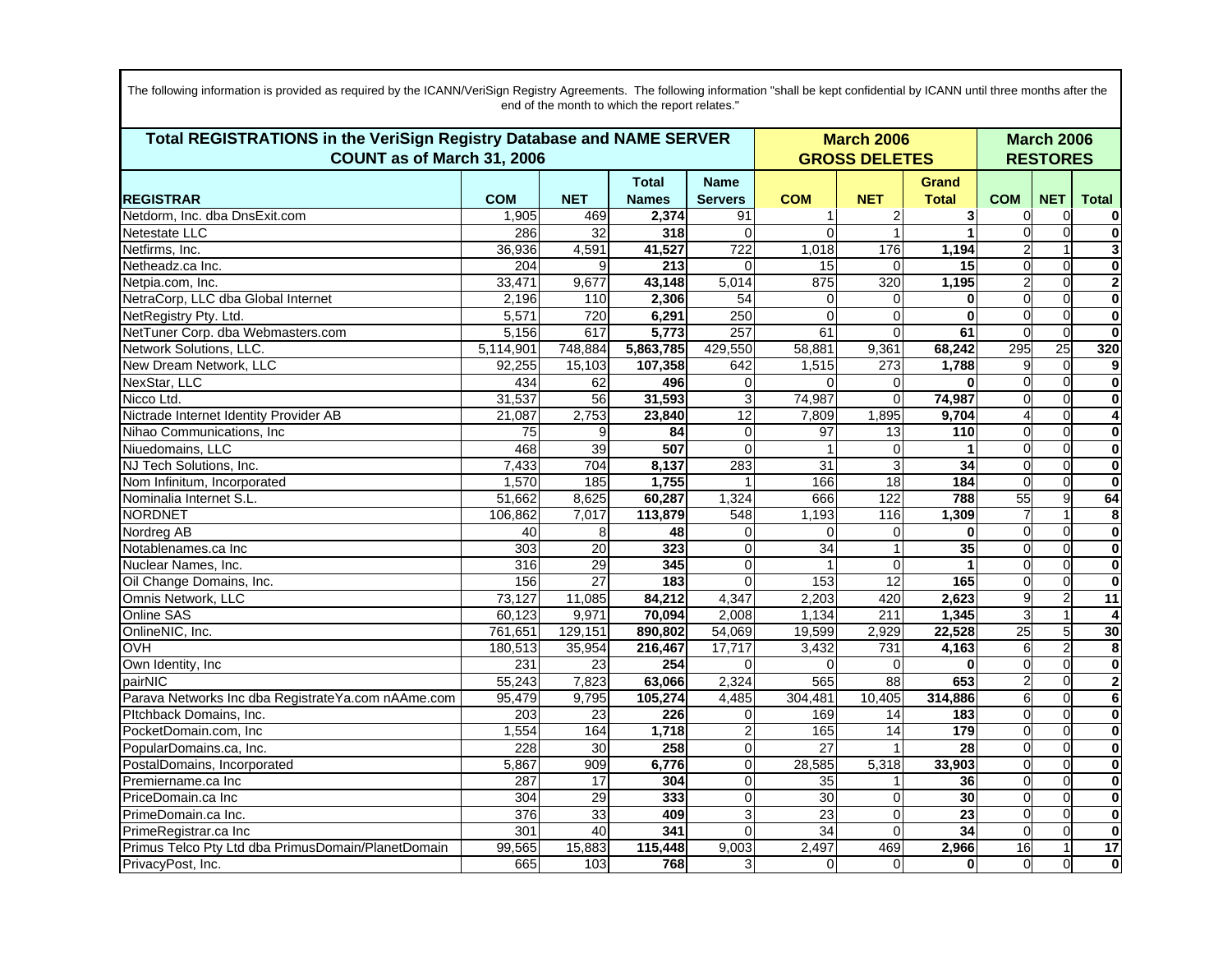|                                            | Total REGISTRATIONS in the VeriSign Registry Database and NAME SERVER<br>COUNT as of March 31, 2006 |                 |                              |                               |                  | <b>March 2006</b><br><b>GROSS DELETES</b> |                       |            |                | <b>March 2006</b><br><b>RESTORES</b> |
|--------------------------------------------|-----------------------------------------------------------------------------------------------------|-----------------|------------------------------|-------------------------------|------------------|-------------------------------------------|-----------------------|------------|----------------|--------------------------------------|
| <b>REGISTRAR</b>                           | <b>COM</b>                                                                                          | <b>NET</b>      | <b>Total</b><br><b>Names</b> | <b>Name</b><br><b>Servers</b> | <b>COM</b>       | <b>NET</b>                                | Grand<br><b>Total</b> | <b>COM</b> | <b>NET</b>     | <b>Total</b>                         |
| Private Domains, Incorporated              | 6.897                                                                                               | 994             | 7,891                        | $\Omega$                      | 28,509           | 5,478                                     | 33,987                | $\Omega$   | $\Omega$       | 0                                    |
| PSI-Japan, Inc.                            | 23,556                                                                                              | 3,950           | 27,506                       | 5,620                         | 188              | 36                                        | 224                   | $\Omega$   | $\Omega$       | $\overline{\mathbf{0}}$              |
| PSI-USA, Inc. dba Domain Robot             | 246,651                                                                                             | 82,958          | 329,609                      | 8,975                         | 2,378            | 823                                       | 3,201                 | 18         | 5              | 23                                   |
| R. Lee Chambers Company LLC                | 882                                                                                                 | 115             | 997                          | 41                            | 14               | 3                                         | 17                    | $\Omega$   | $\Omega$       | $\mathbf 0$                          |
| R.B. Datanet Ltd                           | 442                                                                                                 | 43              | 485                          | 0                             | $\overline{142}$ | 15                                        | 157                   |            | $\Omega$       | $\overline{\mathbf{0}}$              |
| Rallydomains.com, Inc.                     | 1,395                                                                                               | 159             | 1,554                        | $\overline{c}$                | 155              | $\overline{12}$                           | 167                   | $\Omega$   | $\Omega$       | $\bf{0}$                             |
| Randomain.ca Inc                           | 310                                                                                                 | 40              | 350                          | $\overline{0}$                | 20               | 1                                         | $\overline{21}$       | $\Omega$   | $\Omega$       | $\mathbf 0$                          |
| Rank USA, Inc.                             | 344                                                                                                 | $\overline{28}$ | 372                          | 0                             | $\Omega$         | $\mathbf 0$                               | $\mathbf 0$           | $\Omega$   | $\Omega$       | $\mathbf 0$                          |
| Rapid Choice, Inc.                         | 112                                                                                                 | 26              | 138                          |                               | $\Omega$         | $\mathbf{1}$                              | 1                     |            | $\Omega$       | $\mathbf 0$                          |
| Rebel.com Services Corp.                   | 7,863                                                                                               | 1,046           | 8,909                        | $\overline{13}$               | $\overline{24}$  | $\overline{0}$                            | $\overline{24}$       | $\Omega$   | $\Omega$       | $\bf{0}$                             |
| Red Register, Inc.                         | 326                                                                                                 | $\overline{31}$ | 357                          | $\Omega$                      | $\overline{2}$   | $\overline{0}$                            | $\overline{2}$        |            | $\Omega$       | $\overline{\mathbf{0}}$              |
| Redomainder.com Inc                        | 298                                                                                                 | $\overline{21}$ | 319                          | 0                             | $\overline{26}$  | $\Omega$                                  | 26                    | $\Omega$   | $\Omega$       | $\mathbf 0$                          |
| Register Names, LLC                        | 1,221                                                                                               | 215             | 1,436                        | 30                            | 13               | 5                                         | 18                    | $\Omega$   | $\overline{0}$ | $\mathbf 0$                          |
| Register.com Europe PLC.                   | 1,443                                                                                               | 160             | 1,603                        | 5                             | 162              | 14                                        | 176                   |            | $\Omega$       | $\bf{0}$                             |
| register.com, Inc.                         | 2,058,473                                                                                           | 314,859         | 2,373,332                    | 90,066                        | 34,879           | 5,595                                     | 40,474                | 343        | 32             | 375                                  |
| Register.it SPA                            | 56,995                                                                                              | 17,434          | 74,429                       | 1,180                         | 1,228            | 520                                       | 1,748                 | 15         | $\overline{c}$ | $\overline{17}$                      |
| RegisterFly.com, Inc.                      | 71,459                                                                                              | 11,908          | 83,367                       | 4,909                         | 1,666            | 8                                         | 1.674                 | $\Omega$   | $\Omega$       | $\mathbf 0$                          |
| RegisterMyDomains.ca Inc                   | 298                                                                                                 | 31              | 329                          | 3                             | 24               | $\Omega$                                  | 24                    |            | $\Omega$       | $\mathbf 0$                          |
| Registerone.ca Inc                         | 328                                                                                                 | $\overline{28}$ | 356                          | 2                             | 31               | $\mathbf{1}$                              | 32                    | $\Omega$   | $\Omega$       | $\mathbf 0$                          |
| Registration Technologies, Inc.            | 114,186                                                                                             | 41,998          | 156,184                      | 293                           | 46               | $\overline{23}$                           | 69                    |            | $\Omega$       | $\bf{0}$                             |
| Regnow.ca, Inc.                            | 264                                                                                                 | 35              | 299                          | 0                             | $\overline{24}$  | $\mathbf{1}$                              | $\overline{25}$       | $\Omega$   | $\Omega$       | $\mathbf 0$                          |
| Rerun Domains, Inc.                        | 178                                                                                                 | 28              | 206                          | $\mathbf 0$                   | 164              | 13                                        | 177                   | $\Omega$   | $\Omega$       | $\bf{0}$                             |
| Reseller Services, Inc. dba ResellServ.com | 336                                                                                                 | $\overline{27}$ | 363                          | 0                             | $\Omega$         | $\mathbf 0$                               | $\bf{0}$              |            | $\Omega$       | $\overline{\mathbf{0}}$              |
| ResellerSRS Inc.                           | 489                                                                                                 | 45              | 534                          | 0                             | 15               | $\overline{2}$                            | $\overline{17}$       |            | $\Omega$       | $\mathbf 0$                          |
| Retail Domains Inc.                        | $\overline{28}$                                                                                     | $\overline{2}$  | 30 <sub>l</sub>              | $\overline{O}$                | $\overline{17}$  | $\overline{c}$                            | 19                    | $\Omega$   | $\Omega$       | $\mathbf 0$                          |
| RJG Ventures, L.L.C.                       | 1,521                                                                                               | 163             | 1,684                        | $\overline{c}$                | 174              | 16                                        | 190                   | $\Omega$   | $\Omega$       | $\overline{\mathbf{0}}$              |
| rockenstein AG                             | 1,877                                                                                               | 958             | 2,835                        | 26                            | 6                | 3                                         | 9                     | $\Omega$   | $\Omega$       | $\mathbf 0$                          |
| <b>Romel Corporation</b>                   | 298                                                                                                 | 21              | 319                          | $\Omega$                      | 29               | $\overline{0}$                            | 29                    | $\Omega$   | $\Omega$       | $\bf{0}$                             |
| SafeNames Ltd                              | 20,542                                                                                              | 3,411           | 23,953                       | 381                           | 56               | $\overline{6}$                            | 62                    |            | $\Omega$       | $\overline{1}$                       |
| Samoandomains, LLC                         | 459                                                                                                 | 37              | 496                          | 0                             | 1                | $\overline{0}$                            | 1                     | $\Omega$   | $\Omega$       | $\mathbf 0$                          |
| SAVEMORENAMES.COM INC                      | 11,343                                                                                              | 10,811          | 22,154                       | 0                             | $\overline{O}$   | $\overline{0}$                            | $\mathbf 0$           | 0          | $\Omega$       | $\mathbf 0$                          |
| SBSNames, Incorporated                     | 1,369                                                                                               | 170             | 1,539                        | 0                             | 148              | 16                                        | 164                   | $\Omega$   | $\Omega$       | $\overline{\mathbf{0}}$              |
| Schlund+Partner AG                         | 1,544,419                                                                                           | 320,159         | 1,864,578                    | 14,221                        | 20,329           | 4,944                                     | 25,273                | 39         | 6              | 45                                   |
| SCHUECHTERNET LTD DBA 800NAME.COM          | 883                                                                                                 | 95              | 978                          | 0                             | 184              | 13                                        | 197                   | $\Omega$   | $\Omega$       | $\mathbf 0$                          |
| ScoopDomain.ca Inc.                        | 300                                                                                                 | 24              | 324                          | 0                             | 27               | $\overline{c}$                            | 29                    | $\Omega$   | $\Omega$       | $\mathbf{0}$                         |
| SearchName.ca Inc.                         | 286                                                                                                 | 20              | 306                          | 0                             | 19               | $\overline{0}$                            | 19                    | $\Omega$   | $\Omega$       | $\mathbf 0$                          |
| Searchreq Inc.                             | 55                                                                                                  | 9               | 64                           | $\mathbf{0}$                  | 30               | 3                                         | 33                    | $\Omega$   | $\overline{0}$ | $\mathbf 0$                          |
| Secura GmbH                                | 5,042                                                                                               | 1,372           | 6,414                        | 310                           | 158              | $\overline{22}$                           | 180                   | 0          | $\Omega$       | $\overline{\mathbf{0}}$              |
| SecuraDomain.ca Inc.                       | 291                                                                                                 | 22              | 313                          | 0                             | $\overline{35}$  | $\Omega$                                  | 35                    | $\Omega$   | $\Omega$       | $\mathbf 0$                          |
| Secure Triangle, Inc.                      | 123                                                                                                 | 17              | 140                          | $\Omega$                      | $1\vert$         | $\overline{0}$                            | $\mathbf{1}$          | $\Omega$   | $\Omega$       | $\bf{0}$                             |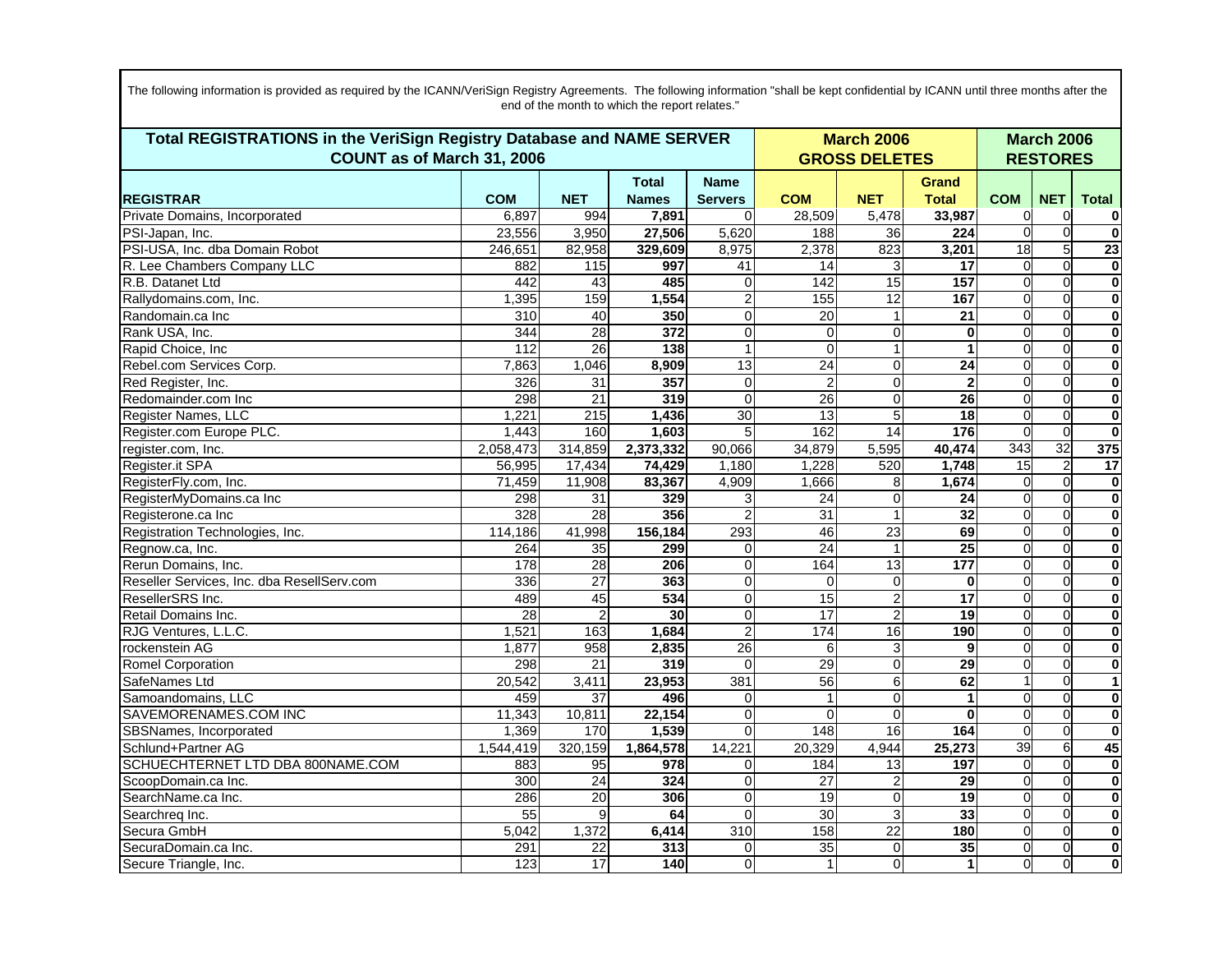| Total REGISTRATIONS in the VeriSign Registry Database and NAME SERVER<br>COUNT as of March 31, 2006 |            |                 |                              |                               |                  | <b>March 2006</b><br><b>GROSS DELETES</b> |                              |                         |                 | <b>March 2006</b><br><b>RESTORES</b> |
|-----------------------------------------------------------------------------------------------------|------------|-----------------|------------------------------|-------------------------------|------------------|-------------------------------------------|------------------------------|-------------------------|-----------------|--------------------------------------|
| <b>REGISTRAR</b>                                                                                    | <b>COM</b> | <b>NET</b>      | <b>Total</b><br><b>Names</b> | <b>Name</b><br><b>Servers</b> | <b>COM</b>       | <b>NET</b>                                | <b>Grand</b><br><b>Total</b> | <b>COM</b>              | <b>NET</b>      | <b>Total</b>                         |
| SecureDomain.ca Internet Services Corporation                                                       | 296        | 24              | 320                          |                               | 31               | 1                                         | 32                           | $\Omega$                | $\Omega$        | $\bf{0}$                             |
| <b>SEEK DOMAIN NAMES, INC.</b>                                                                      | 130        | $\overline{21}$ | 151                          | $\Omega$                      | $\Omega$         | $\overline{0}$                            | $\mathbf 0$                  | $\Omega$                | $\Omega$        | $\mathbf 0$                          |
| SicherRegister Incorporated                                                                         | 1.200      | 165             | 1,365                        | $\Omega$                      | $\overline{37}$  |                                           | 44                           | $\Omega$                | $\mathbf 0$     | $\mathbf 0$                          |
| Signature Domains, LLC                                                                              | 13,204     | 4,699           | 17,903                       | 479                           | 105              | $\overline{51}$                           | 156                          | $\overline{10}$         | $\Omega$        | 10                                   |
| Simply Named, Inc. dba SimplyNames.com                                                              | 2,334      | 208             | 2,542                        | 20                            | 18               |                                           | $\overline{21}$              | $\Omega$                | $\Omega$        | $\overline{\bullet}$                 |
| Sipence, Inc.                                                                                       | 7,491      | 962             | 8,453                        | 11                            | 40,874           | 4,552                                     | 45,426                       | $\Omega$                | $\Omega$        | $\mathbf 0$                          |
| Sitename.com LLC                                                                                    | 1,171      | 115             | 1,286                        | $\mathbf{1}$                  | 172              | 24                                        | 196                          |                         | $\overline{0}$  | $\mathbf{1}$                         |
| Slaphappy Domains, Inc.                                                                             | 189        | 19              | 208                          | $\Omega$                      | 139              | $\overline{7}$                            | 146                          | $\Omega$                | $\Omega$        | $\mathbf{0}$                         |
| Small Business Names and Certs, Incorporated.                                                       | 1,428      | 176             | 1,604                        | $\Omega$                      | 181              | 9                                         | 190                          | $\Omega$                | $\mathbf 0$     | $\mathbf 0$                          |
| Snowflake Domains, Inc.                                                                             | 169        | 19              | 188                          | $\overline{0}$                | 138              | $\overline{18}$                           | 156                          | $\Omega$                | $\Omega$        | $\mathbf 0$                          |
| Solid Hub, Inc.                                                                                     | 353        | $\overline{31}$ | 384                          | $\overline{0}$                | $\Omega$         | 0                                         | $\bf{0}$                     | $\Omega$                | $\Omega$        | $\overline{\bullet}$                 |
| Solis Corporation dba Japan Registry                                                                | 1,610      |                 | 1,610                        | 4                             | 192              |                                           | 192                          | $\Omega$                | $\mathbf 0$     | $\mathbf 0$                          |
| South America Domains Ltd. dba namefrog.com                                                         | 605        | 81              | 686                          | $\overline{2}$                | 8                |                                           | 9                            | $\Omega$                | $\overline{0}$  | $\mathbf 0$                          |
| Spot Domain LLC dba Domainsite.com                                                                  | 131,109    | 50,248          | 181,357                      | 5,136                         | 313,089          | 27,868                                    | 340,957                      | 6                       |                 | 7                                    |
| <b>Sssasss Incorporated</b>                                                                         | 1,530      | 179             | 1,709                        |                               | 177              | 14                                        | 191                          | $\Omega$                | $\mathbf 0$     | $\mathbf 0$                          |
| Stargate Holdings Corp.                                                                             | 130,070    | 14,683          | 144,753                      | 10,815                        | 2,550            | 580                                       | 3,130                        | 39                      |                 | 40                                   |
| <b>Strictly Fanatical, Inc.</b>                                                                     | 135        | 14              | 149                          | $\Omega$                      | $\Omega$         | 0                                         | $\bf{0}$                     | $\Omega$                | $\Omega$        | $\overline{\mathbf{0}}$              |
| Submit.ca Inc                                                                                       | 320        | $\overline{20}$ | 340                          | $\mathbf 0$                   | $\overline{22}$  | $\overline{0}$                            | $\overline{22}$              | $\Omega$                | $\mathbf 0$     | $\mathbf 0$                          |
| Tahoe Domains, Inc.                                                                                 | 824        | $\overline{77}$ | 901                          | 5                             | 12               | $\overline{2}$                            | $\overline{14}$              | $\Omega$                | $\Omega$        | $\mathbf 0$                          |
| <b>TARTON DOMAIN NAMES LTD.</b>                                                                     | 156        | $\overline{12}$ | 168                          | $\Omega$                      | 28               | 1                                         | 29                           | $\Omega$                | $\Omega$        | $\mathbf{0}$                         |
| That Darn Name, Inc.                                                                                | 1,491      | 188             | 1,679                        | 6                             | 175              | $\overline{20}$                           | 195                          | $\Omega$                | $\mathbf 0$     | $\mathbf 0$                          |
| THE BLACK COW CORP                                                                                  | 127        | 10              | 137                          | $\overline{0}$                | $\overline{25}$  | $\mathbf{1}$                              | 26                           | $\Omega$                | $\overline{0}$  | $\mathbf{0}$                         |
| The Name It Corporation dba NameServices.net                                                        | 108,296    | 15,966          | 124,262                      | 6,208                         | 1,670            | 299                                       | 1,969                        | 97                      | $\overline{11}$ | 108                                  |
| The Planet Internet Services, Inc.                                                                  | 11,706     | 2,414           | 14,120                       | 1,175                         | 1                | 0                                         |                              | $\Omega$                | $\overline{0}$  | $\bf{0}$                             |
| The Registry at Info Avenue d/b/a IA Registry                                                       | 18,026     | 3,236           | 21,262                       | 489                           | 221              | 62                                        | 283                          | $\overline{\mathbf{c}}$ | $\Omega$        | $\overline{\mathbf{2}}$              |
| TheDomainNameStore.ca Inc.                                                                          | 325        | 30              | 355                          | $\Omega$                      | 33               | $\overline{0}$                            | 33                           | $\Omega$                | $\Omega$        | $\mathbf{0}$                         |
| TheGreatDomain.ca Inc.                                                                              | 280        | 25              | 305                          | $\overline{2}$                | 23               | $\overline{2}$                            | $\overline{25}$              | $\Omega$                | $\Omega$        | $\mathbf 0$                          |
| Threadagent.com, Inc.                                                                               | 108        | 10              | 118                          | $\overline{0}$                | 166              | 10                                        | 176                          | $\Omega$                | $\Omega$        | $\mathbf{0}$                         |
| Threadbot.com, Inc                                                                                  | 109        | $\overline{12}$ | 121                          | $\overline{0}$                | 139              | 10                                        | 149                          | $\Omega$                | $\Omega$        | $\mathbf 0$                          |
| Threadexchange.com, Inc.                                                                            | 138        | 14              | 152                          | $\Omega$                      | 174              | 10                                        | 184                          | $\Omega$                | $\mathbf 0$     | $\mathbf 0$                          |
| Threadfactory.com, Inc.                                                                             | 124        | 19              | $143$                        | $\overline{0}$                | 137              | 14                                        | 151                          | $\overline{0}$          | $\mathbf 0$     | $\mathbf 0$                          |
| Threadshare.com, Inc                                                                                | 166        | 19              | 185                          | $\overline{0}$                | 139              | $\overline{11}$                           | 150                          | $\Omega$                | $\Omega$        | $\mathbf 0$                          |
| Threadsupply.com, Inc.                                                                              | 126        | 15              | 141                          | $\Omega$                      | 144              | $\overline{7}$                            | 151                          | $\Omega$                | $\Omega$        | $\mathbf 0$                          |
| Threadtrade.com, Inc                                                                                | 149        | $\overline{14}$ | 163                          | $\overline{0}$                | $\overline{147}$ | $\overline{22}$                           | 169                          | $\Omega$                | $\Omega$        | $\mathbf{0}$                         |
| Threadwalker.com, Inc.                                                                              | 125        | 12              | 137                          | $\overline{0}$                | 159              | 12                                        | 171                          | $\Omega$                | $\Omega$        | $\mathbf 0$                          |
| Threadwatch.com, Inc.                                                                               | 119        | 12              | 131                          | $\Omega$                      | 155              | 10                                        | 165                          | $\Omega$                | $\mathbf 0$     | $\mathbf 0$                          |
| Threadwise.com, Inc                                                                                 | 54         | 6               | 60                           | $\overline{0}$                | 73               |                                           | $\overline{80}$              | $\overline{0}$          | $\mathbf 0$     | $\bullet$                            |
| <b>Tiger Technologies LLC</b>                                                                       | 3,052      | 327             | 3,379                        | 15                            | 3                | $\overline{0}$                            | 3                            | $\Omega$                | $\Omega$        | $\mathbf 0$                          |
| Titanic Hosting, Inc.                                                                               | 361        | 33              | 394                          | $\Omega$                      | $\Omega$         | $\overline{0}$                            | $\bf{0}$                     | $\Omega$                | $\Omega$        | $\mathbf 0$                          |
| TLDs, LLC dba SRSplus                                                                               | 229,438    | 38,330          | 267,768                      | 12,824                        | 3,179            | 677                                       | 3,856                        | $\overline{22}$         | 5               | $\overline{27}$                      |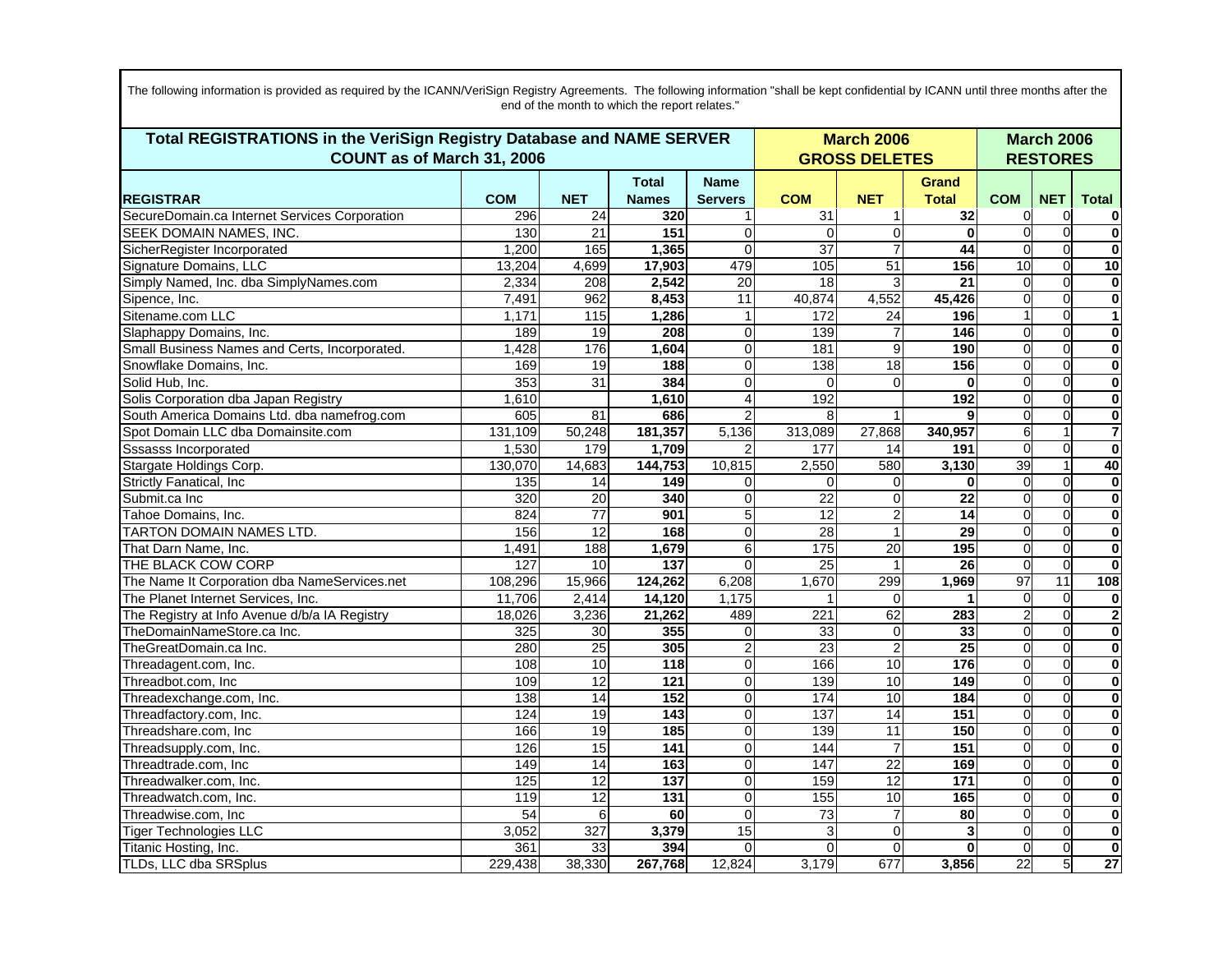|                                                     | Total REGISTRATIONS in the VeriSign Registry Database and NAME SERVER<br>COUNT as of March 31, 2006 |                 |                              |                               |                  |                         | <b>March 2006</b><br><b>GROSS DELETES</b> |                 |                |                         |
|-----------------------------------------------------|-----------------------------------------------------------------------------------------------------|-----------------|------------------------------|-------------------------------|------------------|-------------------------|-------------------------------------------|-----------------|----------------|-------------------------|
| <b>REGISTRAR</b>                                    | <b>COM</b>                                                                                          | <b>NET</b>      | <b>Total</b><br><b>Names</b> | <b>Name</b><br><b>Servers</b> | <b>COM</b>       | <b>NET</b>              | <b>Grand</b><br><b>Total</b>              | <b>COM</b>      | <b>NET</b>     | <b>Total</b>            |
| Today and Tomorrow Co. Ltd.                         | 20,538                                                                                              | 6,638           | 27,176                       | 3,460                         | 737              | 248                     | 985                                       |                 |                | 3                       |
| Todaynic.com, Inc.                                  | 17,441                                                                                              | 3,675           | 21,116                       | 2,297                         | 316              | 47                      | 363                                       |                 | $\Omega$       | $\overline{\mathbf{0}}$ |
| <b>Topsystem LLC</b>                                | 289                                                                                                 | $\overline{28}$ | $\overline{317}$             | 0                             | $\Omega$         | $\Omega$                | $\bf{0}$                                  | $\Omega$        | $\Omega$       | $\mathbf 0$             |
| Total Calories, Inc.                                | 1,599                                                                                               | 173             | 1,772                        | $\Omega$                      | 173              | $\overline{13}$         | 186                                       | $\Omega$        | $\Omega$       | $\bf{0}$                |
| TotalRegistrations                                  | 48,573                                                                                              | 9,965           | 58,538                       | 3,634                         | 1,025            | 204                     | 1,229                                     | 33              | 5              | 38                      |
| Traffic Names, Incorporated-                        | 1,516                                                                                               | 166             | 1,682                        | 0                             | 183              | 11                      | 194                                       | $\Omega$        | $\Omega$       | $\mathbf 0$             |
| Transecute (I) Pvt. Ltd                             | 1,656                                                                                               | 282             | 1,938                        | 168                           | 131              | 46                      | 177                                       | $\Omega$        | $\overline{0}$ | $\mathbf 0$             |
| Transpac                                            | 27,188                                                                                              | 3,382           | 30,570                       | 722                           | 140              | 143                     | 283                                       | $\Omega$        | $\Omega$       | $\overline{\mathbf{0}}$ |
| TravelDomains, Incorporated                         | 1,437                                                                                               | 167             | 1,604                        | 4                             | 183              | 18                      | 201                                       | $\Omega$        | $\Omega$       | $\bf{0}$                |
| Tucows Inc.                                         | 3,685,019                                                                                           | 587,369         | 4,272,388                    | 215,345                       | 69,141           | 12,558                  | 81,699                                    | 229             | 40             | 269                     |
| Tuonome.it Srl                                      | 16,710                                                                                              | 3,508           | 20,218                       | 456                           | 283              | 60                      | 343                                       | 10              | $\overline{2}$ | $\overline{12}$         |
| Tuvaludomains, LLC                                  | 482                                                                                                 | 44              | 526                          | 8                             | $\Omega$         |                         |                                           | $\Omega$        | $\Omega$       | $\mathbf 0$             |
| Udamain.com LLC                                     | 6,635                                                                                               | 1,056           | 7,691                        | $\pmb{0}$                     | 25,023           | 4,644                   | 29,667                                    | 0               | $\Omega$       | $\mathbf 0$             |
| UdomainName.com LLC                                 | 7,139                                                                                               | 660             | 7,799                        | 0                             | 25,281           | 4,576                   | 29,857                                    | $\Omega$        | $\Omega$       | $\overline{\mathbf{0}}$ |
| Uniport Net Services, Inc.                          | $\overline{87}$                                                                                     | $\overline{10}$ | $\overline{97}$              | 2                             | 101              | 5 <sup>1</sup>          | 106                                       | $\Omega$        | $\Omega$       | $\mathbf 0$             |
| Unitedkingdomdomains, LLC                           | 515                                                                                                 | 41              | 556                          | 4                             |                  | $\overline{0}$          | 1                                         | $\Omega$        | $\Omega$       | $\mathbf 0$             |
| Universal Registration Services, Inc.               | 4,698                                                                                               | 704             | 5,402                        | 79                            | 46               | 6                       | 52                                        |                 | $\Omega$       | $\mathbf{1}$            |
| Urban Volcano, Inc.                                 | 567                                                                                                 | 61              | 628                          | $\Omega$                      | 20               | 5                       | $\overline{25}$                           | U               | $\Omega$       | $\mathbf 0$             |
| <b>USA Webhost</b>                                  | 648                                                                                                 | 66              | $\overline{714}$             | $\overline{10}$               | 73               | 4                       | $\overline{77}$                           | $\Omega$        | $\Omega$       | $\mathbf 0$             |
| UsefulDomains.net, Inc.                             | 282                                                                                                 | 15              | 297                          | $\overline{c}$                | 25               | $\mathbf{1}$            | $\overline{26}$                           | $\Omega$        | $\Omega$       | $\bf{0}$                |
| Valley Apples, Inc.                                 | 1,604                                                                                               | 203             | 1,807                        | 0                             | 174              | $\overline{22}$         | 196                                       | $\Omega$        | $\Omega$       | $\mathbf 0$             |
| Vedacore.com, Inc.                                  | 1,593                                                                                               | 203             | 1,796                        | 0                             | 197              | 12                      | 209                                       | 0               | $\mathbf 0$    | $\mathbf 0$             |
| Vibrant Networks, Inc                               | 127                                                                                                 | 10              | 137                          | $\Omega$                      | $\Omega$         | $\Omega$                | 0                                         | ∩               | $\Omega$       | $\overline{\mathbf{0}}$ |
| Visesh Infotecnics Ltd. d/b/a Signdomains.com       | 9,540                                                                                               | 1,208           | 10,748                       | 356                           | $\overline{342}$ | 31                      | $\overline{373}$                          |                 | $\Omega$       | $\mathbf{1}$            |
| Vista.com, Inc.                                     | 1,266                                                                                               | 143             | 1,409                        | 6                             | 180              | 19                      | 199                                       |                 | $\Omega$       | $\mathbf 0$             |
| Vivid Domains, Inc                                  | 641                                                                                                 | 45              | 686                          | $\overline{8}$                |                  | $\Omega$                | $\overline{7}$                            | $\Omega$        | $\Omega$       | $\bf{0}$                |
| W. G. B. Registry, Inc.                             | 1,455                                                                                               | 177             | 1,632                        |                               | 167              | $\overline{12}$         | 179                                       | $\Omega$        | $\Omega$       | $\mathbf 0$             |
| Walela Brook, Inc                                   | 1,431                                                                                               | 166             | 1,597                        | 0                             | 189              | $\overline{17}$         | 206                                       | 0               | $\overline{0}$ | $\mathbf 0$             |
| Web Business, LLC.                                  | 62                                                                                                  |                 | 69                           | 2                             | $\Omega$         | $\Omega$                | $\bf{0}$                                  | $\Omega$        | $\Omega$       | $\overline{\mathbf{0}}$ |
| Web Commerce Communications Limited dba WebNic.cc   | 139,917                                                                                             | 19,007          | 158,924                      | 6,770                         | 2,794            | 441                     | 3,235                                     | $\overline{13}$ | $\Omega$       | 13                      |
| Web Internet, LLC                                   | 1,470                                                                                               | 182             | 1,652                        | 0                             | 175              | 16                      | 191                                       |                 | $\Omega$       | $\mathbf{2}$            |
| Webagentur.at Internet Services GmbH dba domainname | 2,383                                                                                               | 362             | 2,745                        | $\overline{27}$               | 11               | $\overline{O}$          | 11                                        |                 | $\Omega$       | $\mathbf 0$             |
| Webnames.ca Inc.                                    | 6,092                                                                                               | 974             | 7,066                        | 200                           | 5                | $\overline{\mathsf{o}}$ | 5                                         | $\Omega$        | $\Omega$       | $\overline{\mathbf{0}}$ |
| WeRegisterIt.ca Inc.                                | 281                                                                                                 | $\overline{22}$ | 303                          | 9                             | $\overline{33}$  | $\overline{0}$          | $\overline{33}$                           | $\Omega$        | $\Omega$       | $\bf{0}$                |
| WhatsYourName.ca Inc.                               | 286                                                                                                 | 28              | 314                          | 0                             | 29               | 1                       | 30                                        | $\Omega$        | $\Omega$       | $\bf{0}$                |
| White Socks Domains, Inc.                           | 181                                                                                                 | $\overline{18}$ | 199                          | 0                             | 139              | $\overline{17}$         | 156                                       | $\Omega$        | $\Omega$       | $\mathbf 0$             |
| Whiteglove Domains, Inc.                            | 1,488                                                                                               | 174             | 1,662                        | 10                            | 164              | 22                      | 186                                       | $\Omega$        | $\overline{0}$ | $\mathbf 0$             |
| Whoistoolbar.com Corp                               | 318                                                                                                 | 30              | 348                          | $\Omega$                      | 38               | 0                       | 38                                        |                 | $\Omega$       | $\overline{\mathbf{0}}$ |
| Wicked Web Solutions, Inc.                          | 554                                                                                                 | 62              | 616                          | 3                             |                  |                         | $\mathbf{2}$                              | $\Omega$        | $\Omega$       | $\mathbf{0}$            |
| Wild West Domains, Inc.                             | 1,347,637                                                                                           | 171,153         | 1,518,790                    | 50,411                        | 75,735           | 9,611                   | 85,346                                    | 121             | $\overline{7}$ | 128                     |